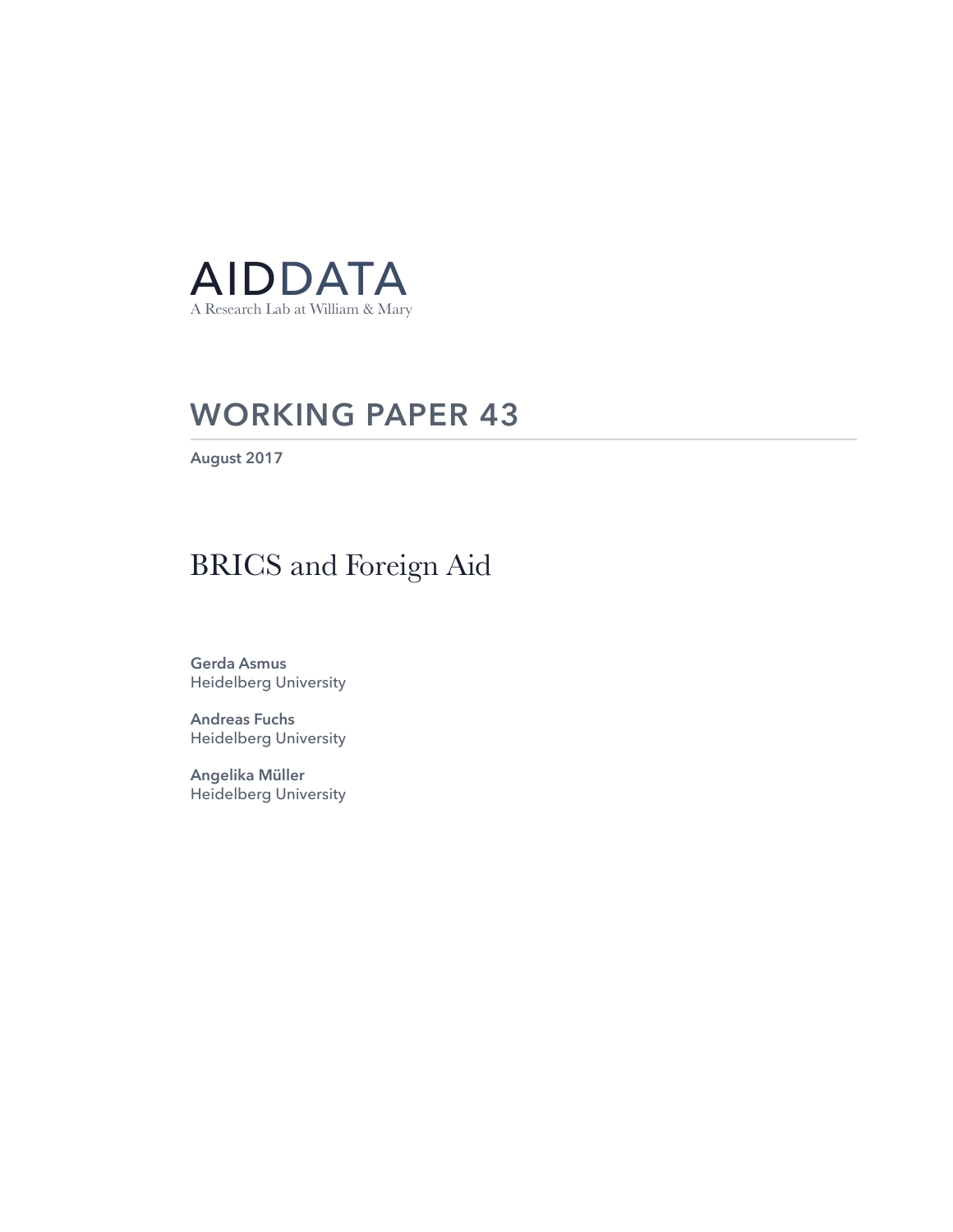### **Abstract**

This paper provides an overview of the small but growing literature on the bilateral foreign aid activities carried out by the five BRICS countries. While these so-called emerging donors are steadily gaining prominence in international development, they are certainly not new to the field, with foreign aid programs dating back as far as the 1950s. The recent increase in both the size and scope of their development activities around the globe is regarded by some as a threat to the international aid architecture dominated by the United States and its allies in Western Europe and Japan. What do we know about the size, scope and institutional design of the BRICS countries' aid activities? What can we learn about these donors' aid motives by analyzing the pattern of their aid recipients and focal sectors? Does the existing qualitative and quantitative literature allow us to draw conclusions about the effects of BRICS aid on economic growth, other development outcomes, governance and conflict in recipient countries? Moreover, how will BRICS aid affect the DAC-centered international aid architecture and the way the socalled traditional donors provide aid? While our examination of existing scholarly work allows us to draw some tentative conclusions, it also underscores the considerable variation BRICS donors show in their aid approaches; they rarely act as a group in international development cooperation. We also highlight the major avenues and challenges for future research.

## **Author Information**

**Gerda Asmus** Heidelberg University

**Andreas Fuchs** Heidelberg University

## **Angelika Müller**

Heidelberg University

The views expressed in AidData Working Papers are those of the authors and should not be attributed to AidData or funders of AidData's work, nor do they necessarily reflect the views of any of the many institutions or individuals acknowledged here.

## **Acknowledgments**

This paper is intended for publication in the edited volume "BRICs and the Global Economy," which is part of a three-volume series on "The World Scientific Reference on the Economies of the BRIC Countries" (edited by Edward Mansfield and Nita Rudra). **Copyright @ 2017 World Scientific**. We are grateful for generous support in the framework of the Singapore Ministry of Education Tier 2 Grant (MOE2014- T2-2-157), "From Emerging Markets to Rising Powers? Power Shift in International Economic Governance." We thank Soo Yeon Kim and Matteo Fumagalli for their valuable feedback during and following the BRICS and the Global Economy conference at the National University of Singapore (2-3 March 2017). Excellent research assistance has been provided by Samuel Siewers. We further thank Jamie Parsons for proofreading of earlier versions of this chapter.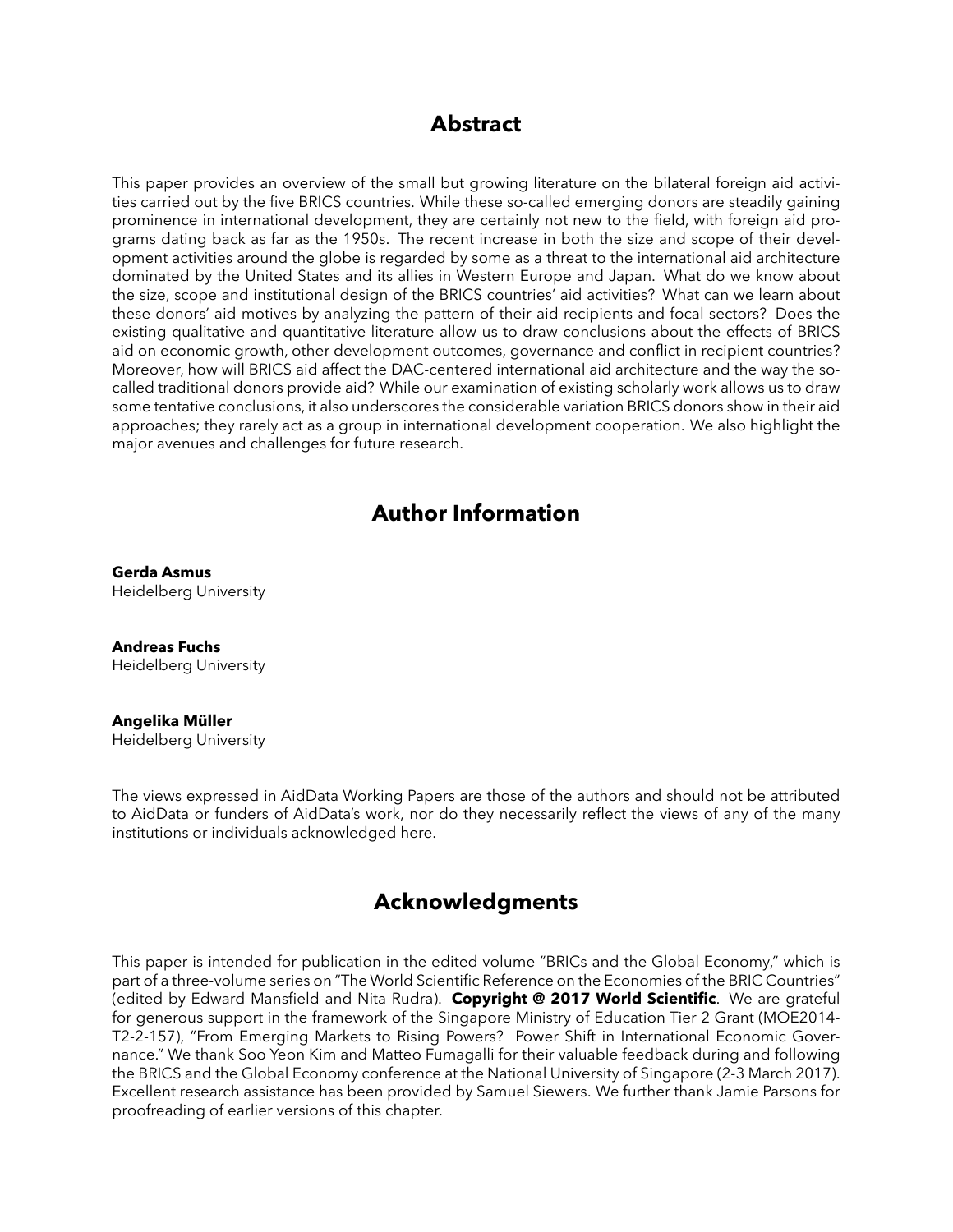## **Contents**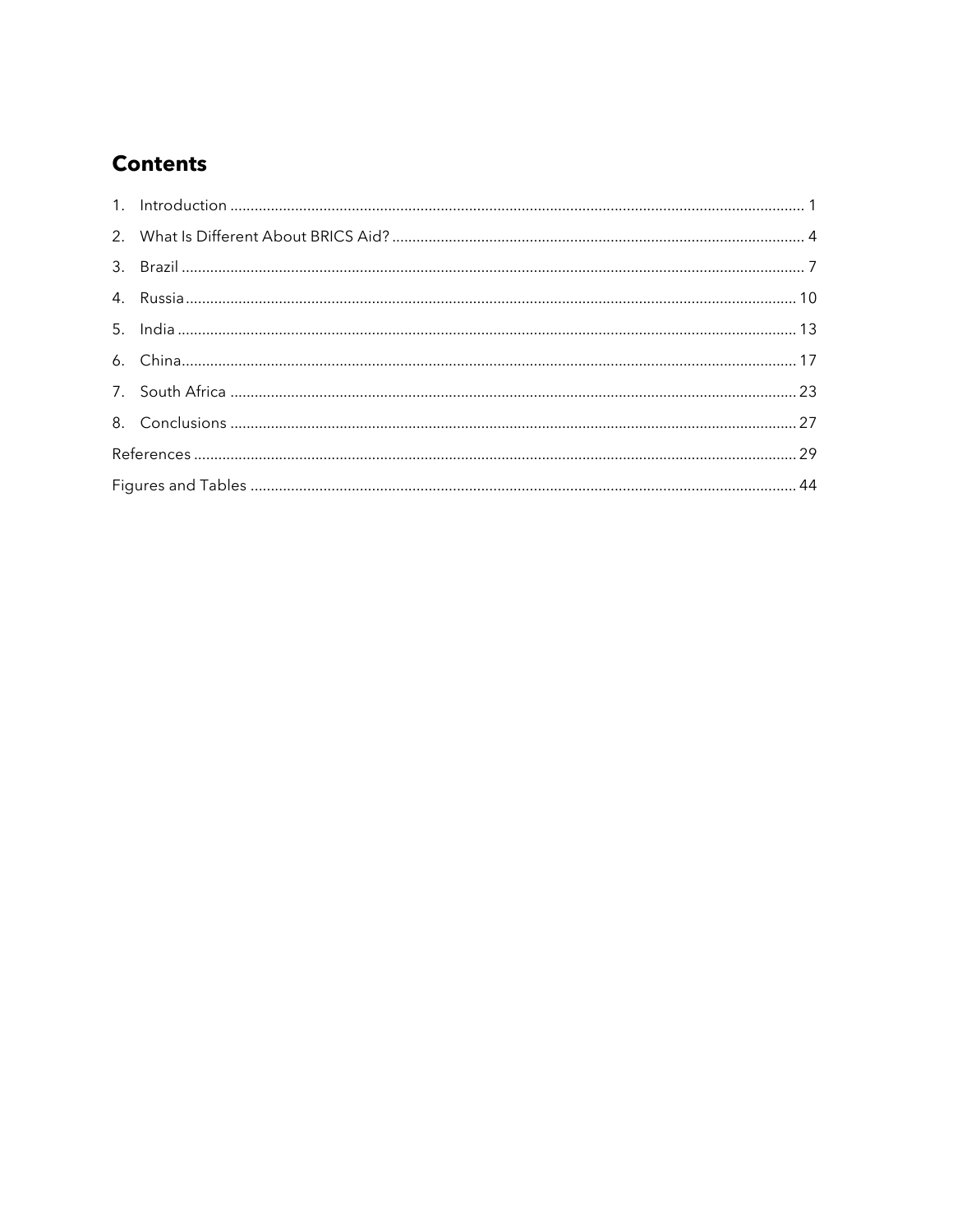#### **1. Introduction**

At their annual summit in the Brazilian city of Fortaleza in July 2014, the five leaders of the so-called BRICS countries (Brazil, Russia, India, China, and South Africa) launched the New Development Bank (NDB) to support the funding of infrastructure projects in developing countries. Today, the bank has been equipped with an initial subscribed capital of US\$50 billion, it has opened its headquarters in Shanghai, and the Indian national K.V. Kamath has assumed his role as the Bank's president. Together with the newly established Asian Infrastructure Investment Bank (AIIB) and the planned Shanghai Cooperation Organization (SCO) Bank, the NDB is seen as a challenger of the international aid architecture dominated by the United States and its allies in Western Europe and Japan. Unsurprisingly, the United States opposes such initiatives that question its global leadership [Desai and Vreeland, 2015; Stiglitz, 2015], but it is astonishing that many Western countries have jumped on the China-led bandwagon and become members of the AIIB.<sup>1</sup>

These young multilateral initiatives led by BRICS countries add to the long-standing and impressively growing bilateral aid activities of these five states. Brazil, Russia, India, China, and South Africa are all not new to the aid business, in spite of which they often receive the label 'new donor' or 'nontraditional donor' [Manning, 2006; Kragelund, 2008]. China, for example, started its aid activities in 1950, while Brazil, the 'youngster' among the BRICS, became an aid donor in 1969 [Fuchs and Müller, 2017]. Today, the combined aid budget of the five BRICS is still small compared to the total amount of aid provided by the club of established donors organized in the Development Assistance Committee (DAC) of the Organisation for Economic Co-operation and Development (OECD). The rapid pace with which the BRICS' aid activities have grown in size and scope, however, has drawn significant public attention [e.g., Naím, 2007; Woods, 2008; Walz and Ramachandran, 2011]. Figure 1 shows the average annual gross disbursements of Official Development Assistance (ODA) by all G7 and BRICS countries over the 2010-2014 period in millions of US dollars.<sup>2</sup> The United States is the world's largest provider of ODA, followed by Japan and Germany. Following strict OECD definitions, BRICS aid appears to be small compared to G7 aid but such statistics hide the considerable amounts of official

<sup>&</sup>lt;sup>1</sup> On the proliferation of development banks, see Pratt [2017]. On why many countries choose to join the AIIB, see Wang [2016].

<sup>&</sup>lt;sup>2</sup> According to the OECD, ODA are "those flows to countries and territories on the DAC List of ODA Recipients and to multilateral institutions which are: i. provided by official agencies […] or by their executive agencies; and ii. each transaction of which: a) is administered with the promotion of the economic development and welfare of developing countries as its main objective; and b) is concessional in character and conveys a grant element of at least 25 per cent […]."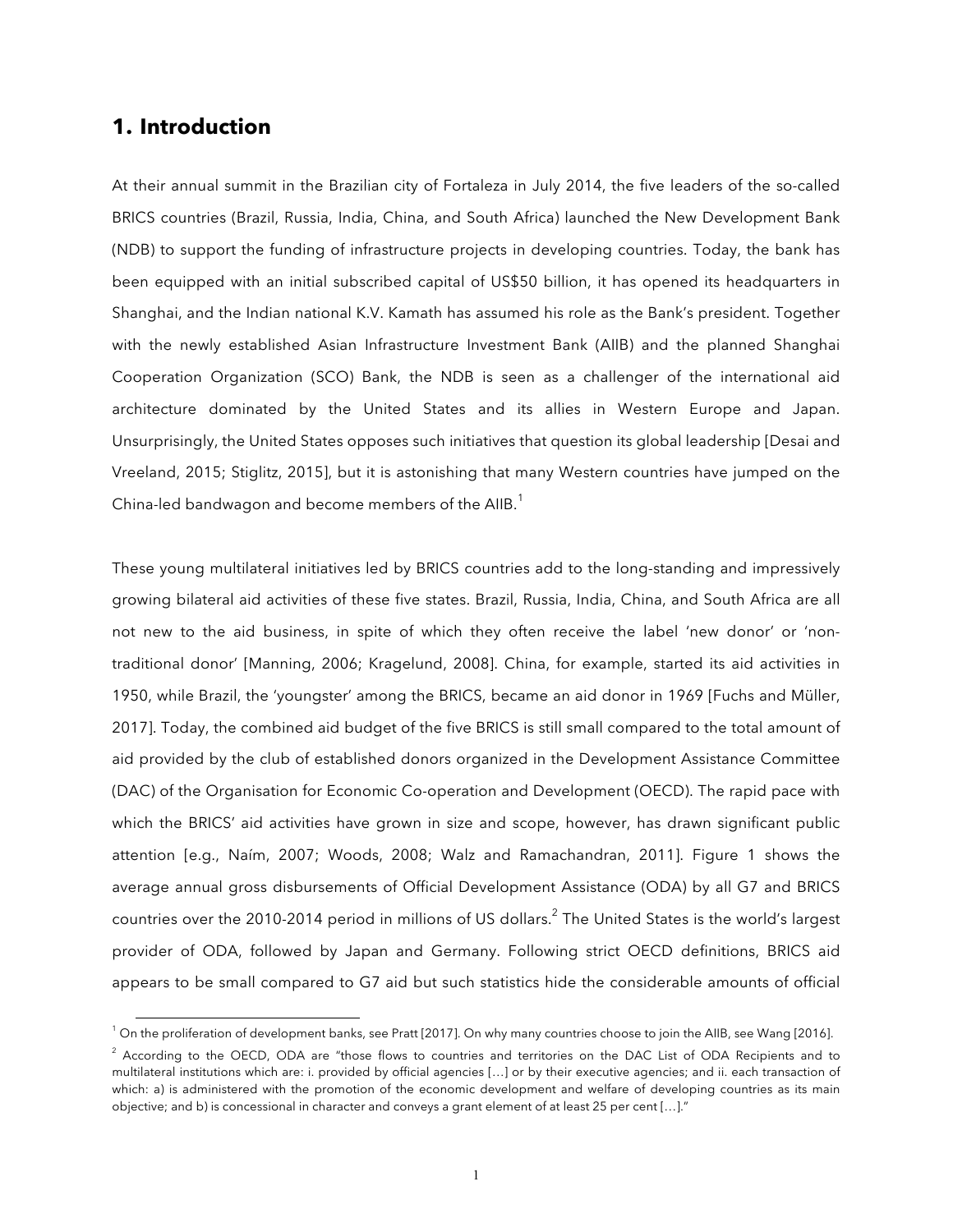non-ODA financing that the emerging powers provide to developing countries. India's aid commitments, for example, would rise from an annual average of US\$ 588 million to US\$ 1.56 billion if loans by the country's Export-Import Bank were added to the aid projects provided by the Ministry of External Affairs [Asmus et al., 2017]. Similarly, only one third of the US\$ 94.31 billion in official finance commitments from China to Africa between 2000 and 2013 is classified as ODA according to AidData's Tracking Chinese Development Finance database [Strange et al., 2017].

Despite the BRICS' long track record as aid donors, until recently scholarship has devoted almost exclusive attention to foreign aid provided by both the member countries of the DAC and the big international financial institutions, mainly the International Monetary Fund and the World Bank. Scholars have scrutinized in depth these donors' aid allocation [e.g., Alesina and Dollar, 2000; Kuziemko and Werker, 2006; Hoeffler and Outram, 2011]. They also investigated whether and under which conditions it is effective in promoting economic growth and other developmental goals [e.g., Burnside and Dollar, 2000; Clemens et al., 2011; Galiani et al., 2017], and examined the side-effects of its flows [e.g., Kono and Montinola, 2009; Bjørnskov, 2010; Nunn and Qian, 2014]. Unsurprisingly, several survey studies try to help researchers cut a swathe through the thicket of the aid literature [e.g., Doucouliagos and Paldam, 2008, 2011; Milner and Tingley, 2013; Fuchs et al., 2014].<sup>3</sup>

On the contrary, academic research on emerging donors outside the DAC is scarce.<sup>4</sup> There are at least two main reasons why foreign aid from BRICS countries has largely flown under the radar in social sciences research. First, these countries' bilateral aid flows have not always been sizable. This is particularly true for the 1990s, i.e., after the end of the Cold War and the abolishment of the apartheid regime in South Africa. Second, the aid activities of all BRICS donors are much more opaque compared to those of the DAC donors and the big international financial institutions, preventing researchers from conducting thorough empirical analyses. Tellingly, China, the largest BRICS donor, ranks second to last in the annually published Aid Transparency Index.<sup>5</sup> Recent advances in the availability of unofficial data on BRICS aid [e.g., Tierney et al., 2011; Asmus et al., 2017; Strange et al., 2017; Brandt, n.d.] have helped to fill this research gap.

 $3$  More recently, a growing number of scholars work with geo-referenced aid data to explore aid allocation and effectiveness at the subnational level [e.g., Strandow et al., 2011; Öhler and Nunnenkamp, 2014; Dreher and Lohmann, 2015].

<sup>&</sup>lt;sup>4</sup> See Dreher et al. [2013] for a literature review on non-DAC donors more generally.

<sup>&</sup>lt;sup>5</sup> Publish What You Fund [2016] evaluates China's Ministry of Commerce, which is the country's leading aid agency. Only Saudi Arabia ranks lower among the 45 rated aid agencies.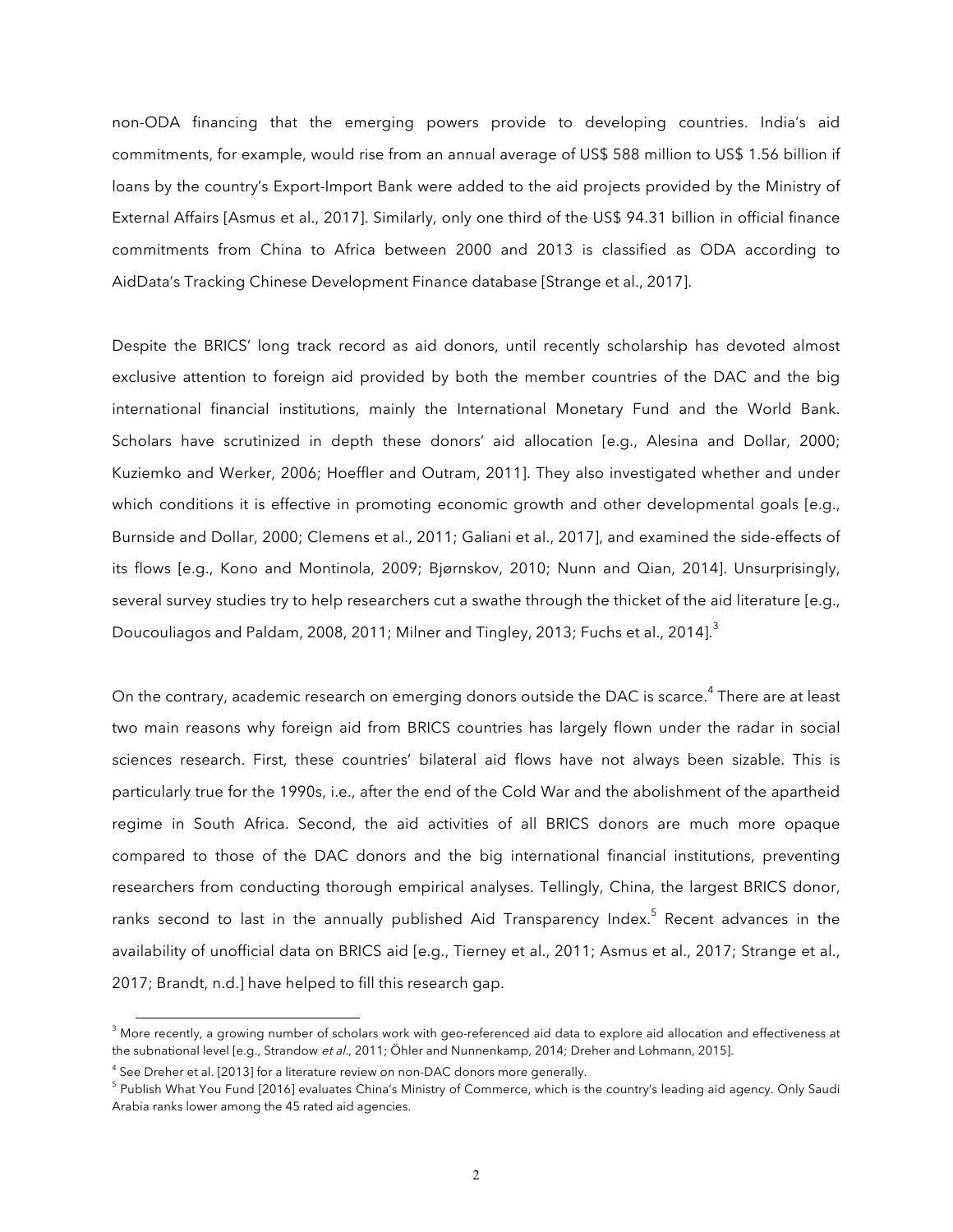A better understanding of BRICS aid is important. Woods [2008: 16] describes the rise of non-DAC donors as "[a] silent revolution [that] is taking place in the development assistance regime." The five BRICS countries are not members of the OECD, let alone the DAC, and thus do not have to abide by the organization's standards. They are thus less constrained in the way they provide aid and may follow their political and economic self-interests and strategic considerations to a greater extent than DAC donors [Sato et al., 2011; Fuchs and Klann, 2013]. The BRICS donors have common ground insofar as they seek to challenge the prevailing international aid architecture through reforms or the establishment of new institutions [Tierney, 2014]. Their growing bilateral aid budgets, the joint construction of new multilateral development organizations, the often promulgated rejection of aid conditioned on policies and institutions, and a focus on aid tied to goods and services from the donor economy are said to undermine the dominance of DAC donors in the world of international development cooperation.<sup>6</sup>

This paper aims to provide a comprehensive overview of the small but growing literature on the bilateral foreign aid activities carried out by the five BRICS countries around the globe. It aims to answer the following questions: What do we know about the size, scope and institutional design of the BRICS countries' aid activities? What can we learn about these donors' aid motives by analyzing the pattern of their aid recipients and focal sectors? Does the existing qualitative and quantitative literature allow us to draw conclusions on the effects of BRICS aid on economic growth, other development outcomes, governance, or conflict in recipient countries? Moreover, how will BRICS aid affect the DACcentered international aid architecture and the way the so-called traditional donors provide aid? While our examination of previous scholarly work allows us to draw some careful conclusions, it also reveals the heterogeneity of the five BRICS' aid activities. Based on our findings, we highlight major avenues and challenges for future research.

We proceed as follows. The second section provides a brief discussion of the major differences between the aid policies of BRICS donors and those of the so-called traditional donors. The following five sections introduce each BRICS donor, summarize the existing research on their aid activities, and sketch avenues for future research. The final section summarizes the paper.

 $6$  See Bunte [2012] for arguments why recipient governments may or may not prefer unconditional over conditional aid.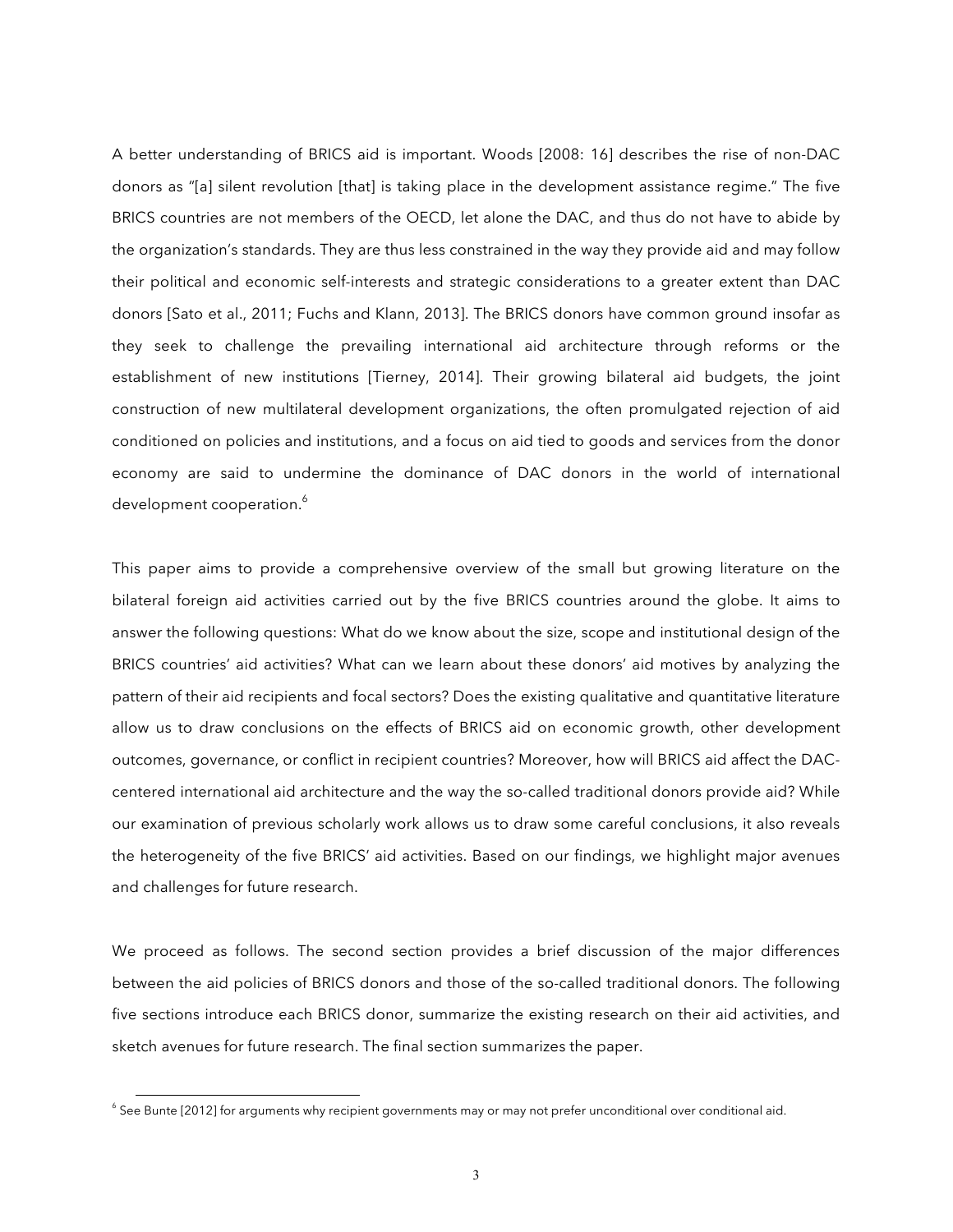#### **2. What Is Different About BRICS Aid?**

l

There are several theoretical reasons why BRICS aid should differ from DAC aid. First, BRICS donors are not bound by the regulatory framework of the DAC or similar rules. Second, the BRICS countries are large in terms of population and the size of their economy but still clearly below the level of economic development of DAC donors, which may affect their aid motives. Third, the BRICS differ from (the typically Western) DAC donors since their aid philosophies—with the exception of Russia have been anchored in the Non-aligned Movement and, more specifically, in the framework of South-South Cooperation, including the principle of non-interference in domestic affairs. In what follows, we briefly discuss each of these three points and highlight what sets the BRICS apart from the so-called traditional donors.

First, by operating outside the DAC, BRICS donors have not committed themselves to align their aid efforts with the DAC's principles and regulations. Their actions do not have to undergo a regular peer review by the DAC [Ben-Artzi, 2017]. The DAC has established a lengthy set of principles, standards and procedures by which member donors govern their relations with recipient countries. Most notably, the 2005 Paris Declaration on Aid Effectiveness lays out principles on how to make aid more effective.<sup>7</sup> Although Russia was negotiating its OECD membership and the OECD has run "Enhanced Engagement" programs with the other BRICS countries since 2007, none of the BRICS countries abides by DAC aid principles. It rather seems that most BRICS nations' aid modalities resemble the aid practices of the DAC donors a couple of decades ago [Kragelund, 2010]. Sato et al. [2011: 2097] argue that the absence of "collective institutions for self-restraint" provides non-DAC donors with "a certain level of freedom to pursue their own short-term national interests through their aid activities." For example, the BRICS donors' decision to tie their aid deliveries to goods and services from the donor economy stands in sharp contrast to DAC principles [Kragelund, 2008]. This is of concern both from a development perspective as tied aid typically reduces its value for the recipient [Knack and

 $^7$  Although the BRICS donors have signed the Paris Declaration, it is commonly understood that they did so as recipients and not as donors of aid [e.g., Chaturvedi, 2008; Bräutigam, 2009]. The declaration includes the following five core principles: "1. Ownership: Developing countries set their own strategies for poverty reduction, improve their institutions and tackle corruption. 2. Alignment: Donor countries align behind these objectives and use local systems. 3. Harmonisation: Donor countries coordinate, simplify procedures and share information to avoid duplication. 4. Results: Developing countries and donors shift focus to development results and results get measured. 5. Mutual accountability: Donors and partners are accountable for development results" (see https://www.oecd.org/dac/effectiveness/parisdeclarationandaccraagendaforaction.htm, accessed 13 February 2017). Evidence in Minasyan et al. [2016] suggests that aid effectiveness improved for those donors that enhanced their quality of aid giving after the Paris Declaration.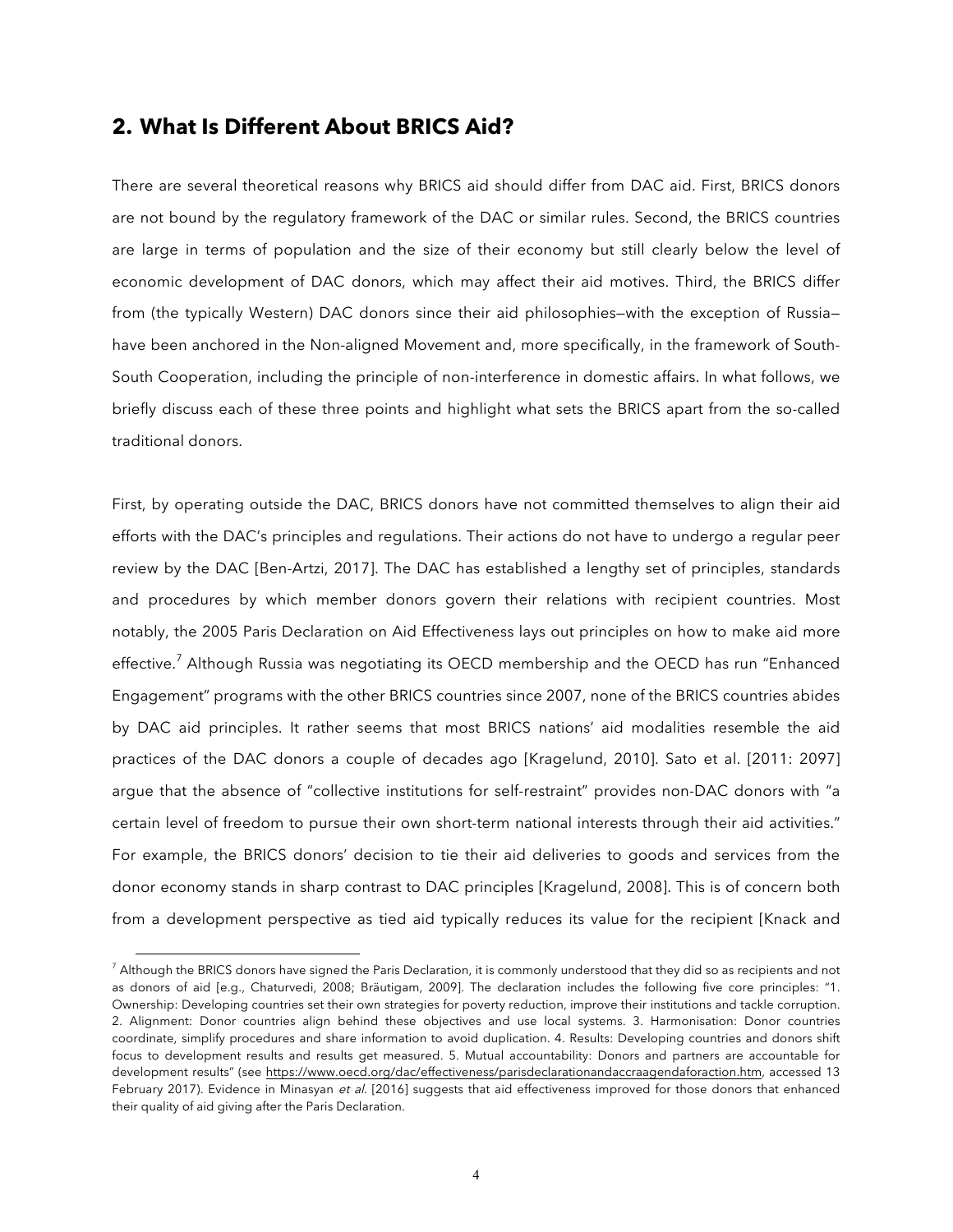Smets, 2012] and from the perspective of businesses in OECD countries as it provides BRICS donors with commercial advantages vis-à-vis DAC donors. Moreover, the low share of budget support in the BRICS' aid portfolios should also be of concern if one attaches a value to the principle of country ownership.

Second, the BRICS countries' lower levels of income provides another argument why BRICS aid should follow self-interests more than that of DAC donors. Fuchs and Vadlamannati [2013] hypothesize that self-interest is a particularly important driver of aid from the perspective of poorer donor countries. Given the developmental challenges that a "needy" donor country faces domestically, its population's support for altruistic development aid activities is arguably weaker.<sup>8</sup> Altruistic aid can be understood as a "luxury good" [Dudley, 1979]. Governments of poorer countries are therefore more likely to emphasize the expected benefits that accrue to the donor country from engaging in foreign aid. To this effect, Naím [2007:95] holds an extreme view, arguing that "rogue aid providers [China, Iran, Saudi Arabia and Venezuela] couldn't care less about the long term well-being of the population of the countries they 'aid.'" Analyzing the results of the existing aid allocation literature on non-DAC donors, Dreher et al. [2013: 407] conclude that, "aid allocation by 'new' and 'old' donors appears to follow similar rules"—in the sense that both donor groups follow their geopolitical and commercial interests. Nevertheless, DAC donors seem to allocate aid towards recipient needs to a slightly higher degree than non-DAC donors [Dreher et al., 2011; Fuchs and Klann, 2013; Fuchs and Vadlamannati, 2013]. However, the observed differences between DAC and non-DAC donors are not as sharp as to "justify branding non-DAC donors as 'rogue donors'" [Dreher et al., 2013: 407].

Third, with the exception of Russia, BRICS aid is associated with the principles of South-South Cooperation.<sup>9</sup> Mwase and Yang [2012] list the objective to achieve mutual benefits (rather than poverty reduction), the lack of policy conditionality, and the focus on microsustainability of individual projects (contrasting the DAC's attention to long-run debt sustainability) as the key differences in the BRICS' philosophies compared to the group of DAC donors. These key differences could "be traced back to the South-South Cooperation discussions, which emphasize principles of equality, solidarity, and mutual development and complementarity" [Mwase and Yang, 2012: 4]. Similarly, Mawdsley

 $\overline{a}$ 

<sup>&</sup>lt;sup>8</sup> In line with this idea, Cheng and Smyth [2016] find that support within China for outgoing aid is lower in the country's poor provinces.

 $^9$  Russia, a country of the North, closely cooperates with the global South and shares its views on creating a multipolar world, non-conditionality in development cooperation, and non-interference into domestic affairs [Larionova et al., 2016].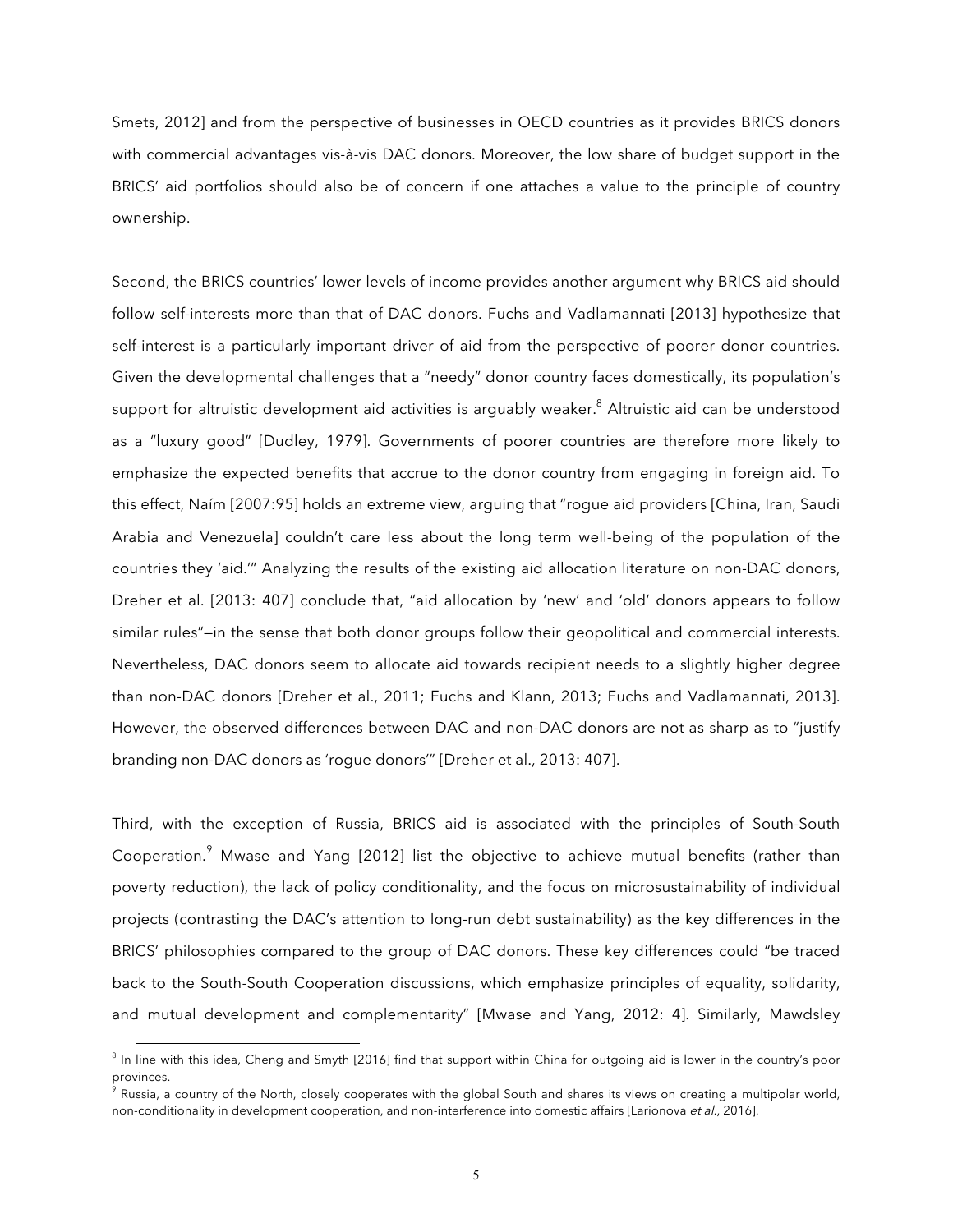[2012] identifies four characteristic features of the "symbolic regime" of Southern donors that sets them apart from 'traditional' aid giving. One, Southern donors call on a "developing country identity" which they would share with recipient countries. Two, they highlight their expertise in development appropriate to the context in recipient countries.<sup>10</sup> Three, they oppose hierarchical donor-recipient relations. For example, they avoid the term "aid donors" and typically label themselves as "partners in South-South Cooperation." Four, they emphasize the mutually beneficial relationship between partners. Mutual benefit is an important leitmotif of their aid giving.

Their public rejection of aid conditioned on policies and institutions is said to undermine the dominance of DAC donors. While Western donors, at least on paper, reward countries with good policies and institutions, emerging donors allegedly "provide aid without any strings attached" [Dreher et al., 2013: 405]. Authoritarian leaders of recipient countries that are hostile towards aid tied to democratic institutions or the respect of human rights may view this as an advantage. Indeed, Bermeo [2011] provides empirical evidence that supports the claim that the source of aid matters for its impact on institutions.

The BRICS countries' principle of non-interference also affects the selection of projects within countries. In line with the Bandung principles, Southern donors claim not to interfere in the internal affairs of recipient countries or to exert pressure; their aid projects are said to solely emerge from the requests of the recipient governments. As Bräutigam [2011: 761] points out, "[T]he Chinese emphasis on local ownership can lead to 'prestige' projects that do not appear to be poverty-reducing: a new government office building, a sports stadium or a conference centre." Dreher et al. [2016] identify some adverse effects of this "demand-driven" aid approach. It appears that significantly more Chinese aid flows into the birth regions of African leaders, which tend to be richer relative to the country's average. At the same time, Dreher et al. do not find comparable effects for the World Bank.

In light of these substantial differences vis-à-vis the still dominant DAC donors, the BRICS' aid activities are perceived as challenge to the prevailing international aid architecture. Their initiatives to reform the existing multilateral development organizations and the setup of new institutions further magnify

 $\overline{a}$ 

 $10$  For example, India's Ministry of External Affairs claims that it "possess[es] skills of manpower and technology more appropriate to the geographical and ecological conditions and the stage of technological development of several developing countries" (quoted on several websites of Indian embassies, e.g., the Indian embassy in Azerbaijan, available at http://www.indianembassybaku.in/eoi.php?id=Itec, accessed 12 February 2017).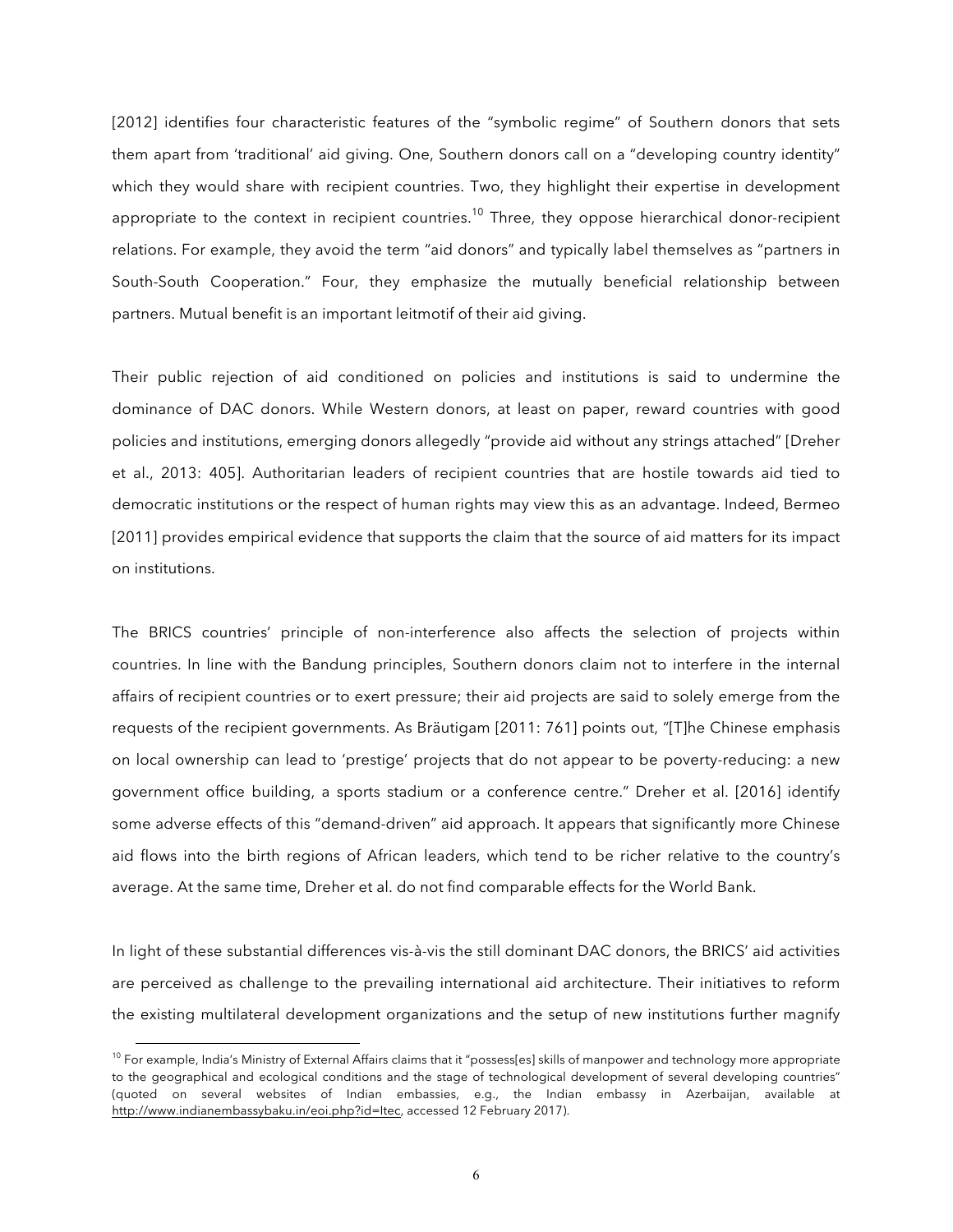this perceived threat [Tierney, 2014]. However, the BRICS have not yet attempted to develop a joint development strategy [Gu et al., 2016]. Moreover, the extent to which BRICS donors work differently compared to the club of established donors varies among the five countries. Russia, for example, was not exposed to the South-South Cooperation discourse as it was not part of the so-called Third World and the related institutions such as the G77. It was even considered close to the DAC regime until the country's OECD accession negotiations were put on hold in 2014. While we discussed a couple of common theoretical expectations on the BRICS countries' aid activities, the lack of a joint aid framework makes a separate analysis of the B, R, I, C, and S in foreign aid more appropriate. The following sections provide an overview of the current state of research on each BRICS donor and discuss how each of them departs from the established DAC paradigm, highlighting differences within the group of BRICS donors.

#### **3. Brazil**

l

Brazil's development cooperation dates back to the 1960s with the provision of modest technical cooperation to other developing countries [Inoue and Vaz, 2012; Muggah and Hamann, 2012].<sup>11</sup> From 1978 onwards, following the launch of the Buenos Aires Plan of Action for Promoting and Implementing Technical Cooperation among Developing Countries, Brazil's technical cooperation increased steadily [Inoue and Aoki, 2007]. In 1987, the growing administrative burden gave rise to the establishment of the Brazilian Cooperation Agency (ABC), which is located within the Ministry of External Relations [Cabral and Weinstock, 2010]. Finally, the inauguration of President Luis Ignacio Lula da Silva in 2003 marked its recent emergence as an internationally recognized aid donor: Lula's administration prioritized social issues in its foreign relations agenda [Soares De Lima and Hirst, 2006]. From this time, Brazil's aid activities increased significantly in both size and scope. ABC's annual spending increased from US\$0.24 million in 2004 to US\$21.5 million in 2010 [ABC, 2017]. According to OECD estimates, 2010 marked the first year that incoming and outgoing aid projects were of comparable size [OECD, 2017].

Under Lula's successor, President Dilma Rousseff, both incoming and outgoing aid decreased [IPEA, 2016; OECD, 2017]. In contrast to Lula, the Rousseff administration put higher priority on domestic

<sup>&</sup>lt;sup>11</sup> For a general overview of Brazil's development cooperation and the debates surrounding it, consult Vaz and Inoue [2007]; Cabral and Weinstock [2010]; Inoue and Vaz [2012]; and Leite et al. [2014].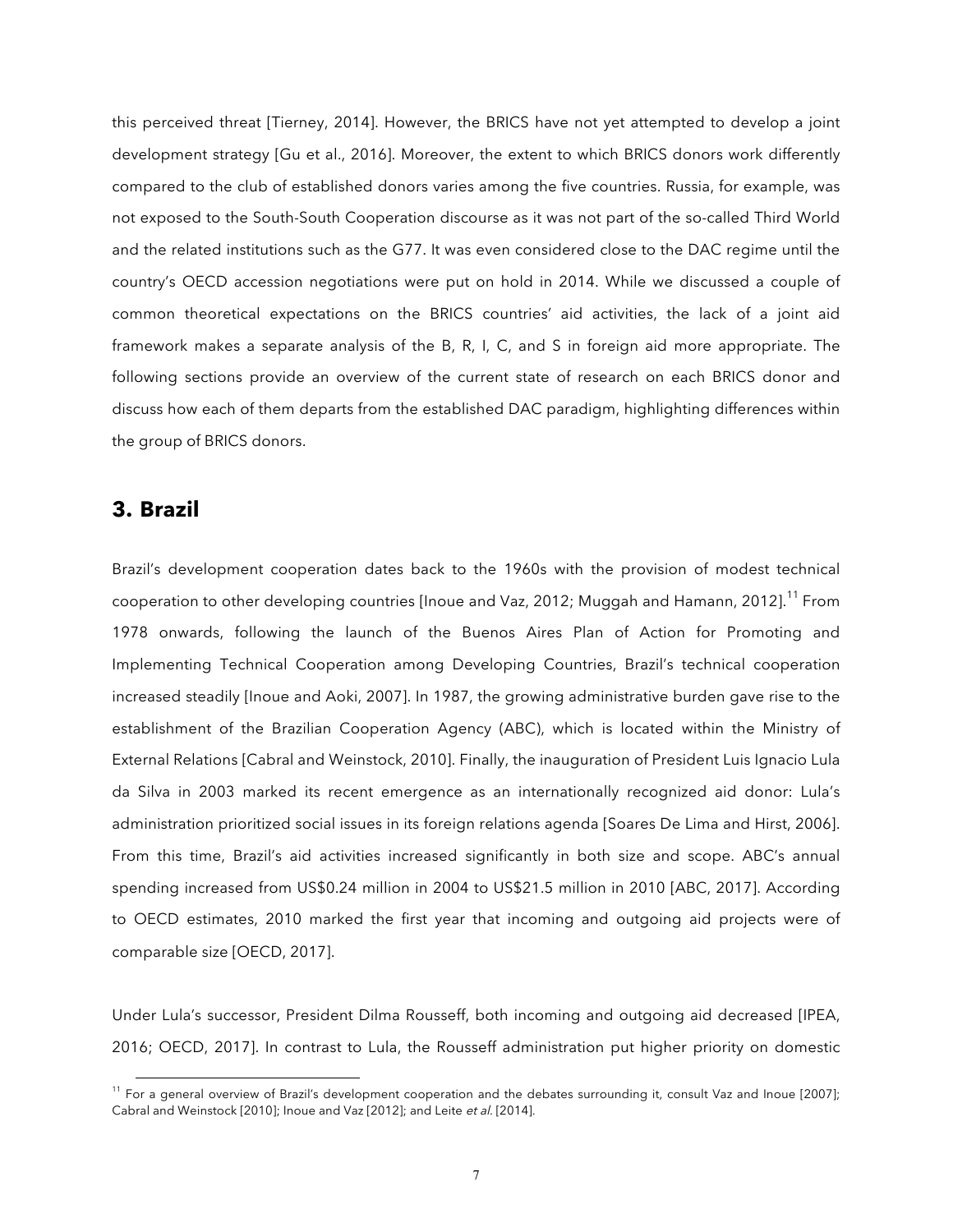social issues. Between 2010 and 2013, she reduced Brazil's aid budget by more than 30 percent and reoriented Brazil's international development policy towards domestic commercial interests [Leite et al., 2014; Younis et al., 2014; IPEA 2016]. Nevertheless, Brazil's total aid remained well above pre-Lulaperiod levels. According to the latest available estimate, Brazil spent around US\$397 million on aid in 2013 [IPEA, 2016]. 12

Brazil's institutional framework for development aid is decentralized and suffers from loose coordination [Alcides and Inoue, 2007; Cabral and Weinstock, 2010]. While the ABC is the main executive body mandated for technical cooperation, several other governmental institutions provide development cooperation independently from the ABC. The Ministries of Health, Agriculture, Education, and Science and Technology are all involved in Brazil's aid activities without the obligatory involvement of the ABC or the Ministry of External Affairs.

This institutional complexity obscures Brazil's aid activities and makes them difficult to assess. The official estimate states that only 7 percent of Brazil's aid budget is spent on bilateral technical assistance, while 58 percent is channeled through international organizations [Inoue and Aoki, 2007]. Both the Brazilian government and third parties have undertaken first attempts to render the country's aid activities more transparent. For example, the Institute for Applied Economic Research, a government-run think tank, has published three reports to quantify Brazil's development cooperation [IPEA, 2011, 2014, 2016]. These reports are the only official data sources on Brazil's total aid flows. They cover the years 2005-2013 and report aggregate numbers by year and sector. Due to the lack of a central accounting system, the reports rely on survey data and do not cover all aid institutions and types of financial cooperation [Leite et al., 2014; Bry, 2017]. Brazil's lack of aid transparency may not only be due to bureaucratic overload but also a lack of political will. Brazil's refusal to sign the 2005 Paris Declaration and the 2008 Accra Agenda for Action in 2008 [Cabral et al., 2014; Semrau and Thiele, 2017] highlights the country's unwillingness to implement standards established by the DAC.

An alternative data source for Brazil's aid activities is the AidData database, which tracks individual development finance projects by both OECD and non-OECD donors [Tierney et al., 2011]. The available data cover 1,097 projects between 1998 and 2010, with an average annual commitment

 $^{12}$  For a comparison with OECD countries, peacekeeping expenditures must be excluded, which results in US\$386 million.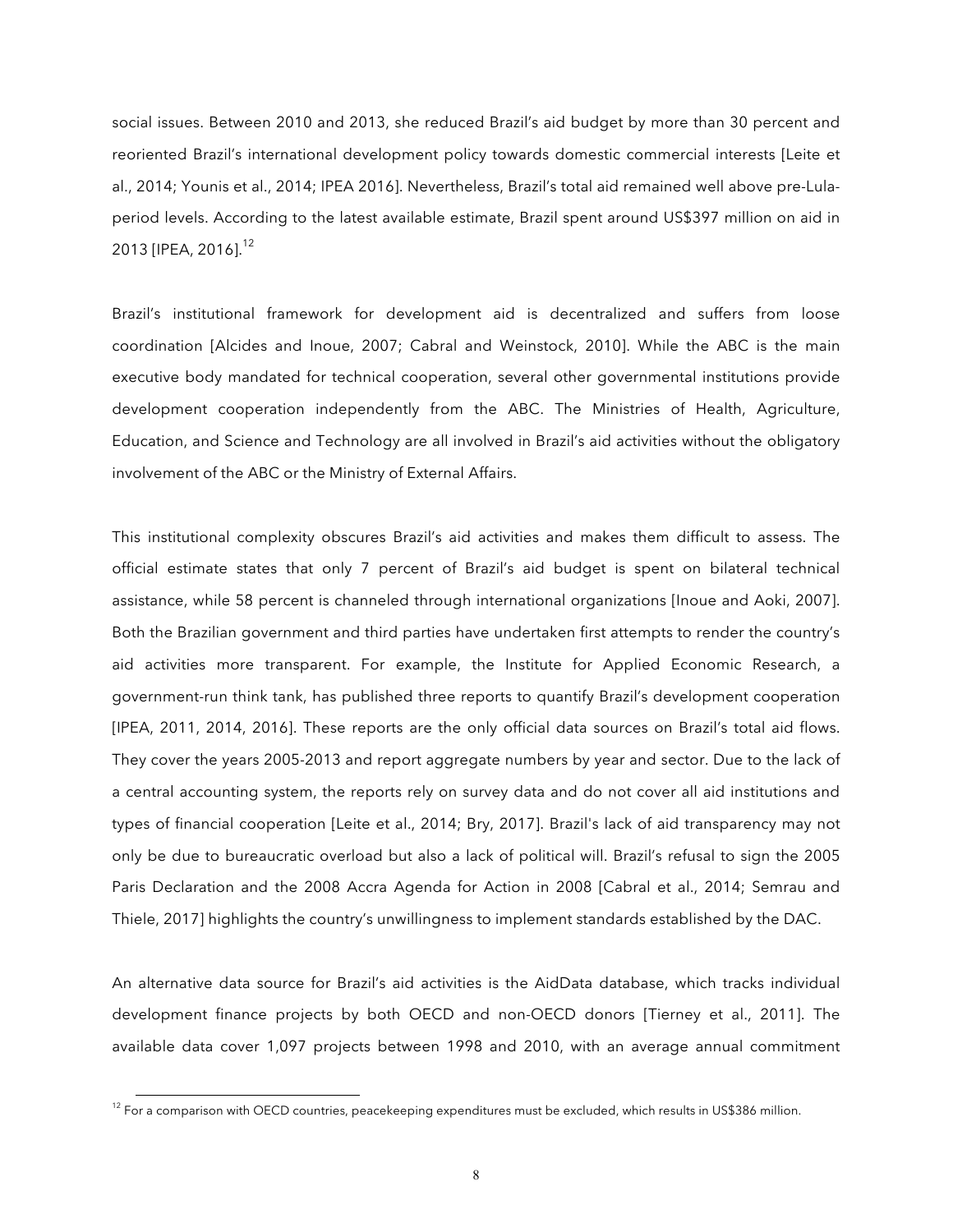amount of US\$159,354. However, those data are limited to the ABC's aid activities and do not include projects after 2010, when the ABC stopped providing project-level information [Semrau and Thiele 2017]. Given the absence of an official aid database, future research could entail initiatives to construct a comprehensive database from a multitude of official and unofficial data sources, including media reports.<sup>13</sup>

The AidData database allows analysts to obtain a clearer—albeit incomplete—picture of Brazil's aid engagement. The geographic focus of Brazil has historically been Latin America and the Lusophone countries [Semrau and Thiele, 2017]. Although the number of recipient countries has significantly increased, totaling 159 in 2013 [IPEA, 2016], Latin America and the Lusophone world remain the priority. This can also be seen from Table 1, where we provide a list of the top 10 recipient countries of aid from Brazil (and the other BRICS donors) over the 2005-2010 period [data from Tierney et al., 2011]. In terms of sectors, contrasting China's and India's focus on economic infrastructure, Brazil prioritizes agriculture and social sectors such as health and education [Younis et al., 2014; Bry 2017; Semrau and Thiele, 2017]. These priorities align with the country's domestic social agenda.

A recent econometric study sheds light on Brazil's aid motives by analyzing its aid allocation across countries [Semrau and Thiele, 2017]. The study focuses on three aspects: recipient institutions, recipient need, and Brazil's own strategic interests. Starting with the role of recipient institutions, Brazil claims that its aid initiatives respect the national sovereignty of the recipient countries [De la Fontaine and Seifert, 2010; John de Sousa, 2010], which should imply that recipients' institutional characteristics should not affect aid giving. Yet, some scholars argue that, as a democratic country, Brazil might ultimately favor values similar to those of the OECD countries [John de Sousa, 2010]. In line with the former idea, Semrau and Thiele [2017] find that neither the recipients' level of corruption nor their regime type influence project allocation via the ABC. Semrau and Thiele's findings are thus in line with Brazil's lip service to the principle of non-interference, which is also dominant in China's and India's foreign aid programs.<sup>14</sup>

 $13$  See Strange et al. [2017] for a comparable initiative for Chinese aid.

<sup>&</sup>lt;sup>14</sup> On the contrary, an earlier study by Dreher et al. [2011] finds a statistically significant negative effect of the control of corruption on the likelihood of receiving aid from Brazil. Both studies use AidData's project-level datasets [Tierney et al., 2011], but Semrau and Thiele use a more recent version. In addition, Dreher et al. do not control for Lusophone countries, which could also explain the different results.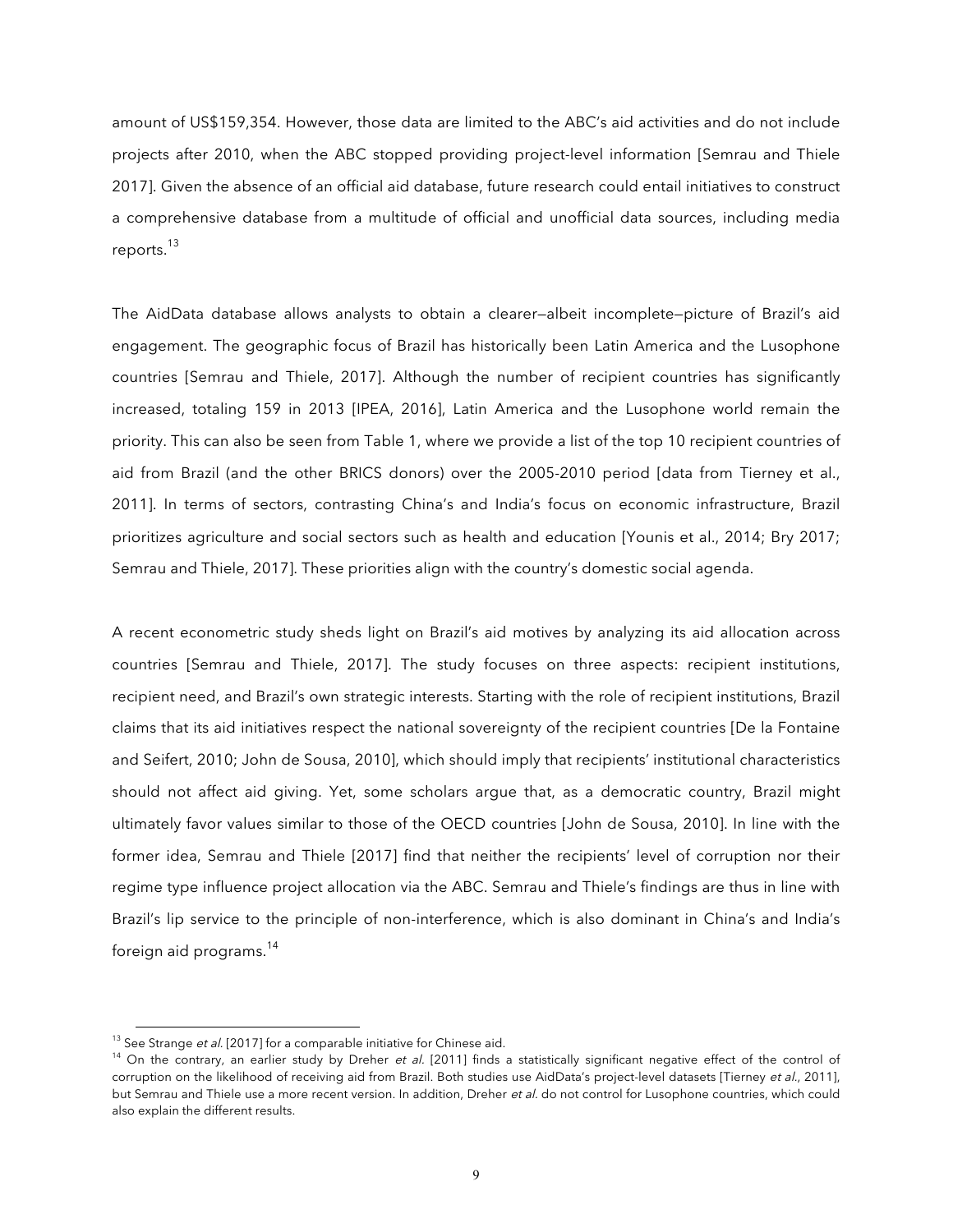Turning to recipient need, there is evidence that Brazil's aid allocation is needs-driven. Semrau and Thiele [2017] show that countries with a lower GDP per capita have a higher probability of receiving Brazilian aid.<sup>15</sup> Zondi [2013] sees the needs-based approach supported by the fact that Brazil wrote off the debt of 12 African countries to support their endogenous growth.

Finally, potential political and commercial benefits to the Brazilian government are subject to a wider debate. The focus of Brazilian aid on Latin America and the Lusophone world seems to support the claim that Brazil is trying to bolster its status as a regional power and a leader for certain regions of the developing world [Cabral et al., 2014]. A case study by Bry [2017] suggests that Brazil's emphasis on mutual benefits and non-conditional aid indeed succeeds in creating a positive image among recipients. Although Semrau and Thiele [2017] show no quantitative evidence that Brazil favors its important export markets as recipients, other scholars discuss in detail how Brazilian aid seeks to promote national firms accessing new markets [e.g., Magnoni, 2010; Burges, 2014].

Given these inconsistent findings on the drivers of Brazil's aid allocation pattern, more research is required—not only on the motives behind Brazil's aid activities. If Brazilian aid continues to grow in size and scope, the effects of Brazil's aid on the recipient countries deserve closer investigation. This could include evaluations of single aid projects at the micro level and analyses of the effects on macro indicators of economic development such as GDP growth. Future research should also address the data gaps if official data remains scattered and incomplete.

#### **4. Russia**

l

Russia, as the legal successor of the Soviet Union, is unique among the BRICS donors. Strictly speaking, it is neither emerging nor re-emerging but rather it has been reborn as a player in the global donor community. Beginning with the aid and trade program in 1953 [Berliner, 1959], Soviet support rapidly reached a peak of US\$1 billion in 1960—a level comparable to the U.S.' aid effort in terms of gross national product at the same time [Goldman, 1965]. Soviet aid was mainly allocated to the Middle East and South Asia. Between 1966 and 1977, for example, the largest recipients were Afghanistan, Bangladesh, Egypt, Iran, Iraq, Pakistan, Syria, and Turkey [Rai, 1980]. Main areas of support were

<sup>&</sup>lt;sup>15</sup> Again, the earlier study by Dreher *et al.* [2011] finds different results. In their study poorer countries do not receive more ABC aid flows, but the study does not control for Brazil's bias towards Latin America and Lusophone countries.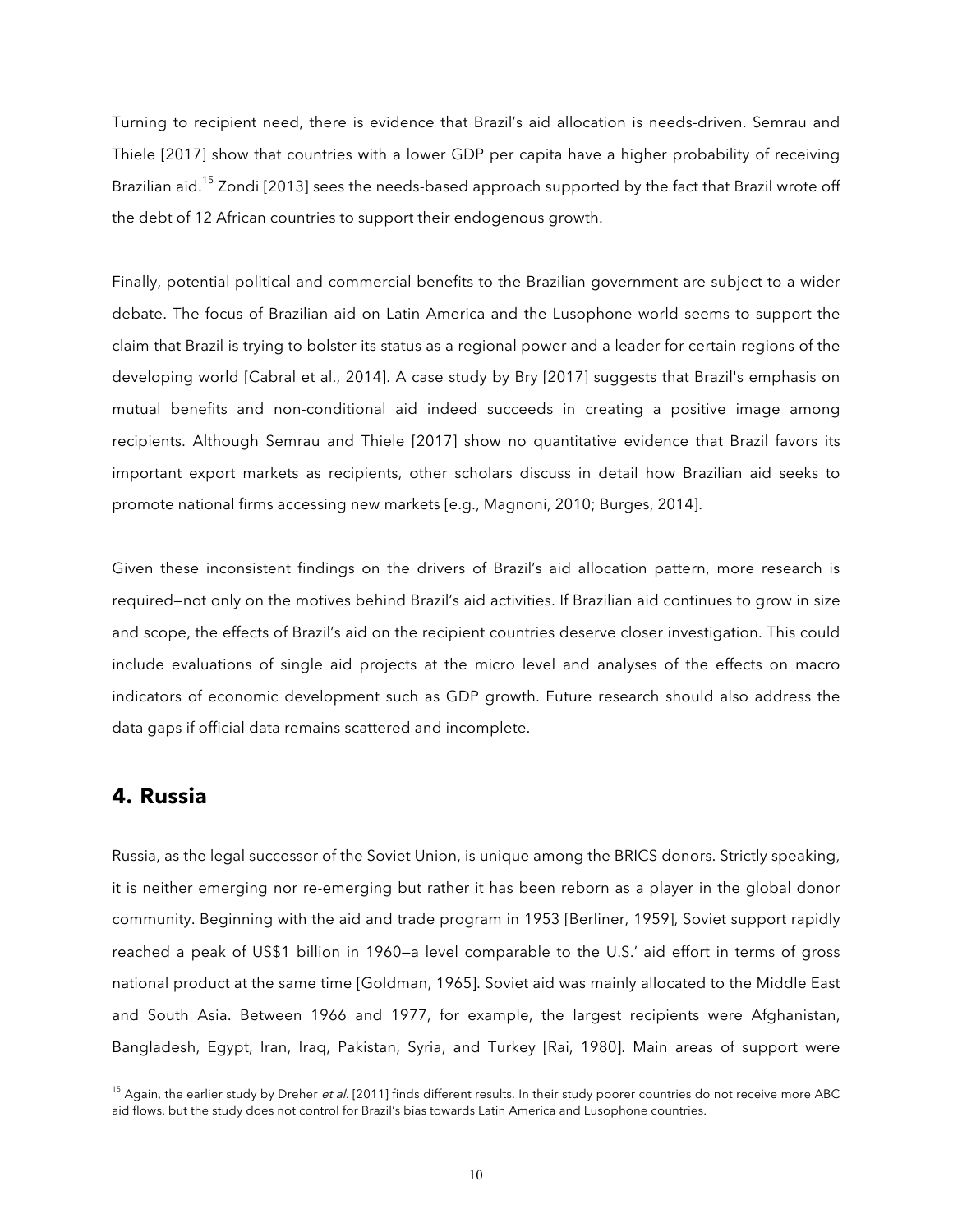technical assistance and academic programs: "by 1978, more than 26,000 [third-world students] were [educated] in the USSR" [Brun and Hersh, 1990: 148]. The construction of the steel plant at Bhilai in India and a highway program in Afghanistan, both celebrated successes, emphasized the Soviet determination to be seen as a powerful leader in the field of development cooperation [Goldman, 1965]. Another well-known example is the construction of the Aswan dam in Egypt, for which the Soviet Union won the competitive bid by offering larger loans with lower interest rates than the U.S. and the United Kingdom [Goldman, 1967].

Soviet relationships with developing countries focused on countries that share their communist ideology. A shared discontent over (Western) colonialism and the rise of capitalism provided a foundation for development cooperation [Jaster, 1969]. In a quantitative analysis of Soviet aid during the Cold War era, Rai [1980] finds correlations between Soviet aid and UN General Assembly (UNGA) voting alignment, suggesting that aid was used to reward or punish recipient countries for their foreign-policy positions. Other early studies find that the Soviet Union achieved policy concessions through foreign aid.<sup>16</sup> In a recent study, Bueno de Mesquita and Smith [2016] argue that the size of policy concessions received from a recipient in exchange for aid depends, among others, on the presence of a competing donor country. For the Cold War era, they find that the U.S. spent much more on aid while receiving less security concessions once the Soviet Union entered the scene as a 'rival' donor in the mid-1950s.

Russia's rapid economic decline following the dissolution of the Soviet Union implied that the country found itself on the other side of development cooperation during the 1990s [Larionova et al., 2016]. Only after spending about a decade as a net recipient, did the country slowly begin to recreate a development program in the mid-2000s [Gray, 2011]. In 2007, Russia, under the presidency of Vladimir V. Putin, adopted a concept note on development assistance, which builds on the Millennium Development Goals (MDGs), as well as Russia's National Foreign Policy Concept and the National Security Concept [Ministry of Finance, 2007]. The official goals include poverty reduction, disaster relief, and the development of trade and economic partnerships. Other goals are "to influence global processes with a view to establishing a stable, fair and democratic world order," "to create a belt of

<sup>&</sup>lt;sup>16</sup> For example, Roeder [1985] finds that "Soviet aid [...] can [...] induce compliant behavior indirectly through the creation of trade dependence" and notes that Soviet aid was mostly tied to Soviet products. Lundborg [1998] models a gift exchange theory and shows that more US aid leads to more US support, while such support decreases if Soviet aid increases.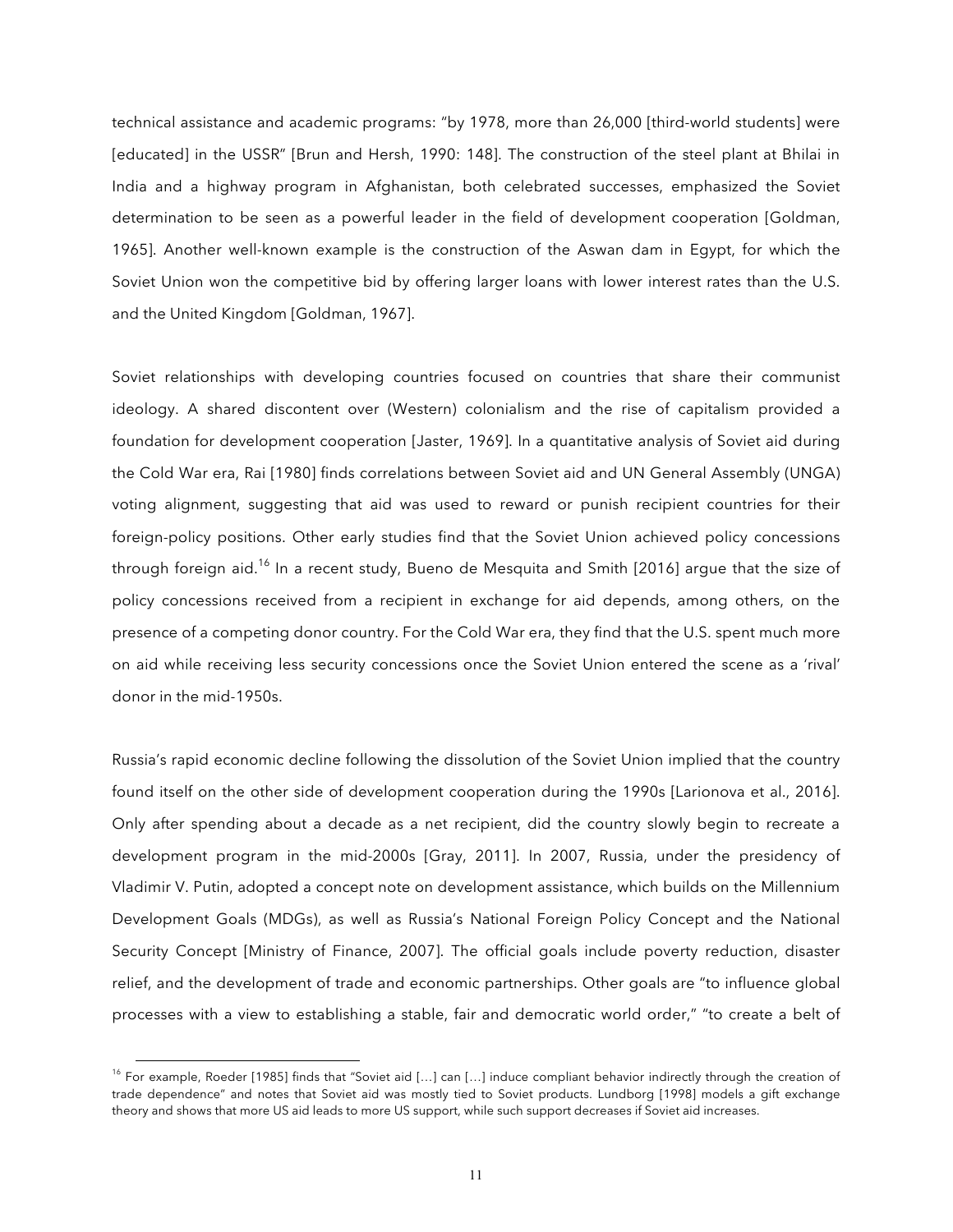good neighborliness along the Russian national borders," and "to strengthen the credibility of Russia and promote an unbiased attitude to the Russian Federation" [Ministry of Finance, 2007: 6]. Moreover, the government strived for cooperation with the OECD, which led to accession negotiations in the same year [OECD, 2007].<sup>17</sup>

Russia reinforced its intentions to integrate with the OECD aid community through reporting its ODA statistics from 2011 onwards [Ministry of Finance, 2012].<sup>18</sup> However, in the course of increasing tensions over Ukraine, the planned referendum on Crimea's secession, and Russia's critical role in those events, the OECD member states decided to suspend the accession process in March 2014.<sup>19</sup> In April 2014, a successor to the 2007 aid strategy concept was adopted [Ministry of Finance ,2014; Ministry of Foreign Affairs, 2014]. While it clearly builds on the previous strategy, new emphasis is put on an increase of Russia's institutional capacity, a growing bilateral aid budget, and aid transparency.<sup>20</sup>

Between 2010 and 2015, Russian ODA disbursements have more than tripled from US\$520.9 million to US\$1.7 billion. As a point of reference, its contribution in 2015 amounts to 36 percent of Italian aid. While the transition economies in Eastern Europe and Central Asia as well as Latin America have been the focal regions of Russian aid initially, Africa is gaining in importance. According to latest OECD data, Russia contributed on average US\$44.6 million to Africa annually between 2010 and 2015, which is twice the amount of aid towards Eastern European countries (US\$22.8 million). However, the former is still far from its contributions to Asia, and Central America, with these receiving US\$284.8 million and US\$170.8 million, respectively (see also Table 1). Examples for projects in 2014 include budget support for the Kyrgyz Republic, agricultural machinery supply in Nicaragua, delivery of Russian trucks for humanitarian operations in Afghan remote areas, assistance in Guinea to prevent the spread of Ebola, and humanitarian and food aid to Syria [Ministry of Finance, 2014]. The majority of Russian aid projects are in the education, health, food security, and public finance sectors. Additionally, debt relief and debt-for-development swaps are offered [Ministry of Foreign Affairs, 2014; OECD, 2016]. The Ministries of Finance and Foreign Affairs are mainly responsible for the framing of Russian foreign

 $17$  See Davis [2016] on why countries (do not) seek membership in the OECD.

<sup>&</sup>lt;sup>18</sup> Reported numbers begin in 2010.

 $19$  Nonetheless, as of today, Russia still reports aid information to the OECD.

 $^{20}$  In 2014, around 75 percent of Russian aid is provided bilaterally, while multilateral aid contributions, especially via the World Bank Group, the United Nations and, to a much smaller extent, regional development banks and other organizations, account for the remaining 25 percent [Ministry of Finance, 2007; OECD, 2016].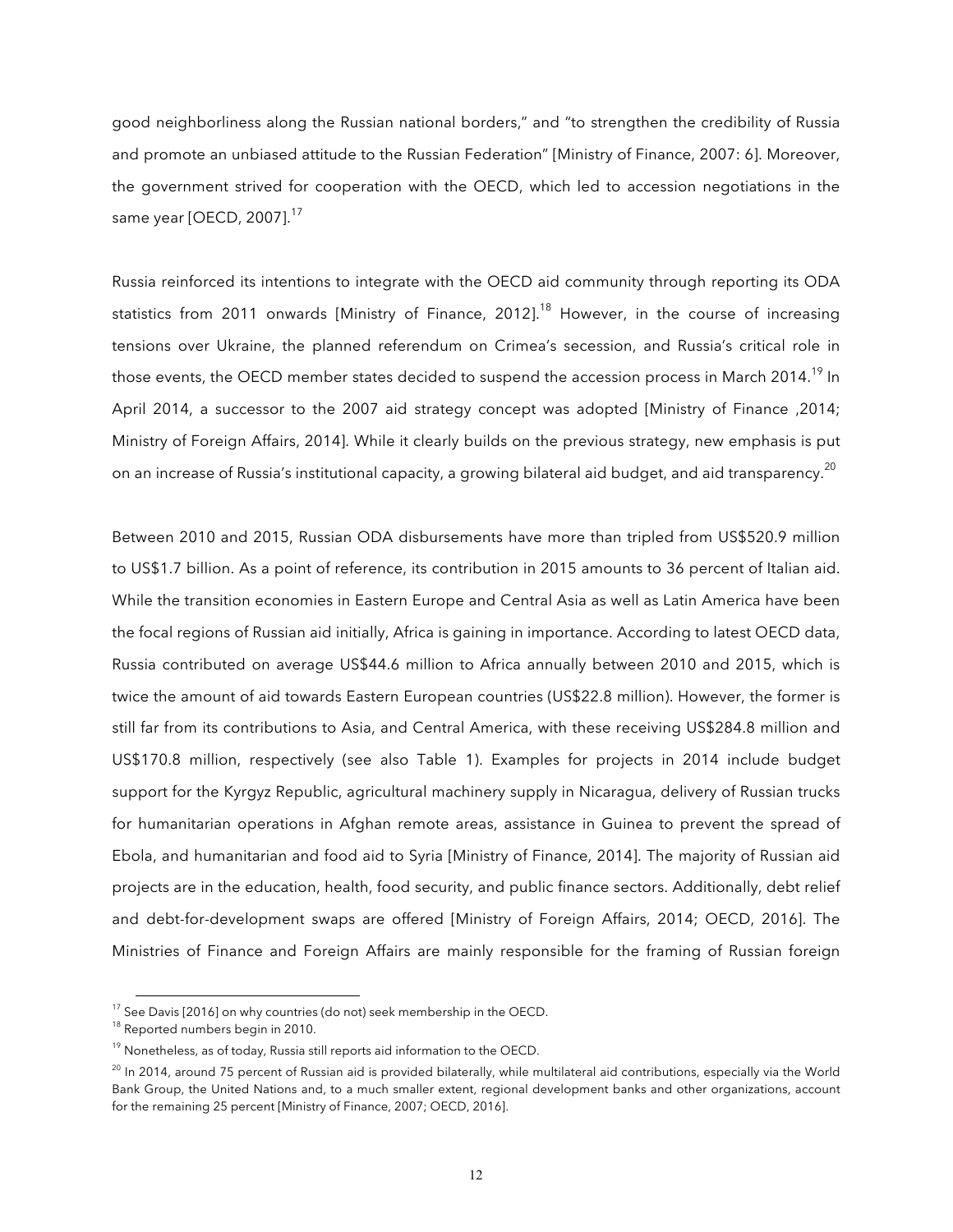assistance and overseeing its implementations [OECD, 2016]. Many more agencies add to the assistance structure, which complicates coordination [Larionova et al., 2016].

Although Moscow reports aid data to the OECD, project-level information is not made available and thus one cannot draw a detailed picture of Russia's development cooperation. Finding comprehensive and structured information on Soviet aid is also challenging. A useful data source for Soviet economic aid is the replication data for Charles Dannehl's 1995 book, which comprises information on aid to non-communist developing states for the 1955-1989 period [Dannehl, 1995]. Scholars may also resort to reports produced by the United States' Central Intelligence Agency, containing information on economic and military aid [e.g. CIA, 1974]. However, such sources are not in line with OECD reporting standards, which complicates comparisons to other aid providers at the time. A complete account on Soviet and Russian development aid is yet to be produced and will probably only be possible in the wake of an official release of documents by the Russian government or an opening of its archives to the public. $21$ 

While many studies on Soviet aid have explained Moscow's motives during that era, Russia's aid strategy today is not well understood. In the 2007 concept note, Russia refers to itself as a superpower with the responsibility to contribute to international development efforts [Ministry of Finance, 2007]. It would be worthwhile to evaluate whether Russian aid sticks to its official developmental goals or rather follows the purpose of extending its sphere of influence. Russia further claims that its development cooperation aims to "foster democratic processes, development of market-oriented economies, and observance of human rights in recipient countries" [Ministry of Finance, 2007: 6]. Whether Russia indeed follows these goals in its allocation decisions should be subject to scrutiny. In the spirit of Rai's [1980] analysis of the link between Soviet aid and recipients' UNGA voting behavior, scholars could analyze the political benefits that accrue to Russia from its foreign aid program.

#### **5. India**

l

With more than US\$4.5 trillion received between 1960 and 2015, India has been the world's largest recipient of foreign aid [OECD, 2017a]. At the same time, India has run its own outward development

 $^{21}$  Researchers interested in a thorough analysis of Russia's aid distribution could also consider AidData's TUFF methodology (see section on China below).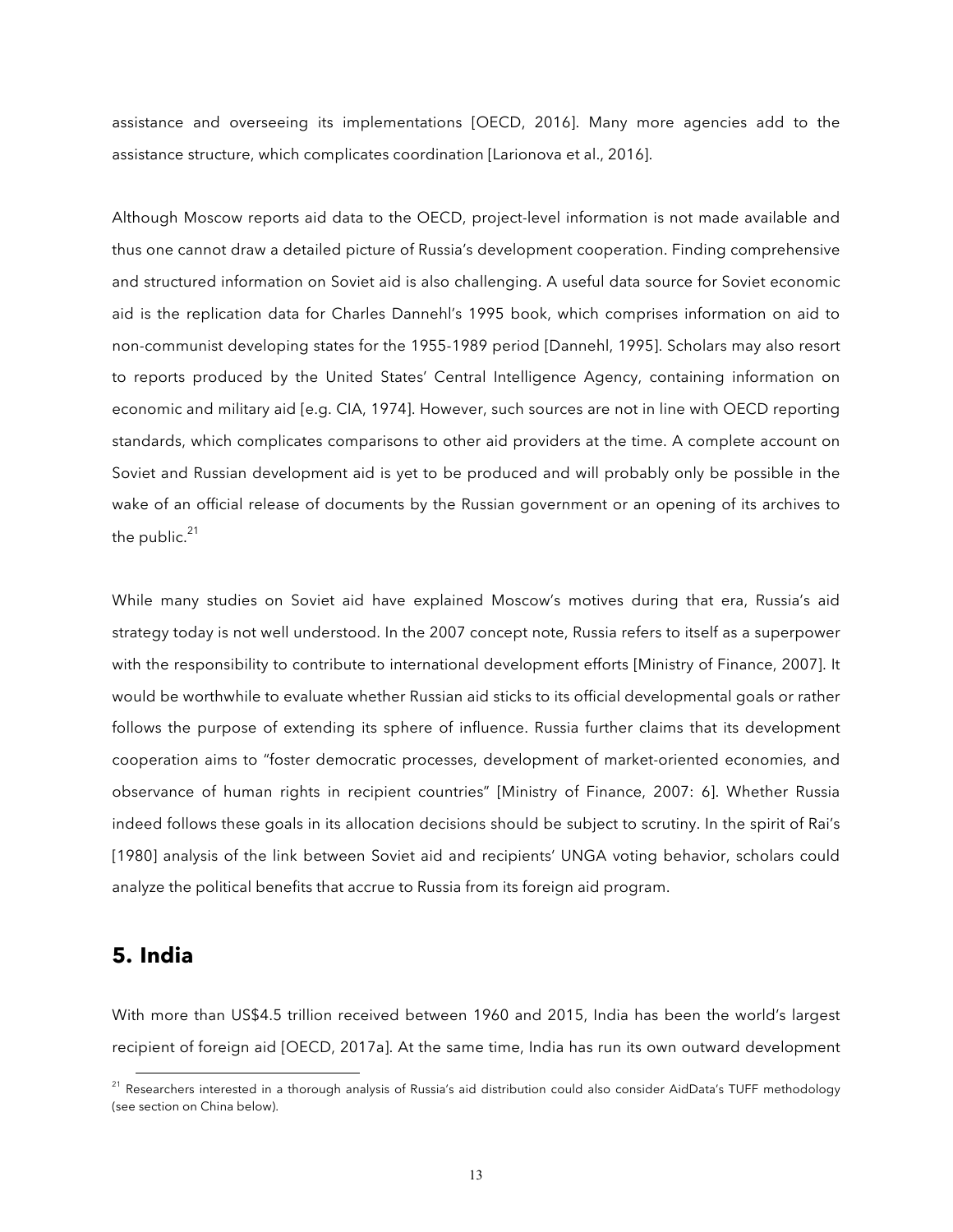assistance since the early years of its independence [Nehru, 1958].<sup>22</sup> India's economy and presence in the international community have grown significantly over the past two decades and its development cooperation has evolved in tandem—both in its geographic scope and sectoral coverage. India started to identify itself as a donor rather than as a recipient in the early 2000s. In the 2003-2004 budget speech, India's minister of finance announced that India would only accept untied aid and reject new aid offers from most bilateral partners. At the same time, India planned to cancel debt for Highly Indebted Poor Countries (HIPCs) and to expand its grants and project assistance under the so-called India Development Initiative [Singh, 2003]. Some observers find it puzzling that a country that continues to be comparatively "needy" increasingly provides foreign aid [Fuchs and Vadlamannati, 20131.<sup>23</sup> Others arque that the growing aid budget is simply the result of an emboldening economy coupled with a long history as a provider of development assistance [Mukherjee, 2015].

Indian development programs were initially fragmented and decentralized. The Indian Technical and Economic Cooperation Program (ITEC), created in 1964, represents India's first step towards organizing its foreign assistance and remains the flagship program to date. Together with the Special Commonwealth African Assistance Program (SCAAP), it reaches 161 countries globally through personnel training, consultancies, expert exchange, study programs, equipment donations, and humanitarian aid [Mawdsley, 2010; MEA, 2013]. In January 2012, India's Ministry of External Affairs (MEA) established the Development Administration Partnership (DPA) to handle the increasing outflow of aid projects, combat fragmentation, and further the institutionalization of its aid efforts. Placing the DPA within the MEA highlights the close ties of India's development cooperation to its foreign policy. Today, another increasingly important arm of India's aid policy is the Department of Economic Affairs (DEA) within the Ministry of Finance. Among other initiatives, the DEA provides interest-equalization support to India's Export-Import (Exim) Bank, which in turn provides concessional loans to developing countries [Arora and Mullen, 2016].

Approximately 54 percent of MEA's 2016-17 budget was committed to grants, loans, and training towards foreign governments (US\$1.314 billion), accounting for 0.46 percent of the government's total

 $\overline{a}$ 

 $22$  For an overview of the early history of India's foreign aid, see Dutt [1980].

 $^{23}$  In the early 2000s, 38.2 percent of India's population still lived on less than US\$1.90 a day [World Bank, 2017]. Although the most recent data show that the share almost halved until 2011 (21.2 percent), poverty is still very high compared to Brazil (11 percent), Russia (0.1 percent), China (7.9 percent), and South Africa (16.6 percent).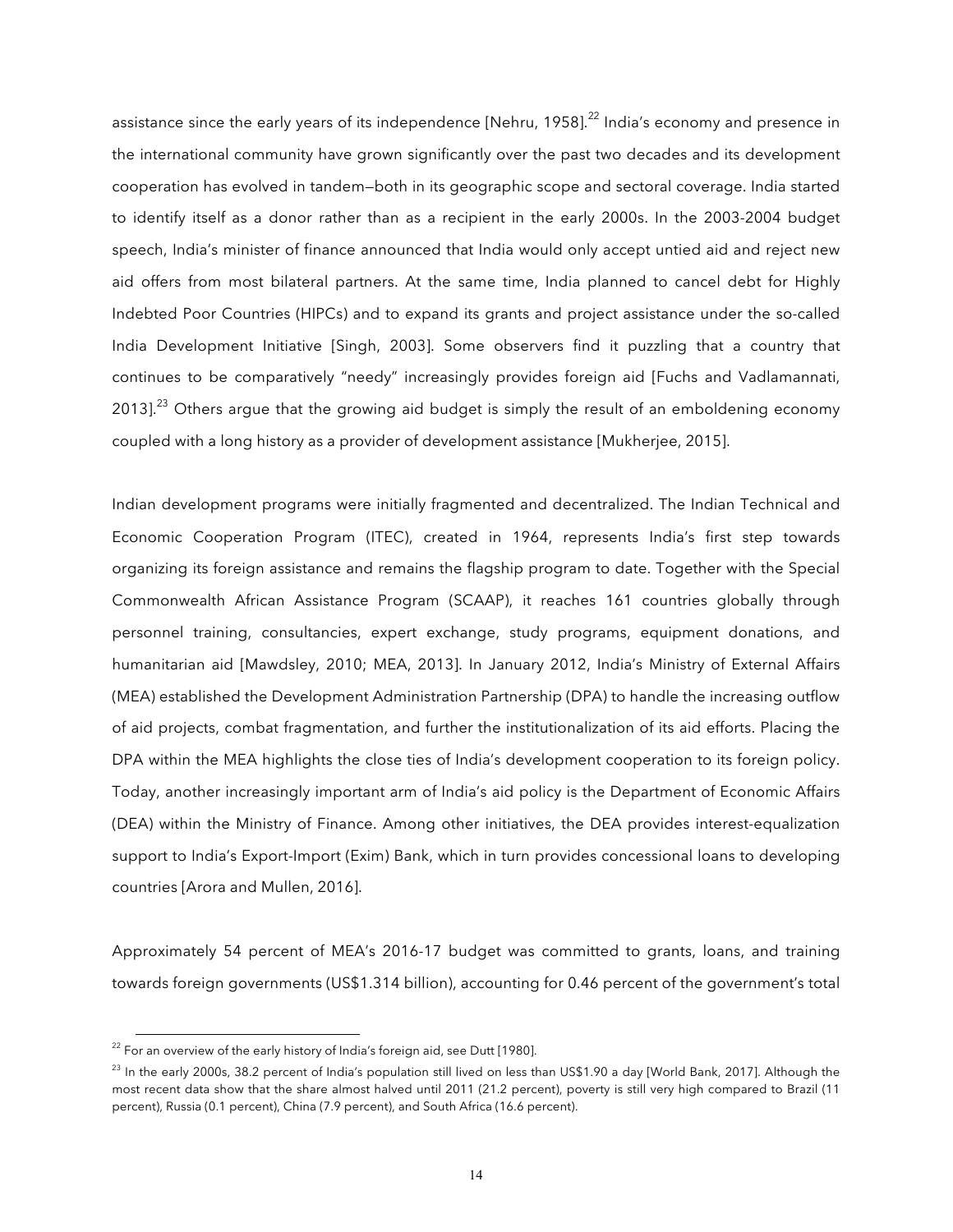budget. This represents a slight decrease in development cooperation allocated by the MEA compared to the previous budget year. At the same time, foreign assistance through the DEA has doubled [Ministry of Finance, 2017]. Until 2015, 226 LoCs amounting to US\$16.9 billion were allocated to developing countries, about 50 percent of which went to African states [MEA, 2015a]. Most of such credits are comprised of a grant element of at least 25 percent required to qualify as ODA by OECD standards [Hubbard and Sinha, 2011]. Some scholars, however, question whether these flows would indeed qualify as ODA as they are mainly geared towards export promotion rather than recipient development [Hubbard and Sinha, 2011]. Around 85 percent of these LoCs are tied to goods and services provided by Indian firms. They are designed to facilitate Indian firms entering African markets and mostly involve infrastructure, transportation, IT, energy, and agricultural projects [Sinha, 2011]. Hence, a substantial part of India's development assistance is intended to benefit both sides of the transaction.

India prioritizes two geographic regions: South Asia and Africa. The main recipients in South Asia are Bhutan, Sri Lanka, Afghanistan, Nepal, and Bangladesh (see Table 1), with a majority of aid allocated towards the sectors Energy Generation and Supply, Transport and Storage, Industry, as well as Water Supply and Sanitation [Tierney et al., 2011]. Energy and infrastructure-related projects in particular enable India to benefit from its cooperation efforts in the long-term [Agrawal, 2007]. Recent schemes include the Terai Road Project, which links the Terai region in Nepal with neighboring Indian regions, or the Punatsangchu Hydroelectric Project in Bhutan, which contributes to energy exports to India [MEA, 2015b]. Many aid projects in Nepal and Bangladesh are also seen as a strategy to counter Chinese influence [Mullen and Ganguly, 2012]. It is worth noting that not all aid provided to its neighbors is perceived positively. For example, despite India's claim that it follows Nepalese demands, the Nepalese population views India as strategic, following its own political agenda, while lacking transparency and accountability [Adhikari, 2014].

Turning to Africa, India enhances its cooperation with all countries on the continent through the India-Africa Forum Summit (IAFS), a platform for African-Indian relations held every three years.<sup>24</sup> Its development projects in Africa mainly focus on personnel training (civil servants and engineers), loans for Indian equipment and services, as well as education and IT [Mawdsley, 2010]. One of the most

<sup>&</sup>lt;sup>24</sup> The IAFS resembles China's Forum on China-Africa Cooperation [FOCAC] in its institutional design [Taylor, 2012].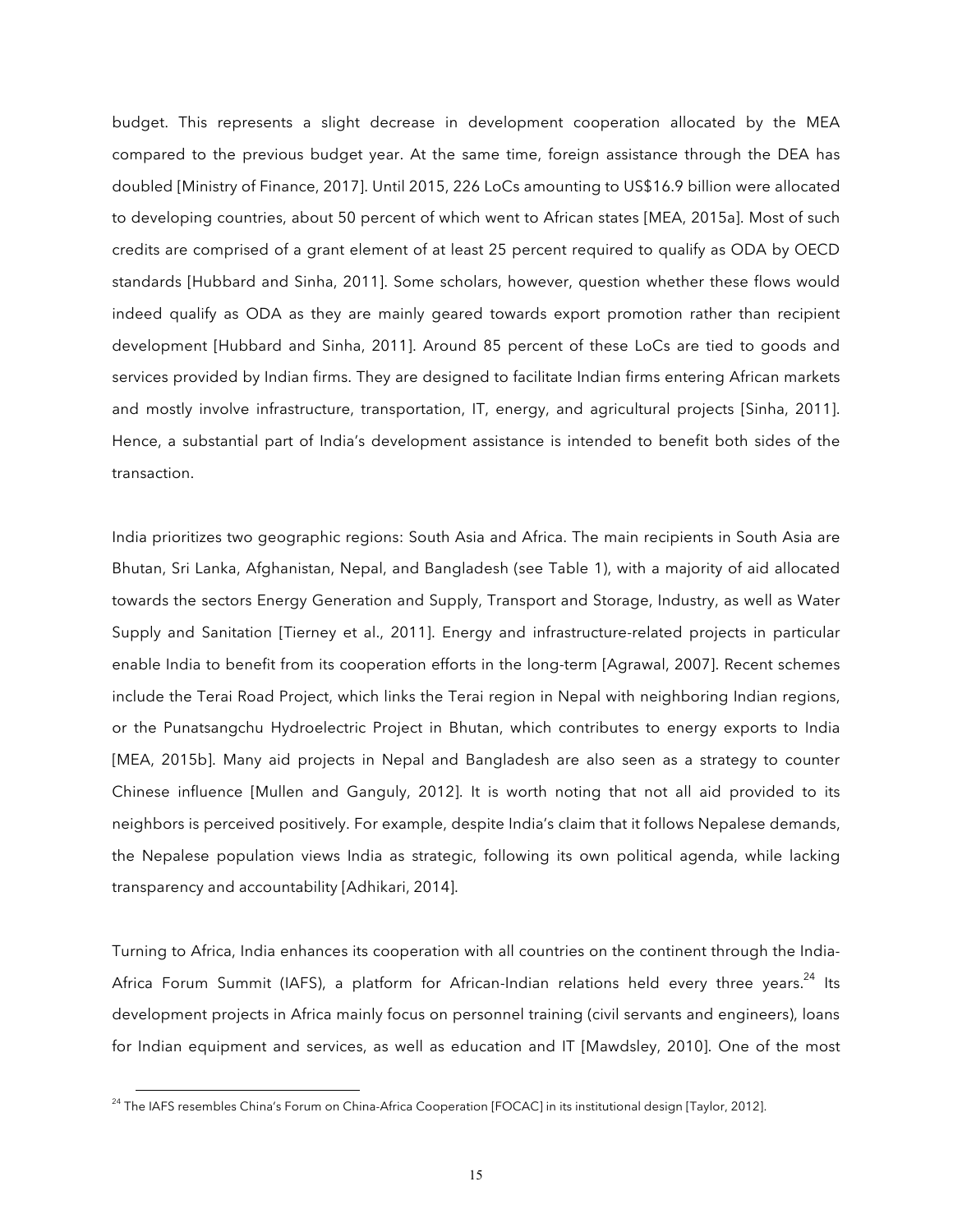prominent projects is the Pan-African E-Network with a budget of US\$125 million. This ambitious endeavor seeks to connect 53 member states of the African Union both with each other and with India to enable access to tele-education and tele-medicine [Pan-African e-Network Project, 2011]. India's traditional link to Africa is mainly on account of its support for the African decolonization process and fight against apartheid, its active role in the Commonwealth, and its diaspora particularly in Eastern Africa [Muni, 1991; Adam, 2015]. India's aid activities in Africa appear to be part of a larger strategy and can be seen as part of a cooperation package. Within Africa, it has strong trade ties, invests in businesses, and is one of the largest providers of UN peacekeeping forces [Naidu, 2008]. Cheru and Obi [2011] connect India's aid activities to resource security and the development of new market opportunities. This manifests in India's growing engagement in West Africa since the 2000s, where it has increased investments in the energy sector of resource-rich countries [Beri, 2008; Mawdsley, 2010].

Officially, Indian aid allocation is demand-driven, unconditional, and, within the horizontal South-South Cooperation framework, based on the idea of mutual assistance [George and Samuel, 2016]. Quantitative results in Fuchs and Vadlamannati [2013] show that Delhi also follows commercial and political self-interest: recipient countries that align their votes in the United Nations General Assembly (UNGA) with the Indian government and those that have strong trade ties with India receive significantly more aid. Since India is a relatively poor donor country with a longstanding democratic system, it appears to be easier for the Indian government to justify its expenditures vis-à-vis its electorate if it is provided in a more self-interested manner [Fuchs and Vadlamannati, 2013].<sup>25</sup>

While most emerging donors lack an official aid database, India at least provides project-level information in the annual reports of the MEA and press releases on LoCs by the Exim Bank. AidData made this information available in an easily accessible format for the 2006-2010 period [Tierney et al., 2011]. Asmus et al. [2017] are currently extending and geo-referencing the data to allow for geospatial analysis of Indian aid worldwide for the 2006-2014 period. With the growing availability of detailed and structured data, researchers can evaluate Indian aid allocation and its effects on various outcome variables. For example, future research could analyze whether Indian aid to Africa is indeed a combination of developmental goals and commercial partnerships, and whether India is competing

 $^{25}$  For an interview- and media evaluation-based analysis on the domestic perception of Indian development cooperation, see Mawdsley [2014].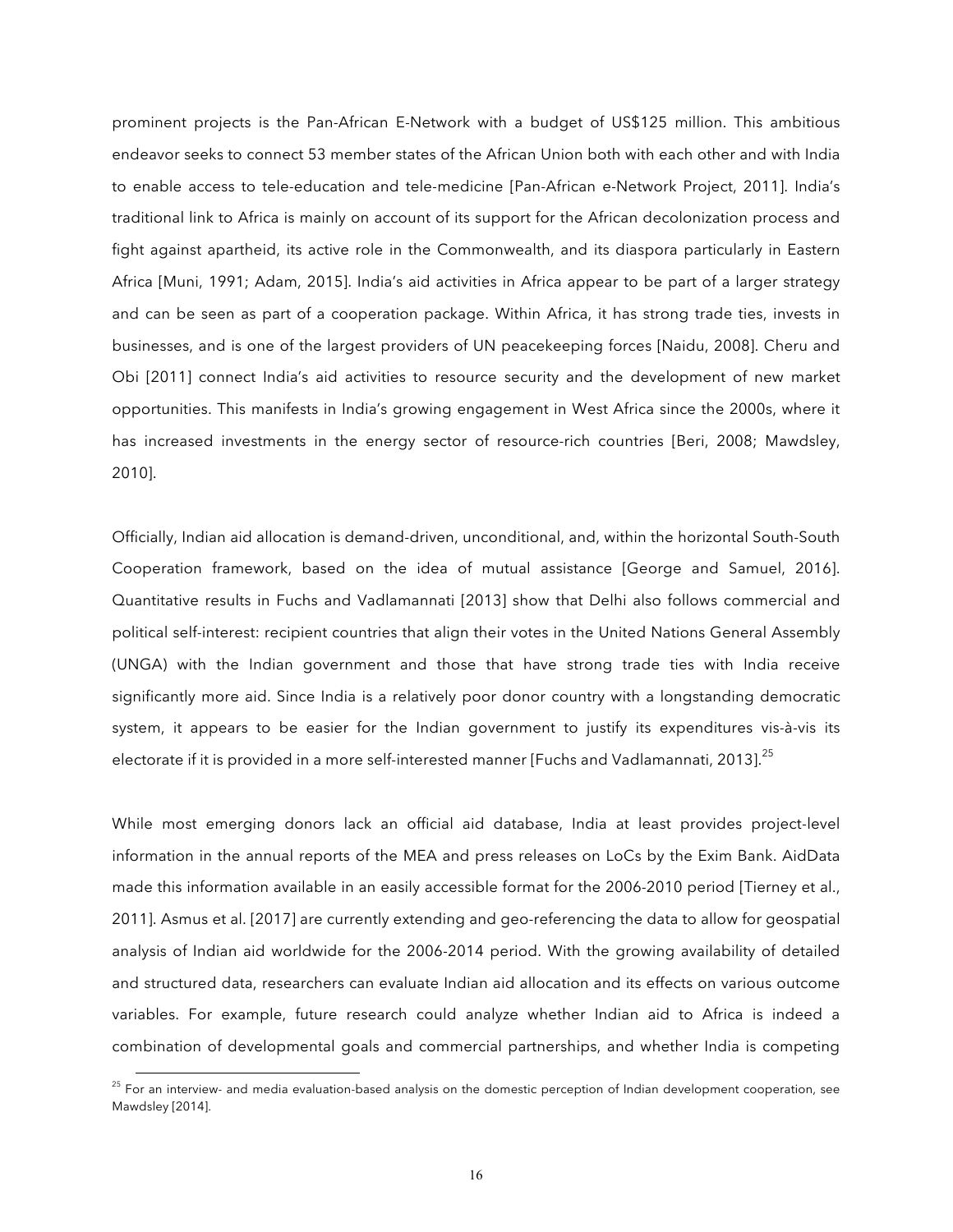with China and other countries in a bigger scramble for the continent [Cheru and Obi, 2011]. Likewise, the role of the widespread Indian diaspora in its aid allocation decisions is yet to be explored. Turning to India's neighborhood, it would be interesting to assess whether energy projects serve India's energy supply more than they support the bordering country's economies. Researchers could also examine whether and to what extent China's and India's involvement in development cooperation in South Asia affects their respective power statuses.

#### **6. China**

l

Despite being labeled as a 'new donor,' China's foreign aid program is almost as old as the People's Republic itself.<sup>26</sup> Egypt was Beijing's first aid recipient in Africa in 1956, when it received its first aid tranche worth US\$4.7 million [Bartke, 1989]. Using historical aid data, Dreher and Fuchs [2015] analyze the main drivers of Chinese project allocations during the history of China's aid program. They find that political considerations, such as Beijing's demand for international recognition, were dominant during the initial phase of China's aid giving. After 1978, with Deng Xiaoping's economic reforms, China opened to the West and economic considerations gained significant weight in China's aid policy. After the Tiananmen Square protests in 1989, China actively sought diplomatic support in the developing world, which once again put political motives at the center of its aid-giving considerations. Finally, the results in Dreher and Fuchs [2015] show that after the 1995 aid reform, which introduced market principles into the aid system, China's aid policy and practices became increasingly guided by commercial interests.

A complex network of institutions administers China's aid activities.<sup>27</sup> The Ministry of Commerce (MOFCOM) is the coordinating agency and is directly responsible for the provision of humanitarian assistance, most grants, and interest-free loans [e.g., Bräutigam, 2009]. The Ministry of Finance leads the budgetary process, is responsible for China's contributions to international organizations, and oversees the Export-Import (Exim) Bank of China, which is the main provider of concessional loans and export credits. The Ministry of Foreign Affairs ensures that China's aid policy is in line with its foreign policy objectives, leads the network of China's embassies worldwide and organizes the Forum on

 $^{26}$  See Davies [2007], Bräutigam [2009], and Kobayashi [2008] for thorough summaries of the history of China's foreign aid.

<sup>&</sup>lt;sup>27</sup> Kobayashi [2008], Bräutigam [2009], and Corkin [2011] provide overviews on the institutional setup of China's aid administration. See Rudyak [2017] for a summary of the recent debate on institutional reforms.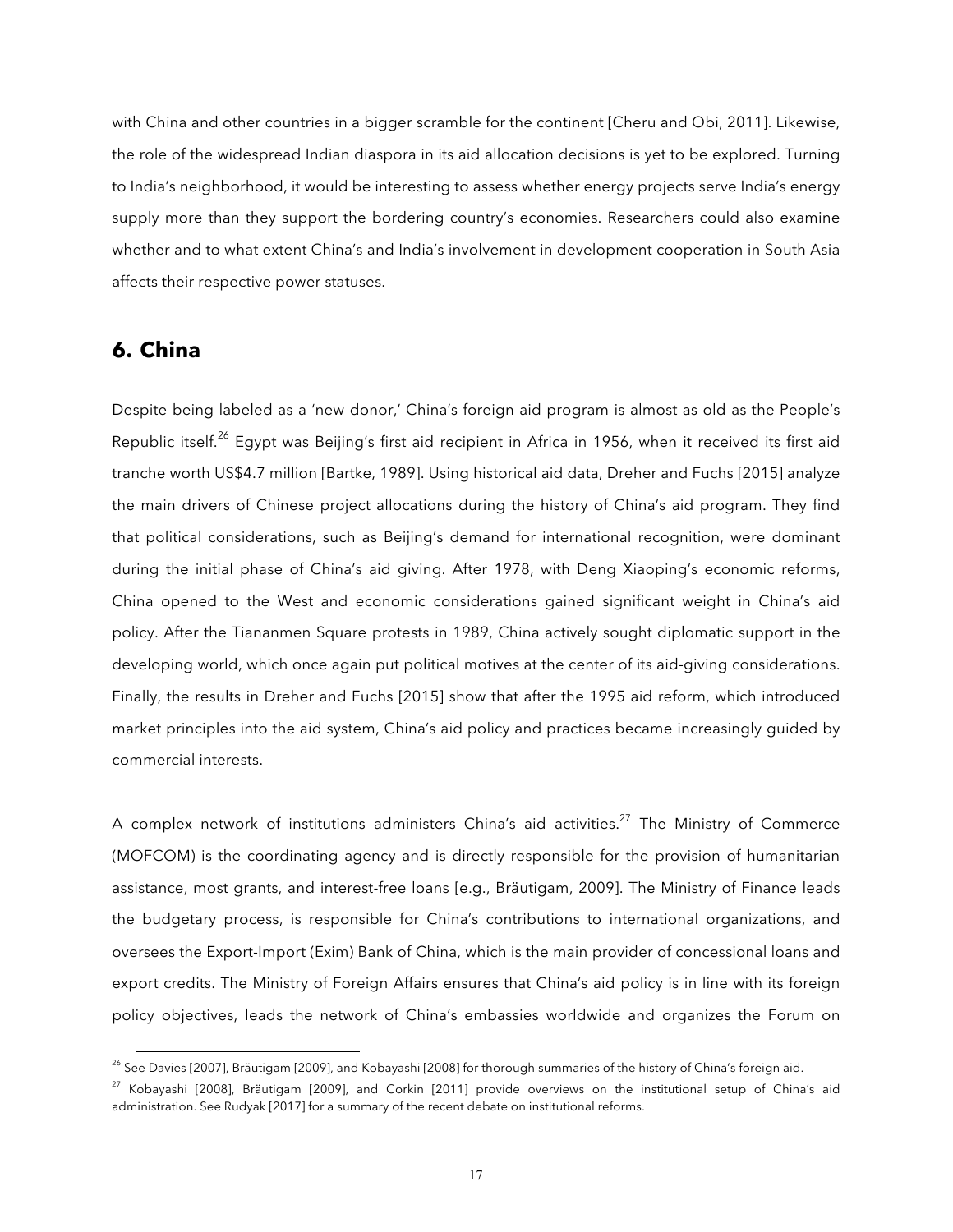China-Africa Cooperation (FOCAC).<sup>28</sup> Other ministries and agencies provide aid in various areas. For example, China's Ministry of Health is responsible for parts of China's medical aid [Grépin et al., 2014].

China considers its aid "as a sensitive area, a state secret" [Bräutigam, 2009: 2]. This is underscored by the withdrawal of lists containing all completed aid projects from MOFCOM's yearbooks in 2006 [Dreher and Fuchs, 2015]. An official and comprehensive aid database is not available. The few remaining official sources of information on aid projects are scattered. The White Papers on China's Foreign Aid [State Council 2011, 2014] only provide values at a very high level of aggregation. To obtain a grasp of the universe of Chinese aid, researchers rely on unofficial estimates. Kitano and Harada [2016] estimate China's gross foreign aid at US\$5.1 billion over the 2010-2014 period, of which 8 percent was provided as multilateral aid.<sup>29</sup> According to these statistics, China was the world's sixth largest donor in 2014. The OECD [2017b] estimates China's average annual gross ODA disbursements at US\$3.0 billion over the 2010-2014 period (see again Figure 1). These values are smaller than Kitano and Harada's estimates as they do not cover disbursements of concessional loans. AidData was able to track Chinese aid projects from various official and unofficial sources and the resulting database suggests that total Chinese aid commitments to Africa alone amounted to an annual average of US\$6.7 billion over the 2000-2013 period [Strange et al., 2017].<sup>30</sup> However, only a third could be identified as ODA under DAC definitions.<sup>31</sup> Overall, estimates of Chinese aid vary widely and the debate boils down to the question of what should count as aid [e.g., Lum et al., 2009; Bräutigam, 2011; Wolf et al., 2013; see Strange et al. 2017 for a discussion].

China's aid differs from DAC aid in many respects. First, it is largely tied to goods and services from China. While aid projects provided through China's Ministry of Commerce are principally tied to Chinese companies and products, any project can be granted an exception to this rule if deemed

 $\overline{a}$ 

 $^{28}$  The FOCAC meetings are China's official forum to engage with Africa. The first meeting took place in Beijing (2000) and was followed by summits in Addis Ababa (Ethiopia, 2003), Beijing (2006), Sharm el-Sheikh (Egypt, 2009), Beijing (2012), and Johannesburg (South Africa, 2015).

<sup>&</sup>lt;sup>29</sup> Note that China counts only the interest-rate subsidy, not the value of the loan. Debt relief is not included in China's definition of foreign aid.

 $30$  All values throughout this paper obtained from the 1.2 Research Release (see http://china.aiddata.org/content/frequently\_asked\_questions, accessed 19 July 2017). AidData's China in Africa dataset uses the so-called Tracking Underreported Financial Flows (TUFF) methodology. Applying a 'ground-truthing' approach, Muchapondwa et al. [2016] provide support for the reliability of the dataset and methodology. See also data-gathering initiatives by Brant [n.d.] for Chinese aid in the Pacific and by Gallagher and Myers [2016] for Chinese loans to Latin America.

<sup>&</sup>lt;sup>31</sup> According to ECOSOC [2008], the grant element (assuming a 10 percent discount rate) varies between 24.2 percent for some China Exim Bank loans to 75.1 percent for Chinese government loans.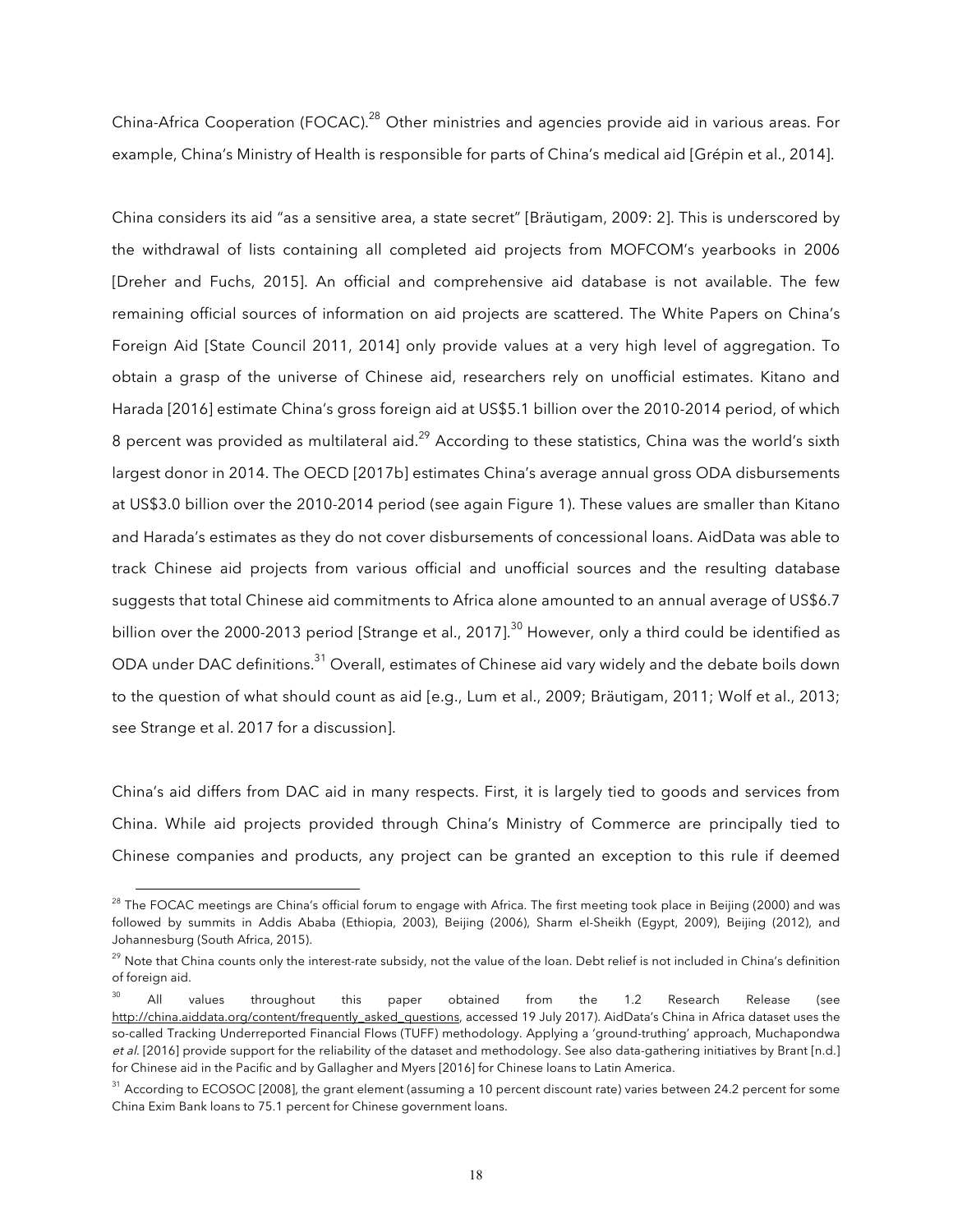necessary [Bräutigam, 2009]. Regarding the tying status of the Exim Bank loans, its official guidelines state that at least 50 percent of all procurement should come from China. Second, China rarely provides aid in the form of budget support and most bilateral activities come as project aid. Third, China's aid is similar to the request-based system in early Japanese development assistance [Bräutigam, 2009; Kragelund, 2010] and, in striking contrast to DAC donors, lacked country development strategies until very recently. According to Bräutigam [2009: 308], China prefers experimentation to explore what works.

Almost every developing country in the world is a recipient of some form of Chinese aid. Only countries that maintain diplomatic relations with the government in Taipei (Taiwan) rather than Beijing are typically excluded.<sup>32</sup> Figures published by the State Council [2014] for 2009 suggest that most Chinese aid goes to Africa (45.7 percent), followed by Asia (32.8 percent), and Latin America (12.7 percent). On the African continent, AidData could track the largest amounts of Chinese development finance in the Democratic Republic of Congo, Sudan, and Ethiopia over the 2000-2013 period [Strange et al., 2017]. Estimations of the volume of China's aid allocation across recipient countries suggest that China's ODA is mainly driven by Beijing's foreign-policy interests [Dreher et al., forthcoming]. It shows no robust link with natural resource endowments [Dreher and Fuchs, 2015]. On the contrary, less concessional flows, such as export credits, correlate with economic variables such as recipients' debt burden, access to oil, and bilateral trade volume with China [Dreher et al., forthcoming].

Not only is China's geographical reach almost all encompassing, the same holds true to the sectoral composition of Chinese aid. While public attention focuses on large infrastructure projects and prestige projects, such as the construction of stadiums and government buildings, China is active in virtually all sectors. While social infrastructure projects, such as the provision of hospitals and government buildings, dominate in terms of project numbers, economic infrastructure projects, mainly in the areas of transport and energy, are the heavyweights in terms of financial values [Strange et al., 2017]. Although AidData was not able to track a single project on environmental protection at the time of their first study in 2013 [Strange et al., 2013], China has recently started activities in this area and

 $32$  There are few exceptions to this rule such as humanitarian aid after severe catastrophes [e.g., Tubilewicz, 2012].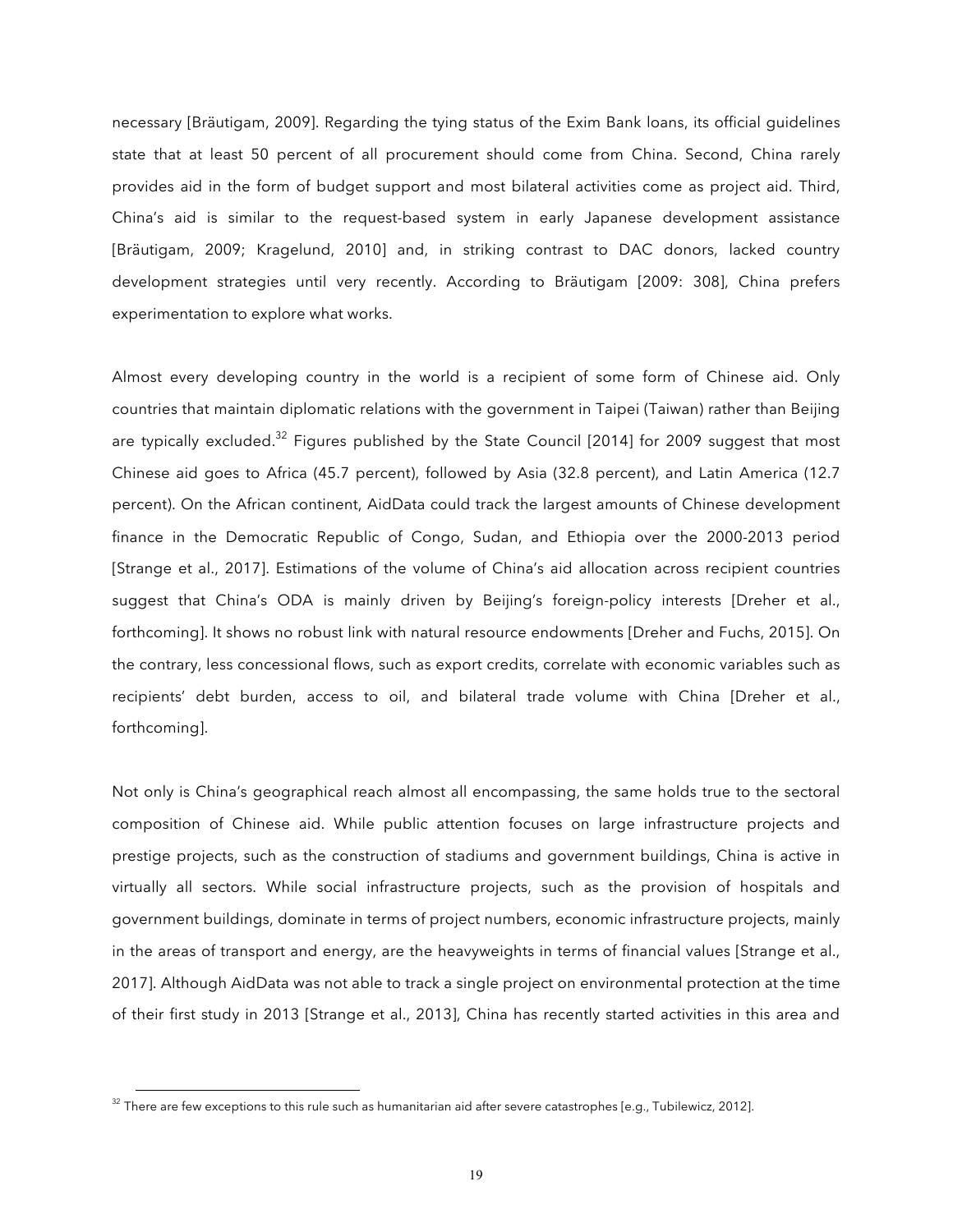began listing "Strengthening Environmental Protection" as one of its goals in a recent White Paper [State Council, 2014].<sup>33</sup>

The question as to whether Chinese aid has been effective in promoting economic growth and other development outcomes in recipient countries is largely unexplored. Critics voice doubts that Chinese aid is geared towards economic development given that China is engaged in so many prestige projects, such as government buildings and stadiums, that are not directly linked to economic growth or poverty reduction [Lum et al., 2009; Will, 2012]. Others praise China for its focus on infrastructure [Bräutigam, 2009]. According to results from panel growth regressions in Busse et al. [2016] for the 1991-2010 period, Chinese aid and foreign investment have no robust effect on economic growth in African countries. Using georeferenced aid data, Dreher et al. [2016] examine the effects of Chinese development projects on development at the subnational level. Their results suggest that Chinese aid is successful in promoting regional development as measured by nighttime light emissions. Given the short time in which Chinese aid flows are substantial and the long time lags that some types of aid require to show effects, this question should be reinvestigated as more data become available. The types of Chinese aid that are effective and the conditions that facilitate this should also be explored in greater detail.

In contrast to Western donors and the big international financial institutions, China does not link its aid to conditions that relate to recipients' political systems or their human rights records. The Chinese government emphasizes that it "never uses foreign aid as a means to interfere in recipient countries' internal affairs" [State Council, 2011].<sup>34</sup> Bräutigam [2009: 285] notes that "China's rise has clearly given dictators additional financing options," but also points to Western donors' aid provisions to authoritarian regimes. Even if China's aid allocation was not biased towards autocratic recipient countries, recipient countries might turn to emerging donors like China to circumvent conditions linked to their institutional setup and human rights record.

 $\overline{a}$ 

<sup>&</sup>lt;sup>33</sup> AidData lists seven projects in the environmental sector in Africa over the 2013-2015 period (see http://china.aiddata.org/, accessed 4 February 2017).

<sup>&</sup>lt;sup>34</sup> This principle of non-interference, also enshrined in Indian aid, dates back at least to the Final Communiqué of the 1955 Bandung Conference. It became part of the 'Eight Principles of China's Foreign Aid to Developing Countries' laid out in 1964, and has been reiterated continuously since then.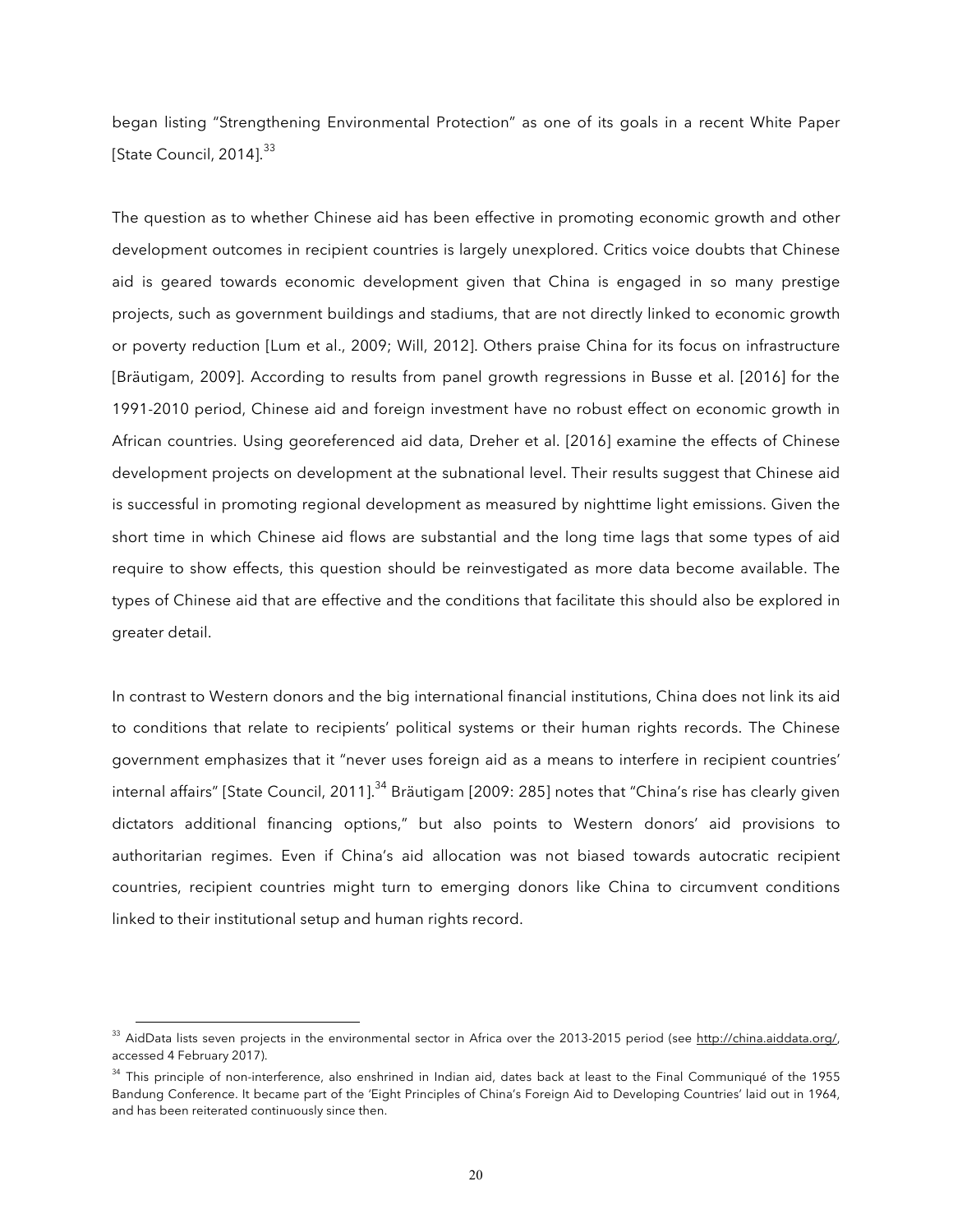Several papers explore these links between Chinese aid and recipient institutions. A series of papers [Dreher and Fuchs, 2015; Broich, 2017; Dreher et al,. forthcoming] finds that the cross-country allocation of Chinese ODA does not respond to the quality of institutions in recipient countries, in line with China's principle of non-interference with recipients' internal affairs.<sup>35</sup> In a more direct analysis of the effects of Chinese aid on institutions, previous research provides some support for the raised concerns. In a quantitative analysis of democracy in developing countries, Kersting and Kilby [2014] find eligibility for Chinese aid to be negatively linked with democracy.<sup>36</sup> Bader [2015], however, does not find that Chinese aid stabilizes autocracies, but such an effect does follow Chinese trade flows. Concerning corruption, in her response to the critique that China is favoring countries with corrupt regimes, Bräutigam [2009] emphasizes that China is very active in Africa's best-governed countries such as Botswana, Mauritius, and South Africa. However, first studies show that Chinese aid worsens corruption within countries. Using Tanzanian survey data, Kelly et al. [2016] provide evidence suggesting that Chinese aid activities undermine a corruption-reducing effect of World Bank aid projects. Similarly, Isaksson and Kotsadamm [2016] find increased levels of corruption around active Chinese project sites but no such link for World Bank project locations.

The supposedly lax environmental and labor standards of China's development finance are subject to criticism [see Bräutigam, 2009 for a discussion]. Kurlantzick [2006: 5], for example, is concerned that "Chinese investment could contribute to unchecked environmental destruction and poor labor standards, since Chinese firms have little experience with green policies and unions at home, and some African nations have powerful union movements." Strange et al. [2013] list several instances of crackdowns on Chinese activities out of environmental concerns in Gabon and Sierra Leone. They also refer to a report by Human Rights Watch [2011] on labor abuses, including poor health and safety standards in Chinese state-owned copper mines in Zambia. While to date there is no systematic study on the effects of China's aid activities on labor standards, two quantitative studies analyze their environmental impact. In the first, BenYishay et al. [2016] show that exposure to Chinese-funded infrastructure projects slows forest loss in Cambodia, but speeds it up in Tanzania. They conclude that "China's development activities need not lead to widespread environmental damage when nearby

 $\overline{a}$ 

<sup>&</sup>lt;sup>35</sup> The picture is different for other official flows, such as commercial loans, which appear to flow overproportionally to more corrupt countries [Dreher et al., forthcoming].

<sup>&</sup>lt;sup>36</sup> This is in line with Bermeo [2011] who shows that recipients of aid from authoritarian sources are less likely to democratize than countries that receive aid from democratic donors.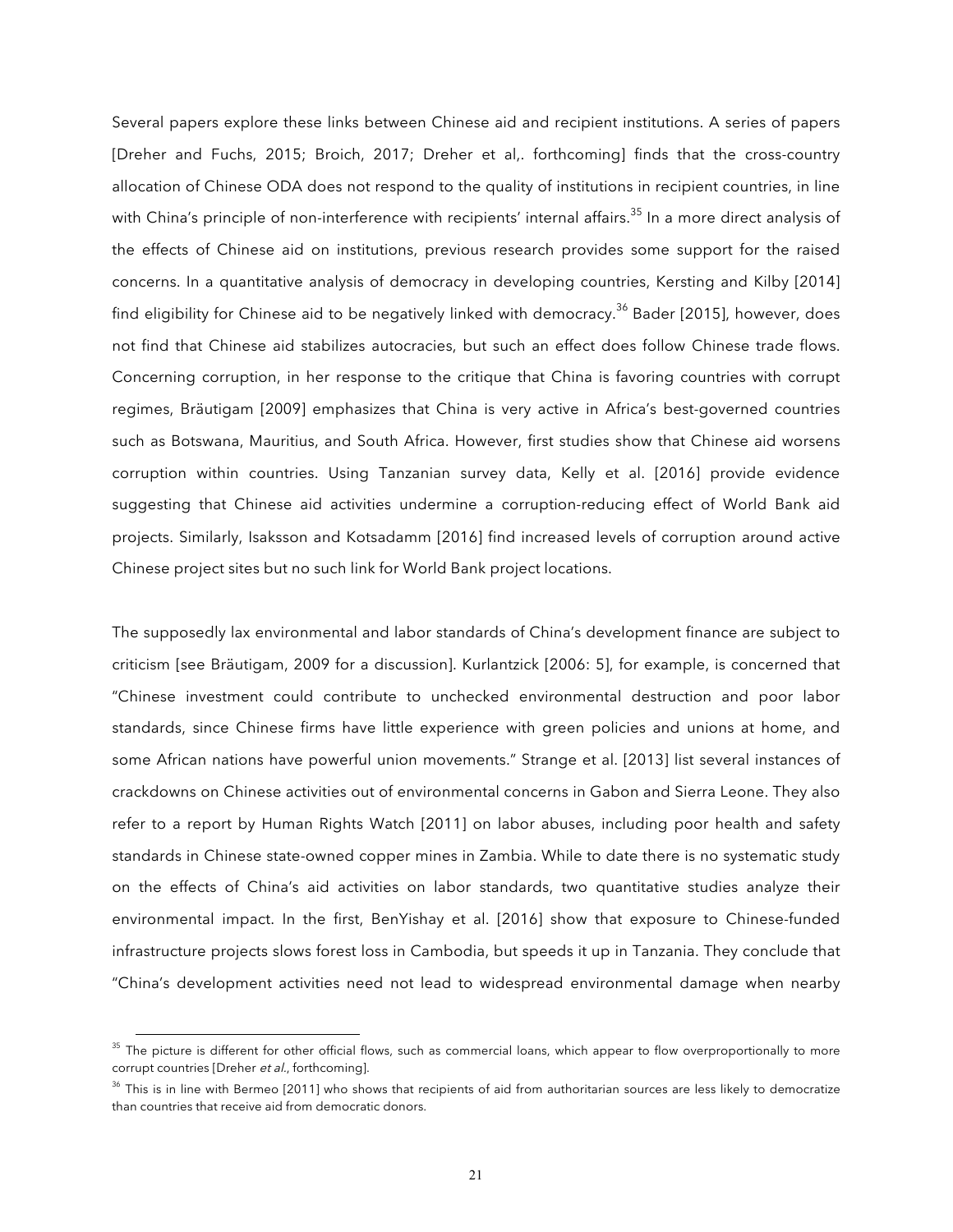ecosystems are appropriately protected, but domestic environmental governance plays a crucial role in shaping these outcomes" [p. 24]. In the second, Hsiang and Sekar [2016] could not link a sudden increase in the production of illegal ivory through elephant poaching to greater Chinese influence through aid. These two papers form an exception and there remains much room for further research on the environmental consequences of China's development activities.

There is little systematic evidence on the extent to which recipient populations appreciate Chinese aid. Using representative survey data, Brückner et al. [2017] find no evidence that inflows of Chinese aid, trade and investment improve or deteriorate attitudes towards China among Latin American individuals. Findley et al. [2017] conduct a large field experiment in Uganda and find some evidence that citizens prefer aid from the United States compared to Chinese aid. Chinese aid is often criticized for the high number of Chinese staff involved in its aid projects [e.g., Alden, 2005]. This is of concern as it may prevent human capital spillovers to the local population. According to Bräutigam [2009: 154], however, "the idea that the Chinese always bring over planeloads of their own workers and [do] not employ Africans is wrong." Her own non-representative collection of project information suggests that the share of local workers in Chinese projects ranges between 0 and 96 percent with a median value of 83 percent [Bräutigam, 2014]. Similarly, Davies [2007] cites the results of a DFID survey, according to which the local labor share in Chinese construction and infrastructure projects in four selected African countries amounted to 85-95 percent, comprising mostly, but not exclusively, low-skilled labor. Nevertheless, more systematic data gathering efforts and analyses are warranted to shed more light on local human capital spillovers.

Research on China's gains from its aid program is still scarce. Is China successfully buying foreignpolicy support in international fora such as the United Nations Security Council? Do Chinese companies benefit from their government's aid efforts and does the aid engagement have distributional consequences within the Chinese business community? In a similar vein, scholarship should investigate the effects of China's aid on the way the established donors provide aid. Results in Granath [2016] already suggest that, in response to growing Chinese aid activities in recipient countries, DAC donors increase their own aid. In a pioneering study, Hernandez [2017] finds that countries with a larger influx of Chinese aid receive less severe conditions from the World Bank. Further avenues of research could be the effects of Chinese aid on the sectoral composition and the

22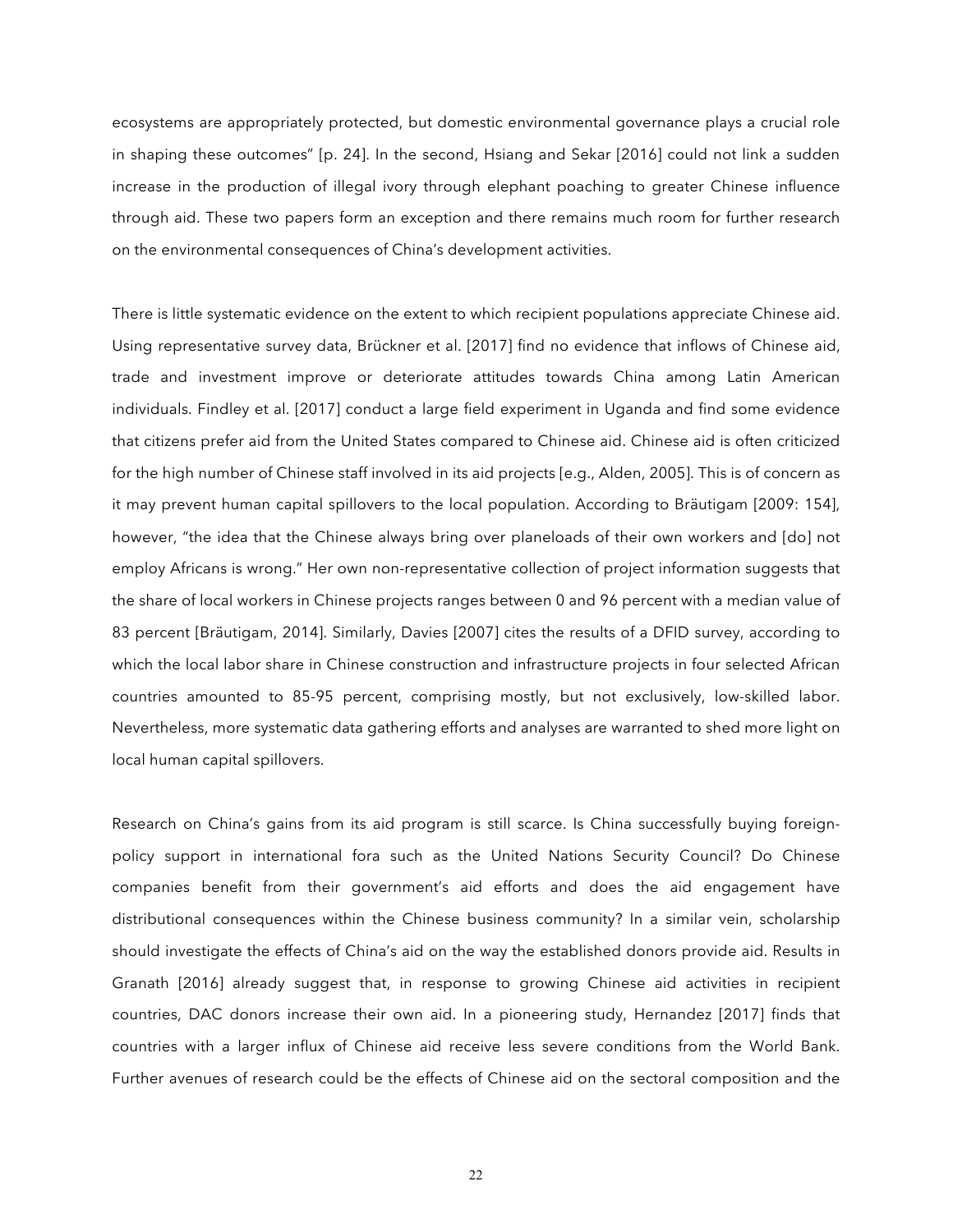concessionality of 'traditional' aid. There is also little research on whether Chinese aid harms the effectiveness of Western aid. An exception is Li [2017]. He finds that the democratizing effects of DAC aid to Sub-Saharan Africa have been reduced with the emergence of Chinese aid. On the positive side, the results in Strange et al. [2017] suggest that sudden withdrawals of 'traditional' aid are less likely to translate into violent conflict if recipient countries have access to funding from China. The extent to which Chinese aid hampers Western aid effectiveness with respect to development outcomes and the West's ability to buy political support from developing countries also deserves close attention.

#### **7. South Africa**

South Africa is the newest BRICS member, joining the group in 2011. As an aid donor, South Africa is said to have a comparative advantage as a result of its geographical, cultural and political knowledge of Africa, and its own recent experience in building a democracy. Its aid contribution is far from reaching the volumes of the other BRICS countries (see again Figure 1). Thus, it is not surprising that South Africa's aid initiative is largely unexplored.

The total volume of South Africa's development aid is difficult to assess. There is no central accounting of South Africa's bilateral aid and hence a lack of reliable data. According to one source, South Africa's aid in 2004 amounts to approximately US\$1.6 billion, which would be less than 0.01 percent of South Africa's GDP [Alden and le Pere, 2010: 5]. Others cite relatively high numbers of 0.7-1 percent of the country's GNI (around US\$6 billion) [Grimm 2011a; Besharati, 2013a], according to which South Africa would be one of few countries in the world that achieve the United Nation's target for international aid. However, these estimates include peacekeeping activities and multilateral contributions which are not counted under OECD definitions [Tjønneland, 2013]. In fact, just about 10 percent of its contribution from 2005-2009 went to bilateral assistance [Yanacopulos 2013]. For instance, South Africa channels substantial amounts through organizations such as the South African Customs Union (SACU), the Southern African Development Community (SADC), and the African Union (AU). Bilateral flows via the African Renaissance Fund are currently estimated at US\$183 million (Figure 1), which should be a better approximation of the actual number of all bilateral flows.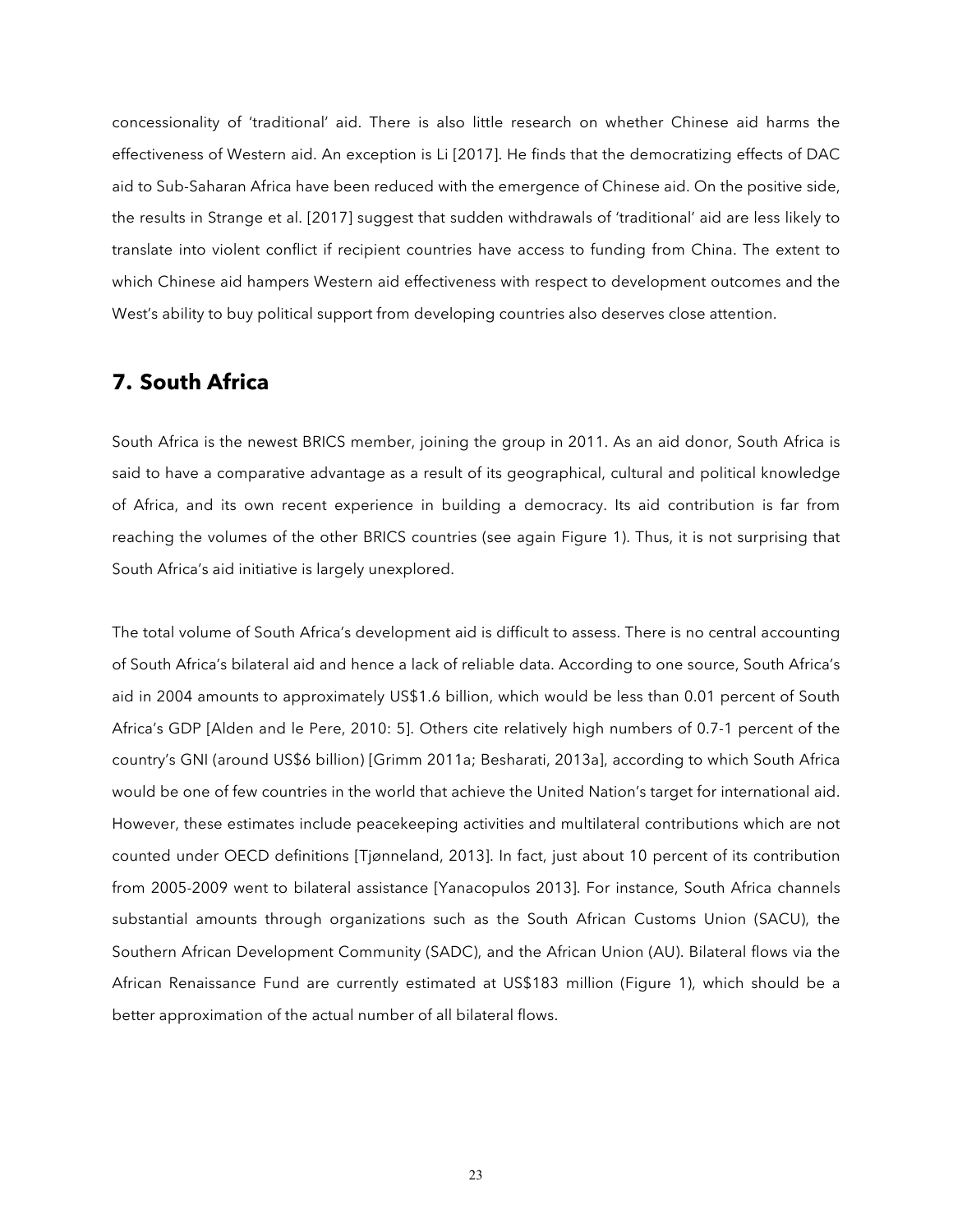The history of South Africa's development aid reaches back to the apartheid era. As Braude et al. [2008] point out, assistance to other countries emerged as an instrument to gain foreign political support. In 1968, the Economic Cooperation Promotion Loan Fund was installed as a financial instrument for South Africa's cooperation [Besharati, 2013a]. Until the 1980s, South Africa steadily expanded its bilateral assistance to more countries but kept its focus on the African continent [Vickers, 2013].<sup>37</sup> In general, foreign policy under the apartheid regime was characterized by isolation. With the end of the apartheid regime, South Africa opened up and established a multiracial democracy in the 1990s. The presidency of Thabo Mbeki was marked by the so-called African renaissance—an idea according to which African countries could achieve cultural, political, and economic renewal through mutual support and cooperation [Yanacopulos, 2013]. This idea was also manifested in the New Partnership of African Development (NEPAD) in 2001 [Grimm, 2011b]. In addition, Mbeki initiated the establishment of the African Renaissance Fund (ARF) in 2000, as a new institution for South Africa's development cooperation and a replacement of the Economic Cooperation Promotion Loan Fund. In 2010, the Parliament decided that the fund needed restructuring due to several administrative failings [Besharati, 2013b]. Around the same time the idea for a central implementing agency that would better coordinate and streamline South Africa's aid activities was born [Besharati, 2013a]. Since then the construction of the South Africa Development Partnership Agency (SADPA) has been ongoing.<sup>38</sup>

The current institutional setting of South Africa's development aid is relatively complex. Based on interview evidence, Braude et al. [2008] estimate that "at least half of all national government departments are engaged" in development projects. Today, the ARF is the main implementing agency of South Africa's aid activities. It is planned that SADPA will take over this role but the process has been extremely slow [Lucey, 2015]. Besada and Tok [2015] claim that the ARF currently commands a budget of ZAR 600-800 million (US\$70-94 million). This is expected to increase when SAPDA starts its operations.<sup>39</sup>

 $37$  As Braude et al. [2008:5] highlight, financial aid during the apartheid era also went to the so-called 'Homelands' or 'Banustans,' which were independent states within the South African territory designated for the black South African majority. The purpose of these flows was to strengthen the political regime by creating the image that "black South Africans had places where they could express themselves politically." However, the independence of the 'Banustans' was not recognized outside of South Africa. <sup>38</sup> See the Parliamentary Monitoring Group's website at https://pmg.org.za/committee-meeting/22022/ (accessed 14 February 2017).

 $39$  A more conservative estimate by Lucey and O'Riordan [2014] projects the prospective budget of SADPA at only ZAR 500 million (US\$50 million).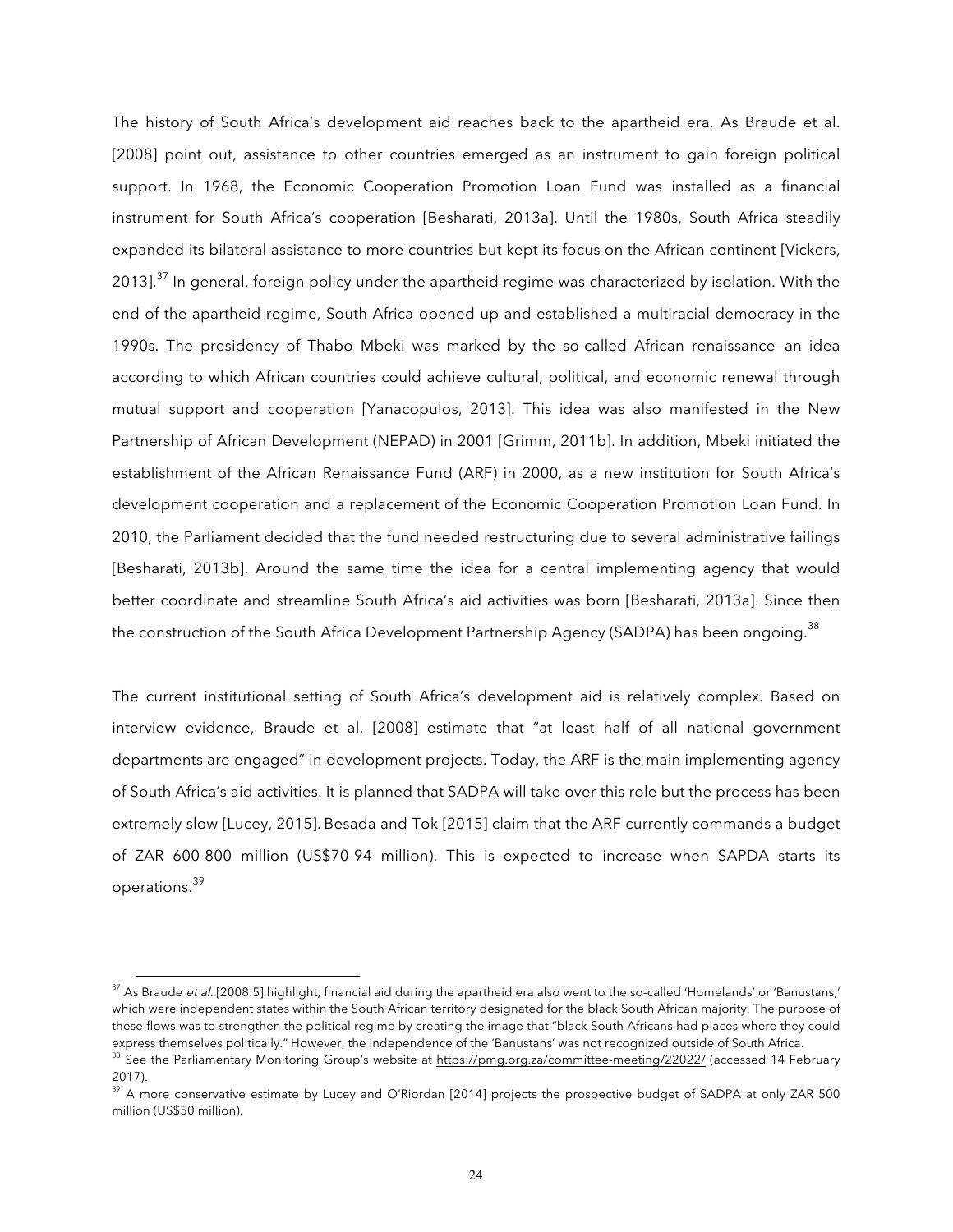South Africa's development aid concentrates on Sub-Saharan Africa. This is not surprising given that South Africa's take on South-South Cooperation is informed by "its national interest as being intrinsically linked to Africa's stability, unity, and prosperity" [DIRCO, 2011]. According to an estimate of Besharati [2013a], more than 70 percent of South Africa's development aid is channeled to member states of the Southern African Development Community (SADC). Historical exceptions to the focus on African countries have been places in humanitarian need such as Palestine or Haiti after the 2010 earthquake [Grimm, 2011a; Tjønneland, 2013; Yanacopulos, 2013].

The backbone of South Africa's development model consists of institution-building, peacekeeping, and post-conflict development [Grobbelaar, 2014]. Examples include peacekeeping interventions in Burundi, Lesotho, and most prominently the Democratic Republic of Congo [Lucey, 2015; Hengari, 2016]. Ultimately, South Africa has a self-interest in keeping the region peaceful and prosperous. South Africa draws on its own history of internal institution-building for these interventions—a fact which many scholars see as South Africa's comparative advantage [Hendricks and Lucey, 2013; Vickers, 2013; Hengari, 2016;]. This sectoral focus stands in stark contrast to South Africa's lip service to the principle of non-interference. This contradiction is also evident in aid projects that have been tied to political reforms. For instance, South Africa replied in 2011 to a request by Swaziland for a bailout with an aid offer tied to both reforms of the financial system and reforms related to democratic rights [Besharati, 2013a].

The motives behind the regional and sectoral concentration of South Africa's aid has been the subject of some debate. Besharati [2013a] names undesired migrant streams as one of the motives behind the allocation of funds. Grimm [2011a] further hypothesizes that some of the funds are meant as compensation for destabilization politics that South Africa practiced during the apartheid regime. One example is the case of Mozambique, where South Africa sponsored the militant organization during the Mozambican civil war. In addition, Yanacopulos [2013] claims that South Africa is trying to buy votes to enter the United Nations Security Council. Dreher et al. [2011] show some quantitative evidence of South Africa's aid allocation pattern. They find that poorer, more fragile states have a significantly larger probability of receiving South African aid. They also find that countries that perform worse in controlling corruption receive more aid from South Africa. These results are generally in line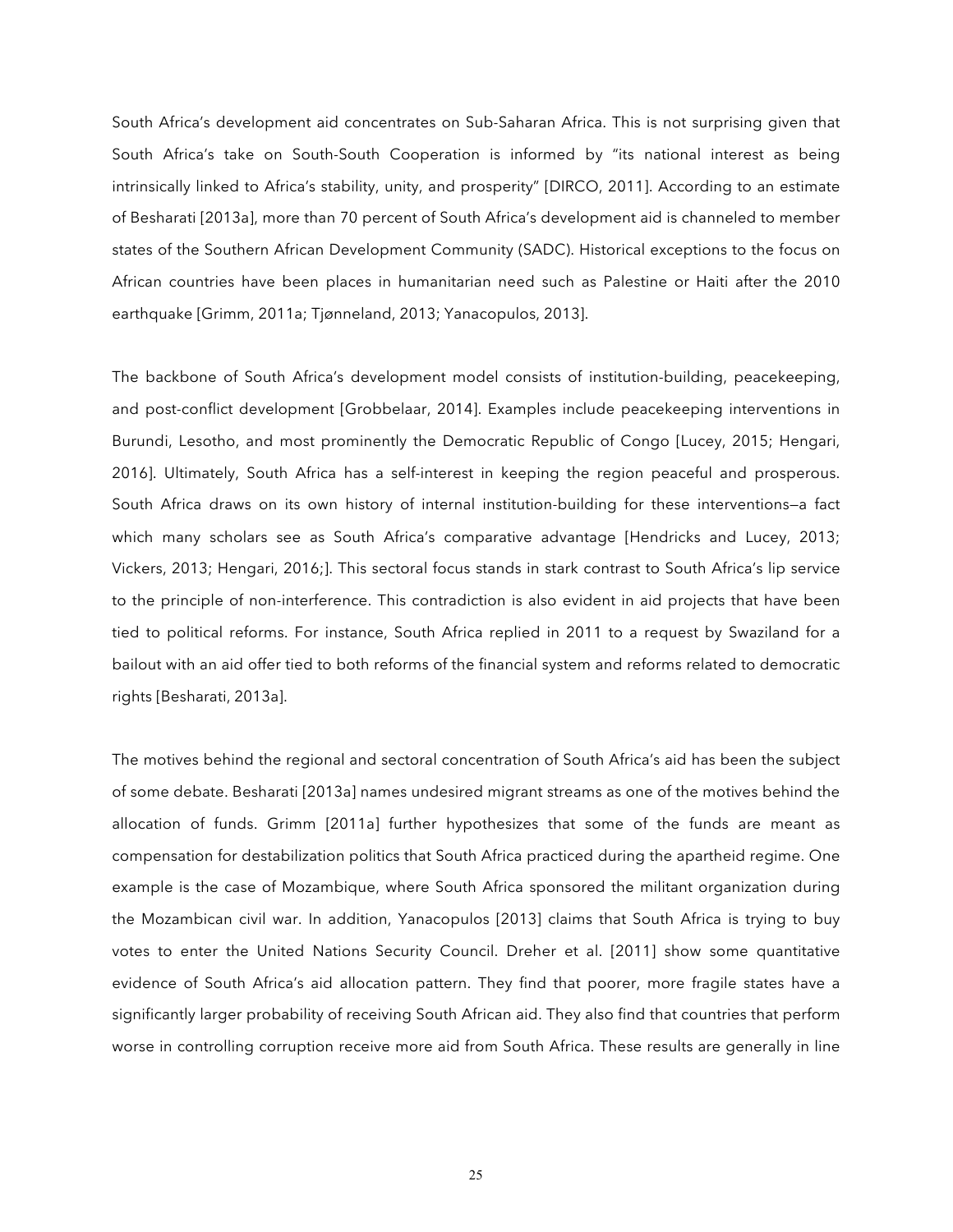with the notion that South African aid is directed towards conflict-prone countries with institutional struggles.

Whether South African can indeed capitalize on its regional knowledge and own development history is still unclear. Evidence is limited to a few case studies on the effectiveness of South African aid [Hendricks and Lucey, 2013; Hengari, 2016]. South Africa has actively participated in global meetings on aid effectiveness in Paris, Accra, and Busan [Besharati, 2013a; Grobbelaar, 2014]. It also supports regional initiatives on aid effectiveness such as the African Platform for Aid Effectiveness of the African Union and the NEPAD. However, South Africa's own aid activities do not meet these standards. Transparency and accountability are a continuing impediment to the analysis of South African aid. Due to the decentralized structure of its aid activities, comprehensive monitoring is difficult [Besharati, 2013a]. The major implementing agency, the ARF, currently does not disclose any detailed spending accounts. Whether the SADPA will be more transparent in the use of its funds remains to be seen. The only available project-level data on South Africa's aid activities can be found in a dataset provided by AidData, which covers projects from 2005-2009 [Tierney et al., 2011]. In the NEPAD documents, South Africa recognizes country ownership as an important pillar of aid effectiveness [Besharati, 2013a]. Although the ARF and SAPDA officially do not provide tied aid, South Africa's development aid often comes de facto in a package with South African institutions, organizations and companies [Besharati, 2013a].

Vickers [2013] claims that South Africa does not fit into the 'traditional' aid donor category, primarily due to its lack of comparable financial resources. Its strength as an aid donor rather lies in its history of institution-building and knowledge of the cultural, political, and economic context of African countries. Whether this advantage in fact has a tangible impact still needs to be investigated. Future research could focus on the effects of South African aid on political stability and on the economic welfare of the recipients. More and better data is needed to make this assessment possible. In addition, future research could study the motives behind South Africa's aid activities to better understand the underlying political agenda.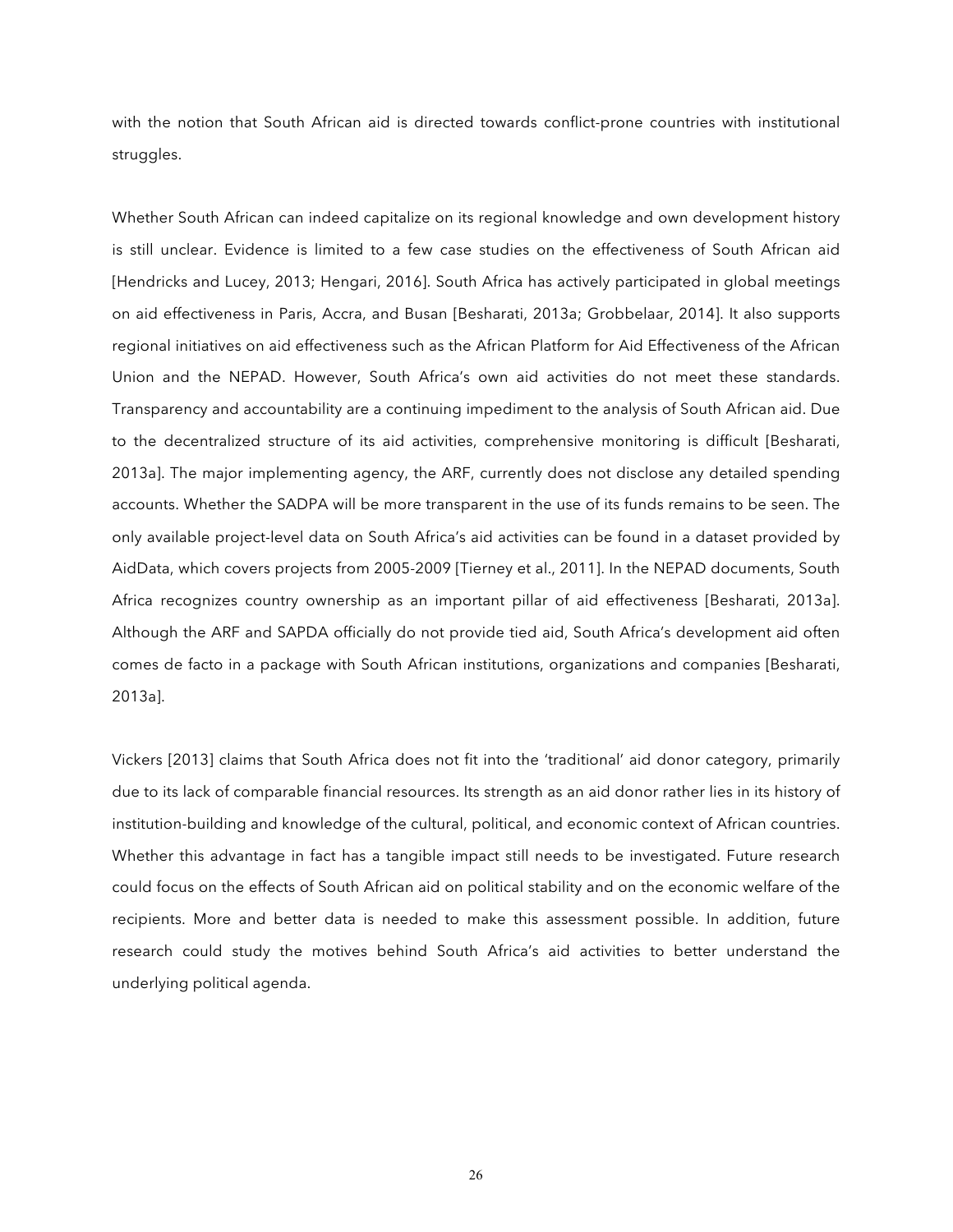#### **8. Conclusions**

The five BRICS countries have a long history in the field of development cooperation. Since the turn of the millennium, their commitments have become sizable, and consequently, BRICS aid has moved to the center of the academic debate on foreign assistance. BRICS aid is generally associated with the principle of non-interference and an emphasis on mutual benefits. These principles run counter to the Western donors' idea of aid untied to goods and services from the donor but tied to democracy and human rights in recipient countries. This concept questions the conventional DAC aid architecture, which in turn is often perceived as paternalistic. At the same time, it is suspected that BRICS aid is more strongly driven by their donor's self-interests than aid provided by established donors.

Compared to aid flows from OECD countries, aid from BRICS countries is still small. It is thus unlikely that it will grow into a standalone alternative to the DAC system. Still, the aid activities of the BRICS donors—with the exception of South Africa—have gained global reach. In terms of sectors, there is large variation between the individual BRICS nations. While China invests heavily in large-scale economic infrastructure projects and India is well known for its work in the energy and IT sectors, Brazil focuses on agriculture, health, and education projects. Russia is also strongly engaged in education and health projects. Interestingly, South Africa engages very actively in peacekeeping activities. This focus stands in contrast to OECD aid, which typically avoids conflict-prone contexts. Overall, BRICS aid seems to be a complement to rather than a substitute for DAC aid. Ultimately, recipients should benefit from this growing diversity in international support.

The manner in which the BRICS countries provide aid differs substantially from the DAC guidelines. The grant share is usually smaller and export support, particularly in the cases of China and India, is substantial. While the BRICS countries are often associated with the principle of non-interference, the reality of Russian and South African aid in particular is different. According to official documents, Russia asks its aid recipients to have national programs in place that tackle domestic poverty and economic development, and a true interest in developing bilateral relations with Russia [Ministry of Finance, 2007]. South Africa even actively interferes with the governance of recipient countries, including conflicts and democratic crises. These interventions stand in stark contrast to its lip service to the non-interference principle. In general, BRICS donors seem to be motivated by their geopolitical

27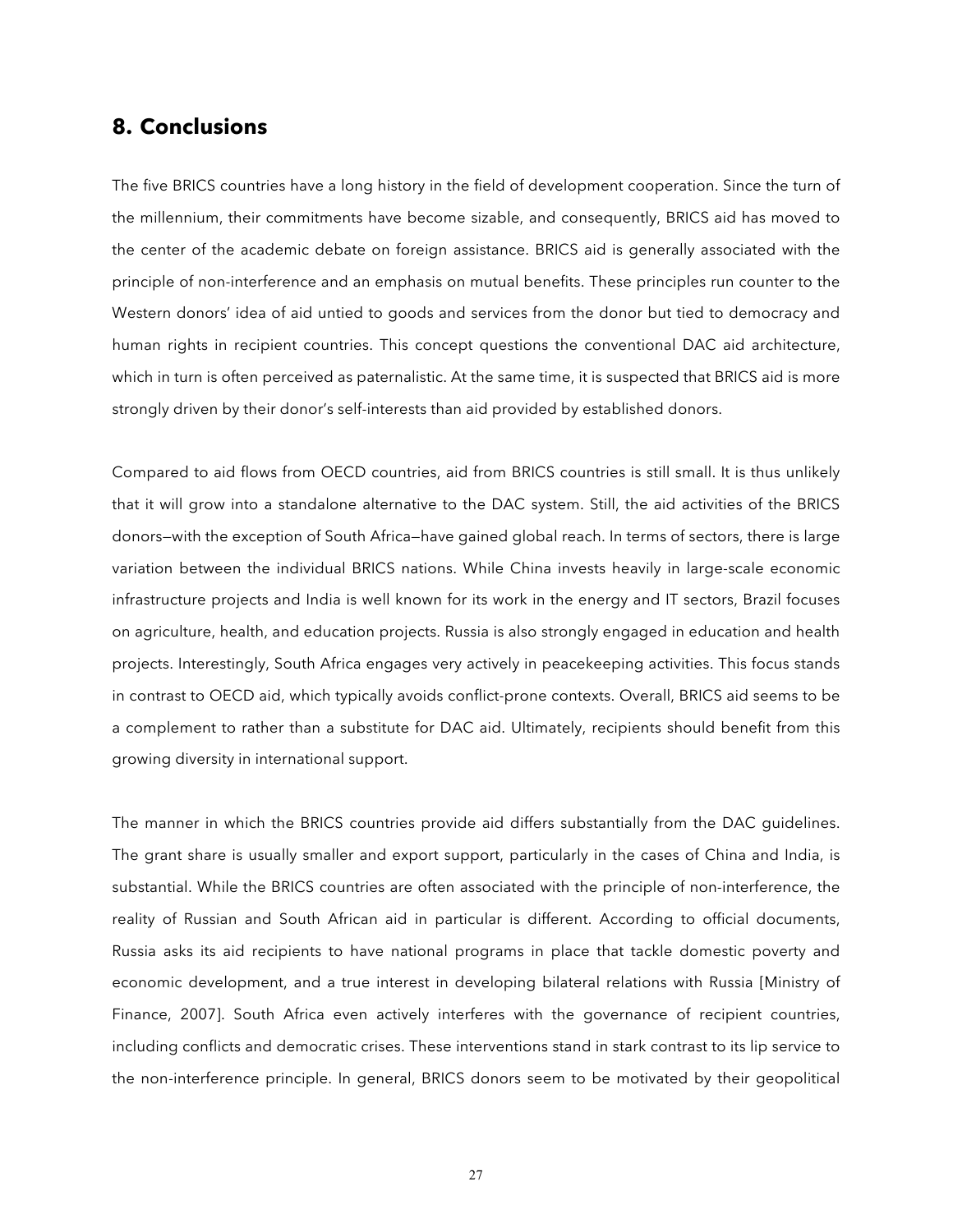and commercial self-interests. However, it is important to note that existing quantitative studies show no robust evidence that they follow self-interests to a larger extent than DAC donors.

Little is known on the developmental effects of BRICS aid. The literature on this issue remains largely anecdotal, mainly due to the lack of comprehensive and well-structured data. In contrast to the DAC donors, no comprehensive official database exists that tracks BRICS donors' aid contributions at the project level. However, in the case of China and India, some research initiatives have been initiated to track and geo-reference individual aid projects. Making such data compatible with OECD standards will facilitate comparative studies on the allocation and effects of BRICS aid as well as on the coordination and competition of the BRICS countries with other bilateral and multilateral aid activities.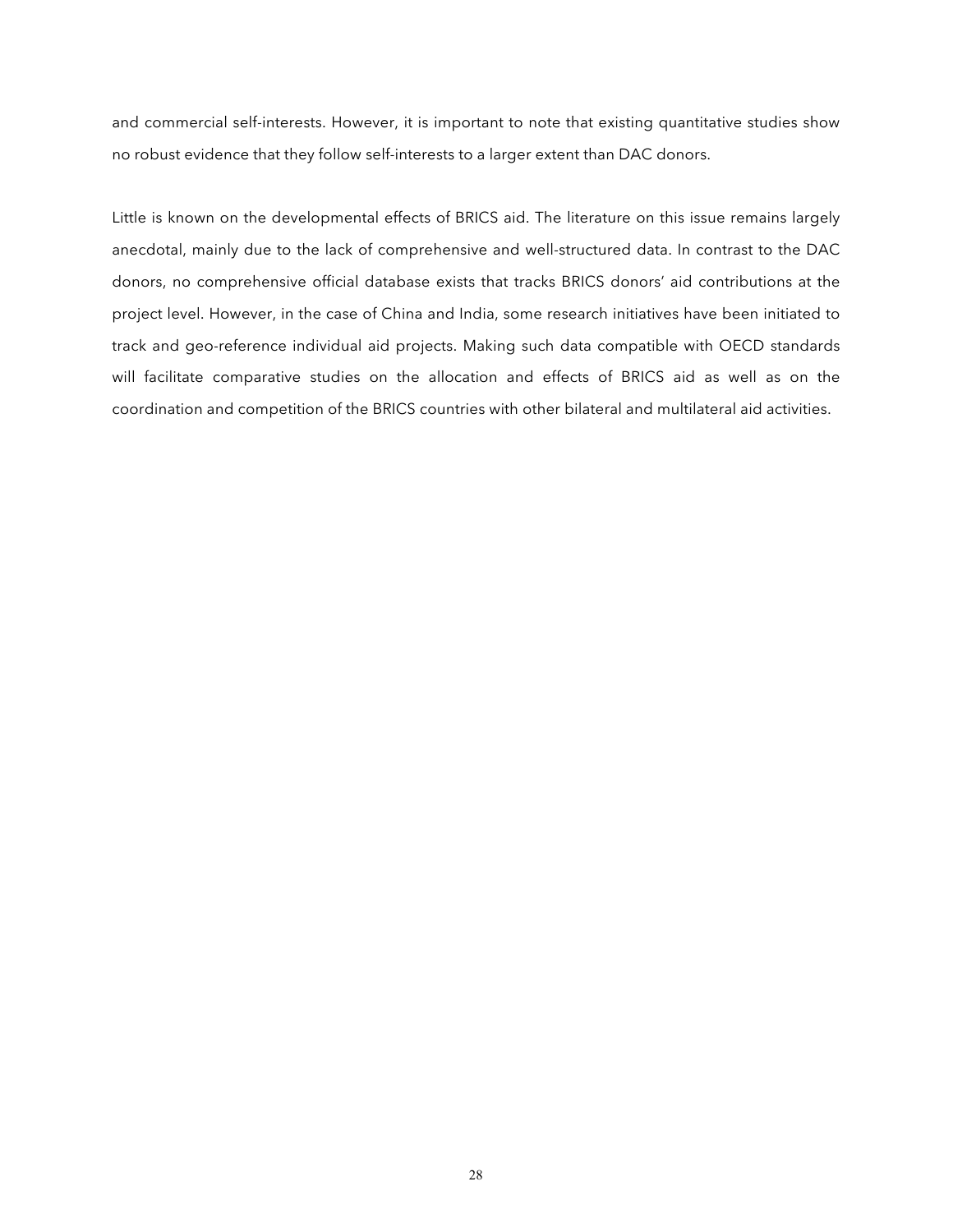#### **References**

- ABC (2017). Quantativos de Projetos e Atividades Isoladas de Cooperação por Ano. Available at http://www.abc.gov.br/Gestao/QuantitativoProjetos (accessed June 2017).
- Adam, Michael (2015). Indian Africa: Minorities of Indian-Pakistani Origin in Eastern Africa, Oxford, UK: African Books Collective. Project MUSE.
- Adhikari, Monalisa (2014). Politics and Perceptions of Indian Aid to Nepal, Strategic Analysis, 38(3): pp. 325–340.
- Agrawal, Subhash (2007). Emerging Donors in International Development Assistance: The India Case, IDCR CRDI. Available at https://www.idrc.ca/sites/default/files/sp/Documents%20EN/Case-of-India.pdf (accessed February 2017).
- Alden, Chris (2005). Red Star, Black Gold, Review of African Political Economy, 32(104/105): pp. 415– 419.

Alden, Chris and Garth le Pere (2010). Strategic Posture Review: South Africa, World Politics Review.

- Alesina, Alberto and David Dollar (2000). Who Gives Foreign Aid to Whom and Why? Journal of Economic Growth, 5(1): pp. 33–63.
- Alcides, Costa V. and Cristina Y. A. Inoue (2007). Emerging Donors in International Development Assistance : The Brazil Case. Partnership & Business Development Division IDRC.
- Arora, Kashyap and Rani D. Mullen (2016). India's Development Cooperation: Analysis of the Union Budget 2016–2017. Available at http://www.cprindia.org/sites/default/files/policybriefs/India%E2%80%99s%20Development%20Cooperation%20Analysis%20of%20the%20Union %20Budget.pdf (accessed January 2017).
- Asmus, Gerda, Vera Z. Eichenauer, Andreas Fuchs and Bradley Parks (2017). A Georeferenced Dataset on Indian Development Cooperation, Mimeo.
- Bader, Julia (2015). China, Autocratic Patron? An Empirical Investigation of China as a Factor in Autocratic Survival, International Studies Quarterly, 59(1): pp. 23–33.
- Bartke, Wolfgang (1989). The Economic Aid of the PR China to Developing and Socialist Countries, 2nd Ed. (Munich, Germany: K. G. Saur).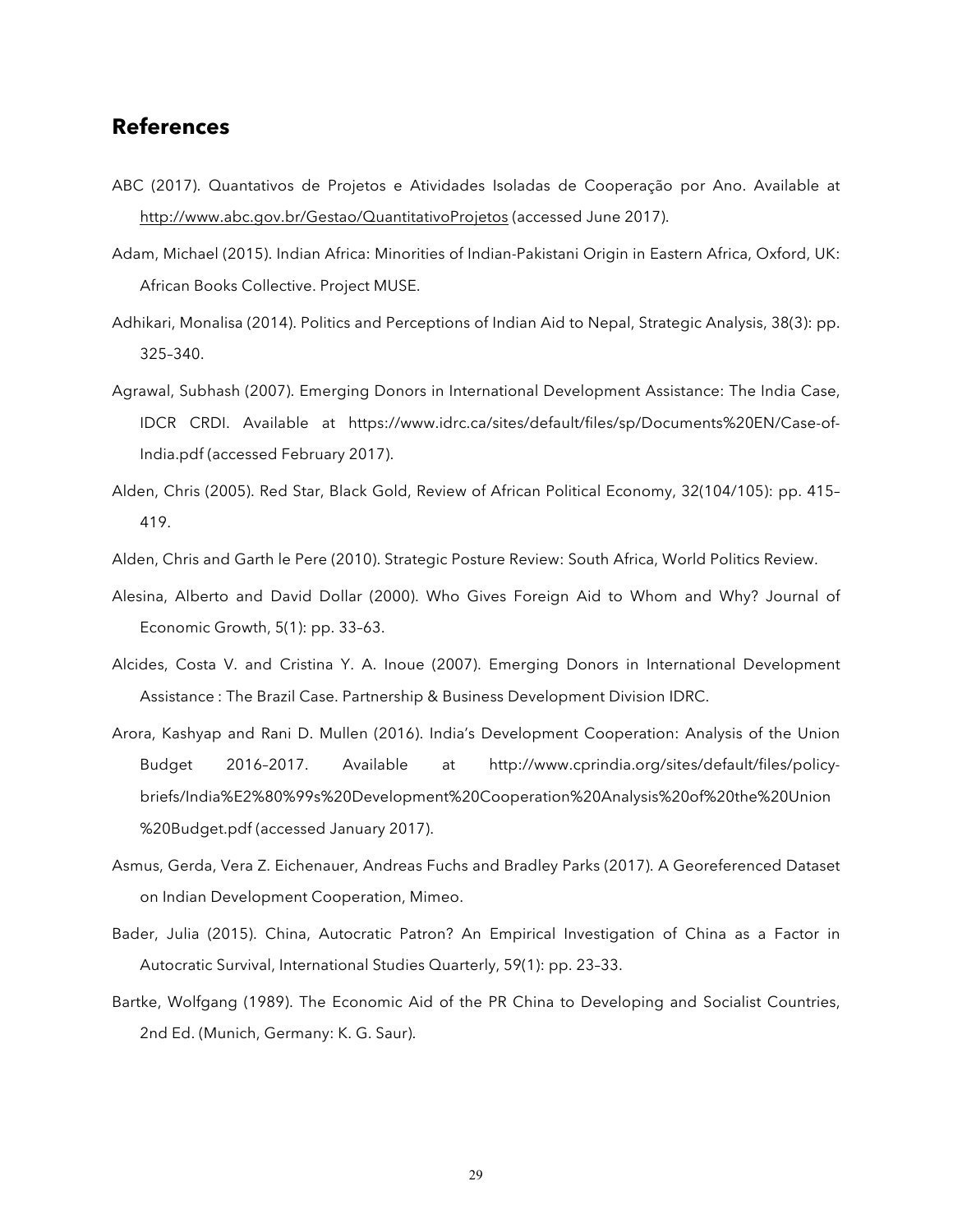- Ben-Artzi, Ruth (2017). IOs and Peer Pressure: An Examination of the Development Assistance Committee (DAC), Paper presented at the 10th Annual Conference on the Political Economy of International Organizations, Bern, Switzerland, January 12–14.
- BenYishay, Ariel, Bradley Parks, Daniel Runfola and Rachel Trichler (2016). Forest Cover Impacts of Chinese Development Projects in Ecologically Sensitive Areas, AidData Working Paper, 32, Williamsburg, VA: AidData.
- Beri, Ruchita (2008). India's Role in Keeping Peace in Africa, Strategic Analysis, 32(2): pp. 197–221.
- Berliner, Joseph S. (1959). Soviet Economic Aid: The New Aid and Trade Policy in Underdeveloped Countries, published for the Council on Foreign Relations, New York, NY: F.A. Praeger.
- Bermeo, Sarah Blodgett (2011). Foreign Aid and Regime Change: A Role for Donor Intent, World Development, 39(11): pp. 2021–2031.
- Besada, Hany and Evren Tok (2015). South Africa, BRICS and the South African Development Partnership Agency: Redefining Canada's Development Assistance to Africa Through Triangular Cooperation, Canadian Foreign Policy Journal, 21(3): pp. 272–285.
- Besharati, Neissan A. (2013a). South African Development Partnership Agency (SADPA): Strategic Aid or Development Packages for Africa? Economic Diplomacy Programme Research Report, 12, Johannesburg, South Africa: South African Institute of International Affairs.
- Besharati, Neissan A. (2013b). The Establishment of the South African Development Partnership Agency : Institutional Complexities and Political Exigencies, South African Journal of International Affairs, 20(3): pp. 357–377.
- Bjørnskov, Christian (2010). Do Elites Benefit from Democracy and Foreign Aid in Developing Countries? Journal of Development Economics, 92(2): pp. 115–124.

Brant, Philippa. N.d. Chinese Aid in the Pacific, Sydney, Australia: Lowy Institute for International Policy.

- Braude, Wolfe, Pearl Thandrayan and Elizabeth Sidiropoulos (2008). Emerging Donors in International Development Assistance: The South Africa Case, Ottawa, Canada: International Development Research Centre.
- Bräutigam, Deborah (2009). The Dragon's Gift: the Real Story of China in Africa, Oxford, UK: Oxford University Press.
- Bräutigam, Deborah (2011). Aid 'With Chinese Characteristics': Chinese Foreign Aid and Development Finance Meet the OECD-DAC Regime, Journal of International Development, 23(5): pp. 752–764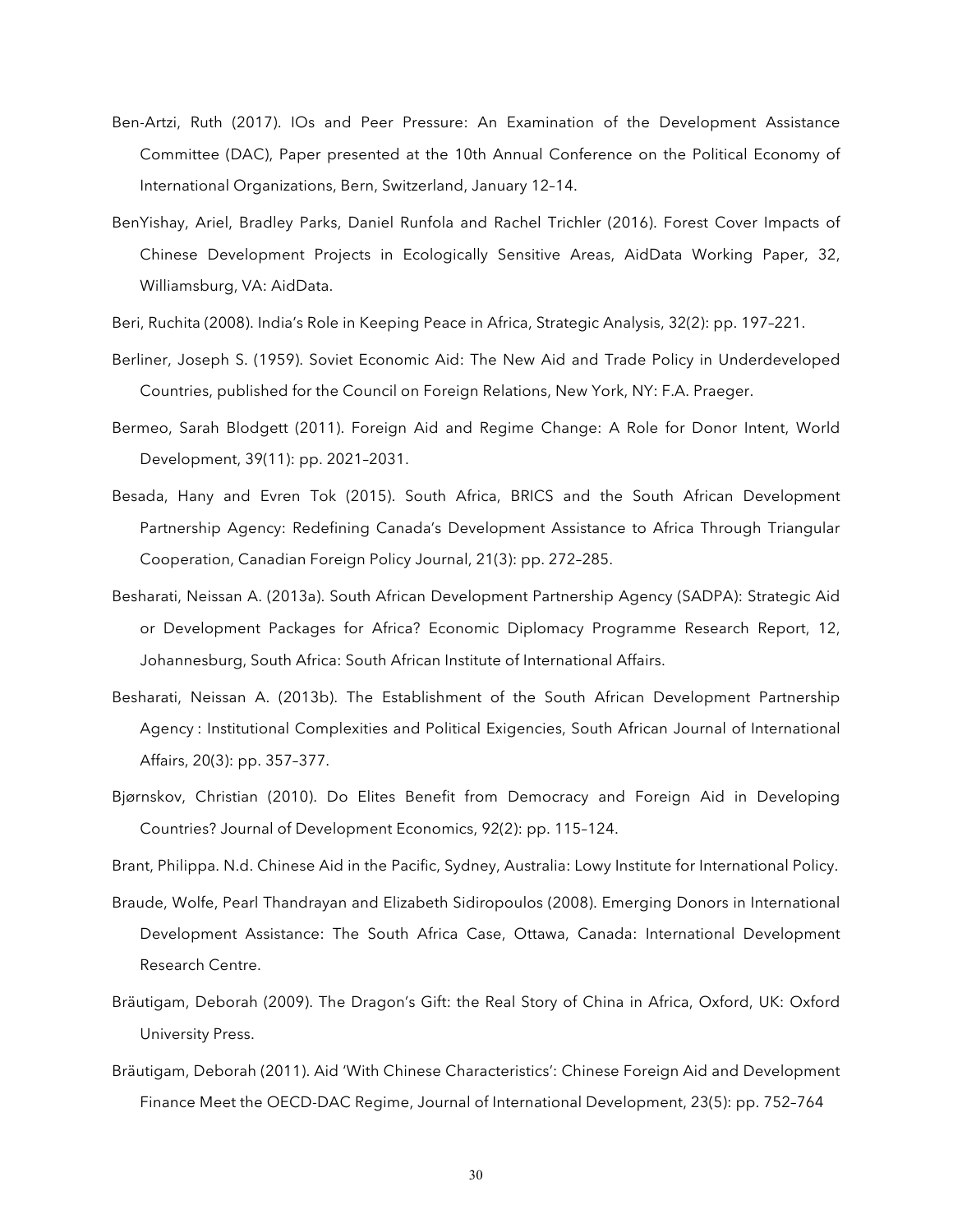- Bräutigam, Deborah (2014). Chinese Workers Data. China in Africa: The Real Story. Available at https://web.archive.org/web/20141228025139/http://www.chinaafricarealstory.com/p/chineseworkers-in-africa-anecdotes.html (accessed 19 July 2017).
- Broich, Tobias (2017). Do Authoritarian Regimes Receive More Chinese Development Finance than Democratic Ones? Empirical Evidence for Africa, UNU-MERIT Working Paper 2017–11, Maastricht, Netherlands: United Nations University-Maastricht Economic and Social Research Institute on Innovation and Technology.
- Brun, Ellen and Jacques Hersh (1990). Soviet-Third World Relations in a Capitalist World: the Political Economy of Broken Promises, New York. NY: Palgrave Macmillan.
- Bry, Sandra H. (2017). Brazil's Soft-Power Strategy: The Political Aspirations of South–South Development Cooperation, Foreign Policy Analysis, 13(2): pp. 297–316.
- Bueno de Mesquita, Bruce and Alastair Smith (2016). Competition and Collaboration in Aid-for-Policy Deals, International Studies Quarterly, 60(3): pp. 413–426.
- Bunte, Jonas Bartholomäus (2013). Debt and Coalitions: Domestic Politics and Sovereign Borrowing, Dissertation, Minneapolis, MN: University of Minnesota.
- Burges, Sean (2014). Brazil's International Development Cooperation : Old and New Motivations, Development Policy Review, 32(3): pp. 1–44.
- Burnside, Craig and David Dollar (2000). Aid, Policies, and Growth, American Economic Review, 90(4): pp. 847–868.
- Busse, Matthias, Ceren Erdogan and Henning Mühlen (2016). China's Impact on Africa The Role of Trade, FDI and Aid, Kyklos, 69(2): pp. 228–262.
- Cabral, Lídia and Julia Weinstock (2010). Brazilian Technical Cooperation for Development: Drivers, Mechanics and Future Prospects, London, UK: Overseas Development Institute.
- Cabral, Lídia, Giuliano Russo and Julia Weinstock (2014). Brazil and the Shifting Consensus on Development Co-operation: Salutary Diversions from the "Aid-effectiveness" Trail? Development Policy Review, 32(2): pp. 179–202, doi:10.1111/dpr.12050.
- CIA (1974). Communist Aid to Less Developed Countries of the Free World, 1974, Langley, VA: Central Intelligence Agency, Available at https://www.cia.gov/library/readingroom/docs/DOC\_0000969686.pdf (accessed February 2017).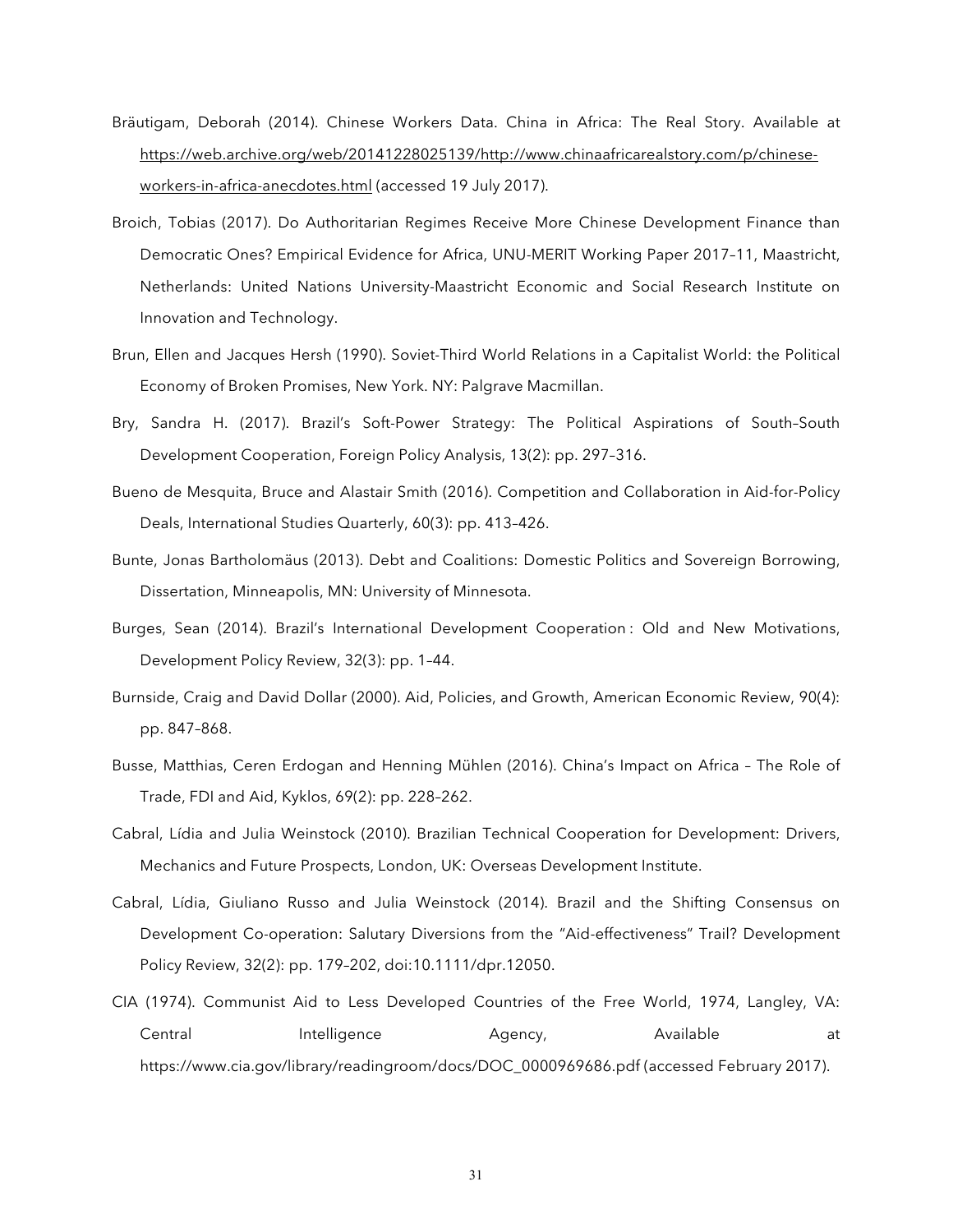- Chaturvedi, Sachin (2008). Emerging Patterns in Architecture for Management of Economic Assistance and Development Cooperation: Implications and Challenges for India, RIS Discussion Paper 139, New Dehli, India: Research and Information System for Developing Countries.
- Cheng, Zhiming and Russell Smyth (2016). Why Give It Away When You Need It Yourself? Understanding Public Support for Foreign Aid in China, Journal of Development Studies, 52(1): pp. 53–71.
- Cheru, Fantu and Cyril Obi (2011). Chinese and Indian Engagement in Africa: Competitive or Mutually Reinforcing Strategies? Journal of International Affairs, 64(2): pp. 91–110
- Clemens, Michael A., Steven Radelet, Rikhil R. Bhavnani and Samuel Bazzi (2011). Counting Chickens When They Hatch: Timing and the Effects of Aid on Growth, Economic Journal, 122(561): pp. 590– 617.
- Corkin, Lucy (2011). Redefining Foreign Policy Impulses toward Africa: The Roles of the MFA, the MOFCOM and China Exim Bank, Journal of Current Chinese Affairs, 40(4): pp. 61–90.
- Dannehl, Charles R. (1995). Politics, Trade, and Development: Soviet Economic Aid to the Noncommunist Third World, 1955-89, Aldershot, UK and Brookfield, VT: Dartmouth.
- Davies, Penny (2007). China and the End of Poverty in Africa Towards Mutual Benefit? (Sundyberg, Sweden: Diakonia, Alfaprint).
- Davis, Christina L. (2016). More than Just a Rich Country Club: Membership Conditionality and Institutional Reform in the OECD. Manuscript.
- De la Fontaine, Dana and Jurek Seifert (2010). The Role of South–South Cooperation in Present Brazilian Foreign Policy: Actors, Interests and Functions, Stockholm Papers in Latin American Studies.
- Desai, Raj M. and James Raymond Vreeland (2015). How to Stop Worrying and Love the Asian Infrastructure Investment Bank, Monkey Cage, The Washington Post. Available at https://www.washingtonpost.com/news/monkey-cage/wp/2015/04/06/how-to-stop-worrying-andlove-the-asian-infrastructure-investment-bank/?utm\_term=.daebf56fa02a (accessed February 2017).
- DIRCO (2011). White Paper on South African Foreign Policy Building a Better World: The Diplomacy of Ubuntu, Pretoria: South Africa: Department of International Relations and Cooperation.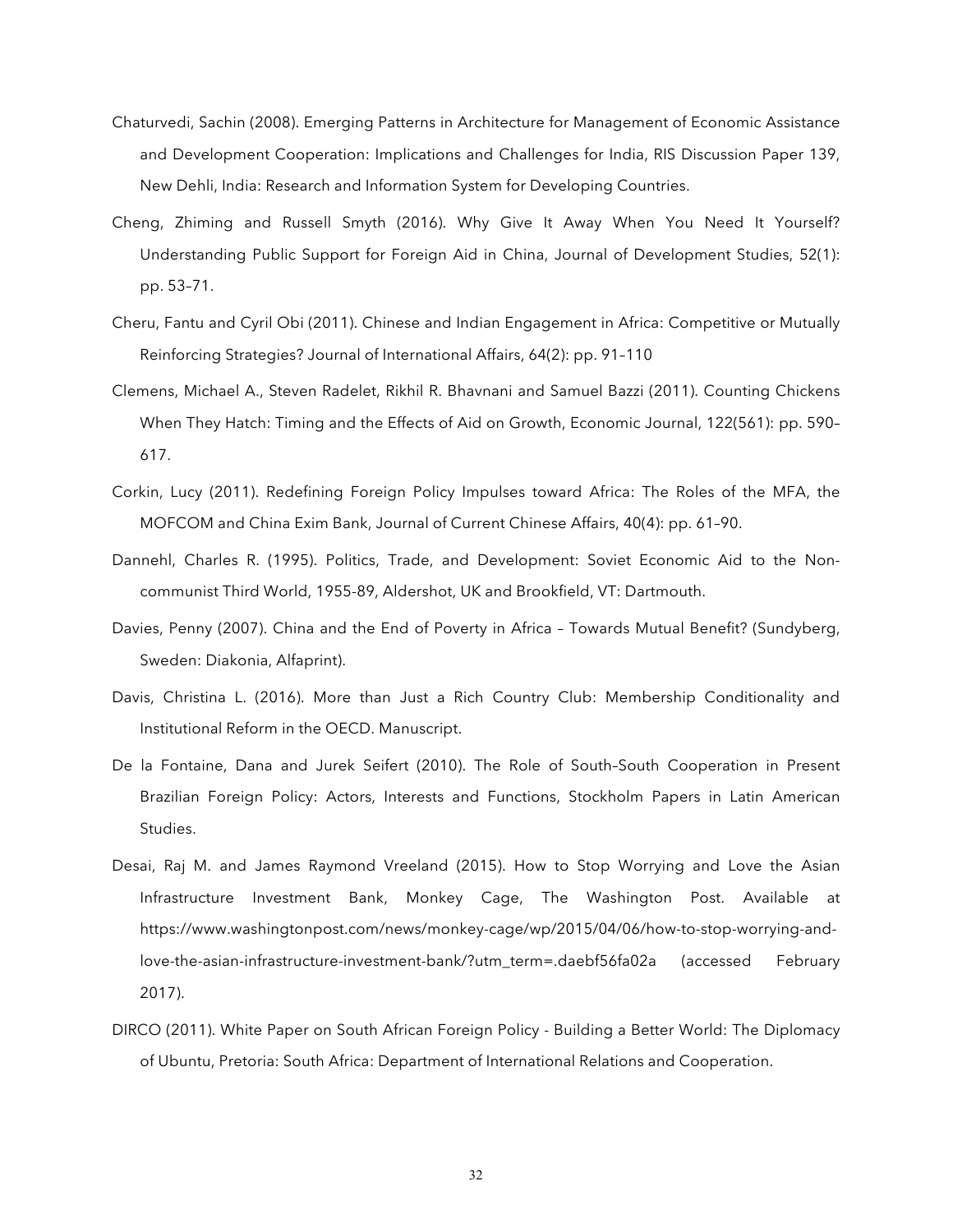- Doucouliagos, Hristos and Martin Paldam (2008). Aid Effectiveness on Growth: A Meta Study, European Journal of Political Economy, 24(1): pp. 1–24.
- Doucouliagos, Hristos and Martin Paldam (2011). The Ineffectiveness of Development Aid on Growth: An Update, European Journal of Political Economy, 27(2): pp. 399–404.
- Dreher, Axel and Andreas Fuchs (2015). Rogue Aid? An Empirical Analysis of China's Aid Allocation, Canadian Journal of Economics, 48(3): pp. 988–1023.
- Dreher, Axel and Steffen Lohmann (2015). Aid and Growth at the Regional Level, Oxford Review of Economic Policy, 31(3–4): pp. 420–446.
- Dreher, Axel, Andreas Fuchs and Peter Nunnenkamp (2013). New Donors, International Interactions, 39(3): pp. 402–415.
- Dreher, Axel, Andreas Fuchs, Bradley Parks, Austin M. Strange and Michael J. Tierney (Forthcoming). Apples and Dragon Fruits: The Determinants of Aid and Other Forms of State Financing from China to Africa, International Studies Quarterly.
- Dreher, Axel, Andreas Fuchs, Roland Hodler, Bradley C. Parks, Paul A. Raschky and Michael J. Tierney (2016). Aid on Demand: African Leaders and the Geography of China's Foreign Assistance, AidData Working Paper, 3 (revised), Williamsburg, VA: AidData.
- Dreher, Axel, Peter Nunnenkamp and Rainer Thiele (2011). Are "New" Donors Different? Comparing the Allocation of Bilateral Aid Between nonDAC and DAC Donor Countries, World Development, 39, pp. 1950–1968.
- Dudley, Leonard (1979). Foreign Aid and the Theory of Alliances, Review of Economics and Statistics, 61(4): pp. 564–571.
- Dutt, Srikant (1980). Indian Aid to Co-Developing Countries, Economic & Political Weekly, 15(14): pp. 672–678.
- ECOSOC (2008). Trends in South–South and Triangular Development Cooperation. Background Study for the Development Cooperation Forum, United Nations Economic and Social Council. Available at http://www.un.org/en/ecosoc/docs/pdfs/south-south\_cooperation.pdf (accessed July 2012).
- Findley, Michael G., Helen V. Milner and Daniel L. Nielson (2014). The Choice among Aid Donors: The Effects of Multilateral vs. Bilateral Aid on Recipient Behavioral Support, Review of International Organizations, 12(2): pp. 307–334.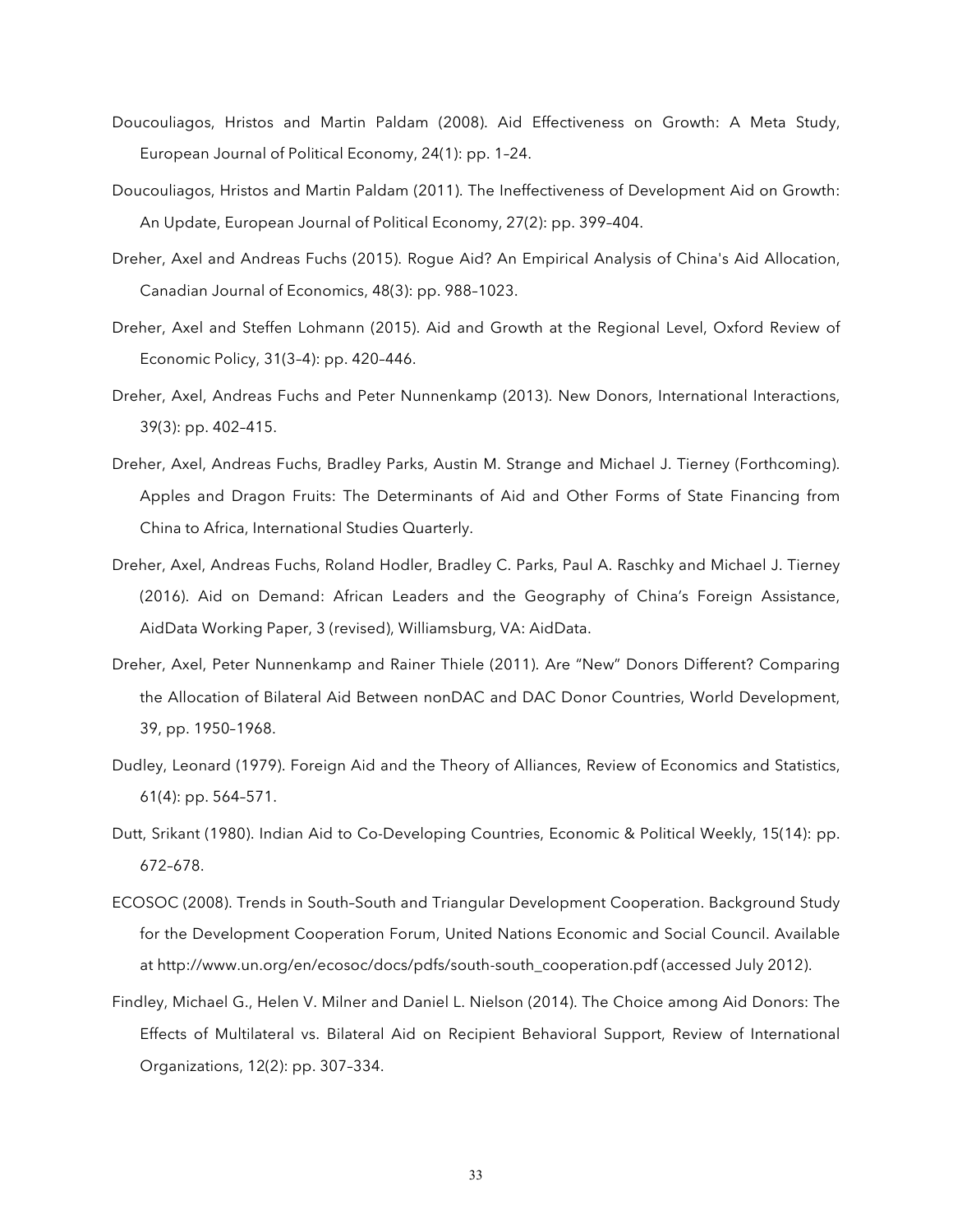- Fuchs, Andreas and Angelika Müller (2017). Aid Donors. Paper presented at the Annual Meeting of the European Public Choice Society, Budapest, Hungary, April 19–22.
- Fuchs, Andreas and Krishna Chaitanya Vadlamannati (2013). The Needy Donor: An Empirical Analysis of India's Aid Motives, World Development, 44, pp. 110–128
- Fuchs, Andreas and Nils-Hendrik Klann (2013). Emergency Aid 2.0, Beiträge zur Jahrestagung des Vereins für Socialpolitik 2013: Wettbewerbspolitik und Regulierung in einer globalen Wirtschaftsordnung - Session: International Trade and Finance, No. D08-V3, September 2013.
- Fuchs, Andreas, Axel Dreher and Peter Nunnenkamp (2014). Determinants of Donor Generosity: A Survey of the Aid Budget Literature, World Development, 56, pp. 172–199.
- Galiani, Sebastian, Stephen Knack, Lixin Colin Xu, and Ben Zou (2017). The Effect of Aid on Growth: Evidence from a Quasi-Experiment, Journal of Economic Growth, 22(1): pp. 1–33.
- Gallagher, Kevin P. and Margaret Myers (2016). China-Latin America Finance Database, Washington, DC: Inter-American Dialogue.
- George, Abraham and John Samuel (2016). Future of Development Cooperation: Policy Priorities for an Emerging India. Available at https://www.oxfamindia.org/sites/default/files/WP-Future-of-Development-Cooperation-Policy-Priorities-for-an-Emerging-India-12072016.pdf (accessed February 2017).

Goldman, Marshall I. (1965). A Balance Sheet of Soviet Foreign Aid, Foreign Affairs 43(2): pp. 349–360.

Goldman, Marshall I. (1967). Soviet Foreign Aid, New York, NY: Praeger.

- Granath, Louise (2016). The Rise of China: Competing or Complementary to DAC Aid Flows in Africa? School of Business, Economics and Law at University of Gothenburg Working Paper, 671, Gothenburg, Sweden: University of Gothenburg.
- Gray, Patty A. (2011). Looking 'The Gift' in the Mouth: Russia as Donor, Anthropology Today, 27(2): pp. 5–8.
- Grépin, Karen A., Victoria Y. Fan, Gordon C. Shen and Lucy Chen (2014). China's Role as a Global Health Donor in Africa: What Can We Learn from Studying Under Reported Resource Flows? Globalization and Health, 10(84): pp. 1–11.
- Grimm, Sven (2011a). South Africa as a Development Partner in Africa, EDC 2020 Policy Brief, 11, Bonn, Germany: European Association of Development Research and Training Institutes.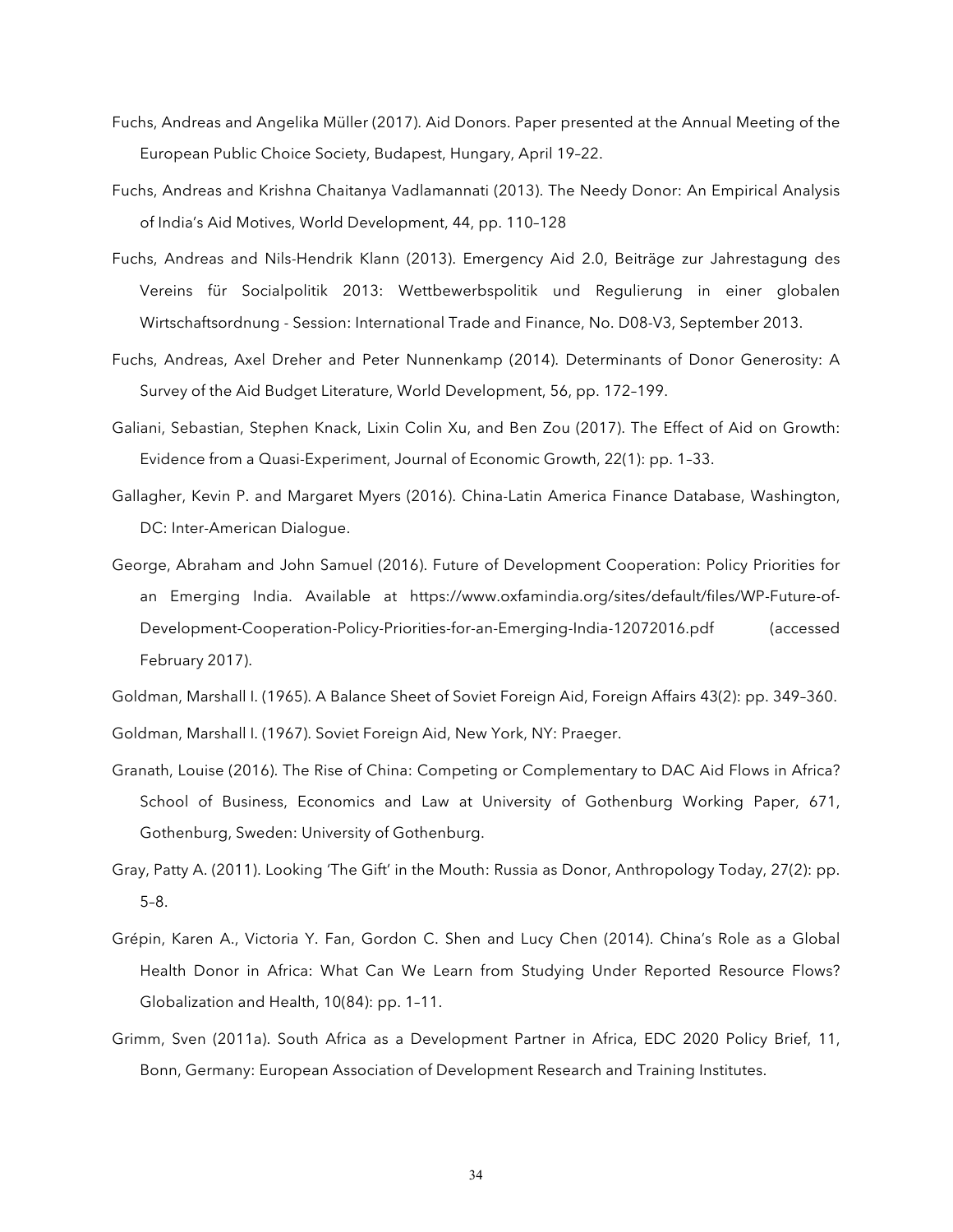- Grimm, Sven (2011b). China as Africa's Ambiguous Ally Why China has a Responsibility for Africa's Development, CCS Discussion Paper, 1/2011, Stellenbosch, South Africa: Centre for Chinese Studies.
- Grobbelaar, Neuma (2014). Rising Powers in International Development: the State of the Debate in South Africa, IDS Evidence Report, 91, Brighton, UK: Institute of Development Studies.
- Gu, Jing, Richard Carey, Alex Shankland and Anuradha Chenoy (2016). Introduction: International Development, South-South Cooperation and the Rising Powers. In: The BRICS in International Development, International Political Economy Series, London, UK: Palgrave Macmillan, pp: 1–24.
- Hendricks, Cheryl and Amanda Lucey (2013). Enhancing South Africa's Post-conflict Development and Peacebuilding Capacity in Africa – Burundi and South Sudan Case Studies, ISS Paper, 256, Pretoria, South Africa: Institute for Security Studies.
- Hengari, Tjiurimo (2016). South Africa's State-Building Role in the DRC: Kicking the Can Down the Road, SAIIA Policy Insights, 39, Johannesburg, South Africa: South African Institute of International Affairs.
- Hernandez, Diego (2017). Are "New" Donors Challenging World Bank Conditionality? World Development, 96: pp. 529–549.
- Hoeffler, Anke and Verity Outram (2011). Need, Merit, or Self-Interest –What Determines the Allocation of Aid? Review of Development Economics, 15(2): pp. 237–250.
- Hsiang, Solomon and Nitin Sekar (2016). Does Legalization Reduce Black Market Activity? Evidence from a Global Ivory Experiment and Elephant Poaching Data, NBER Working Paper, 22314, Cambridge, MA: National Bureau of Economic Research.
- Hubbard, Michael and Pranay Sinha (2011). DAC (Traditional) & Non DAC (Emerging) Donors at the Crossroads: The Problem of Export Credits. Draft. Available at http://eadi.org/gc2011/sinha-485.pdf (accessed February 2017).
- Human Rights Watch (2011). Zambia: Workers Detail Abuse in Chinese-Owned Mines. Enforce Health, Safety, and Labor Laws in Copper Mining Industry, November 3, 2011. Available at https://www.hrw.org/news/2011/11/03/zambia-workers-detail-abuse-chinese-owned-mines (accessed 19 July 2017).Inoue, Cristina Y. A. and Alcides C. Vaz (2012). Brazil as "Southern Donor": Beyond Hierarchy and National Interests in Development Cooperation? Cambridge Review of International Affairs, 25(4): pp. 507–534.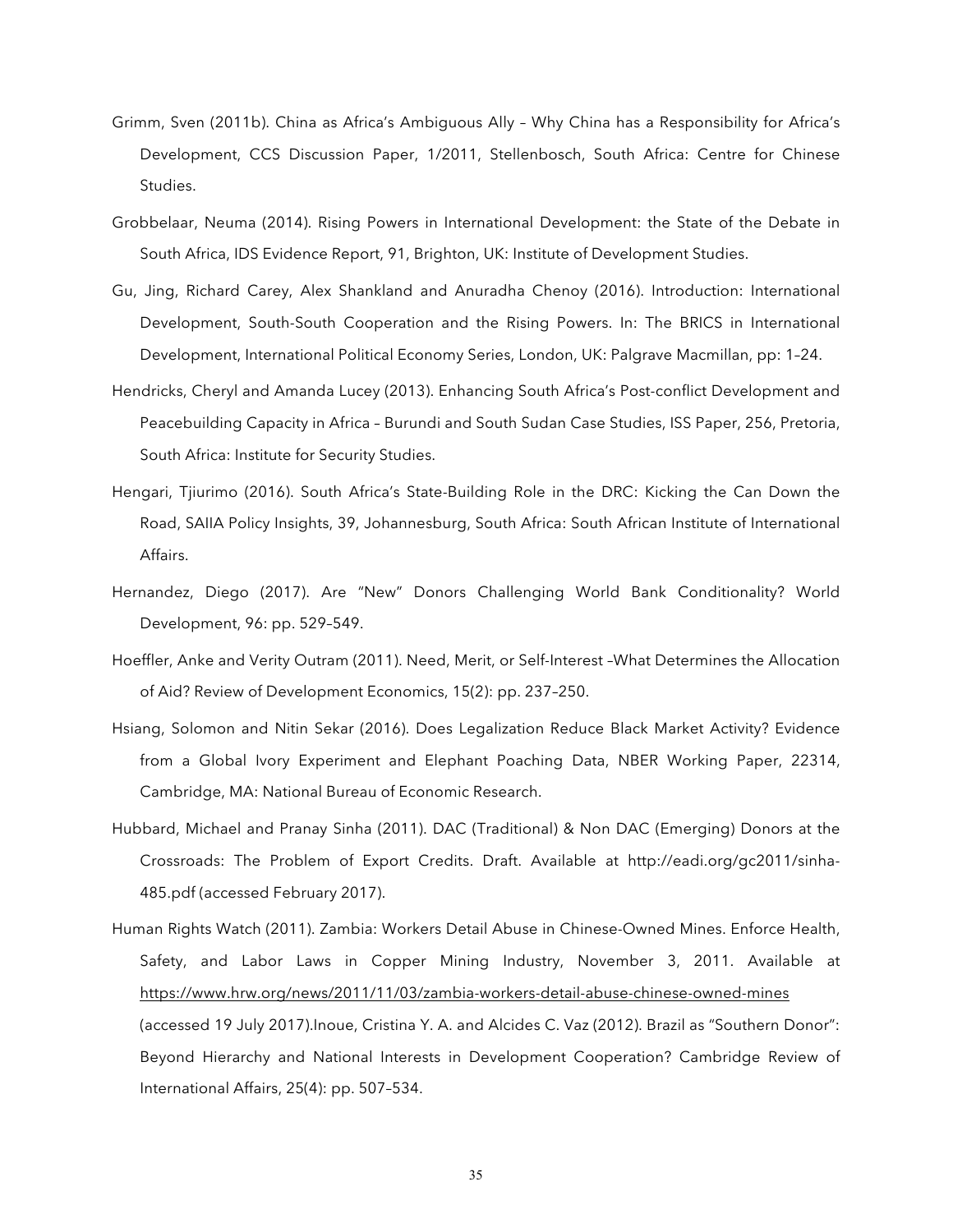- IPEA (2011). Brazilian Cooperation for International Development 2005–2009, Brasilia, Brazil: Institute of Applied Economic Research.
- IPEA (2014). Brazilian Cooperation for International Development 2010, Brasilia, Brazil: Institute of Applied Economic Research.
- IPEA (2016). Cooperação Brasileira para o Desenvolvimento Internacional: 2011–2013, Brasilia, Brazil: Institute of Applied Economic Research.
- Isaksson, Ann-Sofie and Andreas Kotsadam (2016). Chinese Aid and Local Corruption, Working Papers in Economics, 667, Gothenburg, Sweden: University of Gothenburg.
- Jaster, Robert S. (1969). Foreign Aid and Economic Development: The Shifting Soviet View, International Affairs, 45(3): pp. 452–464.
- John de Sousa, Sarah-Lea (2010). Brazil as an Emerging Actor in International Development Cooperation: A Good Partner for European Donors? DIE Briefing Paper, 5/2010, Bonn, Germany: German Development Institute.
- Kelly, Gina, Samuel Brazys and Johan A. Elkink (2016). The Dragon's Curse? China, the World Bank, and Perceptions of Corruption in Tanzania, AidData Working Paper, 26, Williamsburg, VA: AidData.
- Kersting, Erasmus and Christopher Kilby (2014). Aid and Democracy Redux, European Economic Review, 67, pp. 125–143.
- Kitano, Naohiro and Yukinori Harada (2016). Estimating China's Foreign Aid 2001–2013, Journal of International Development, 28(7): pp. 1050–1074.
- Knack, Stephen and Lodewijk Smets (2012). Aid Tying and Donor Fragmentation, Policy Research Working Paper, 5934, Washington, DC: World Bank.
- Kobayashi, Takaaki (2008). Evolution of China's Aid Policy, JBICI Working Paper 27, Tokyo, Japan: Japan Bank for International Cooperation.
- Kono, Daniel Y. and Gabriella R. Montinola (2009). Does Foreign Aid Support Autocrats, Democrats, or Both? Journal of Politics, 71(2): pp. 704–718.
- Kragelund, Peter (2008). The Return of Non-DAC Donors to Africa: New Prospects for African Development? Development Policy Review, 26(5): pp. 555–584.
- Kragelund, Peter (2010). Back to BASICs? The Rejuvenation of Non traditional Donors' Development Cooperation with Africa, Development and Change 42(2): 585–607.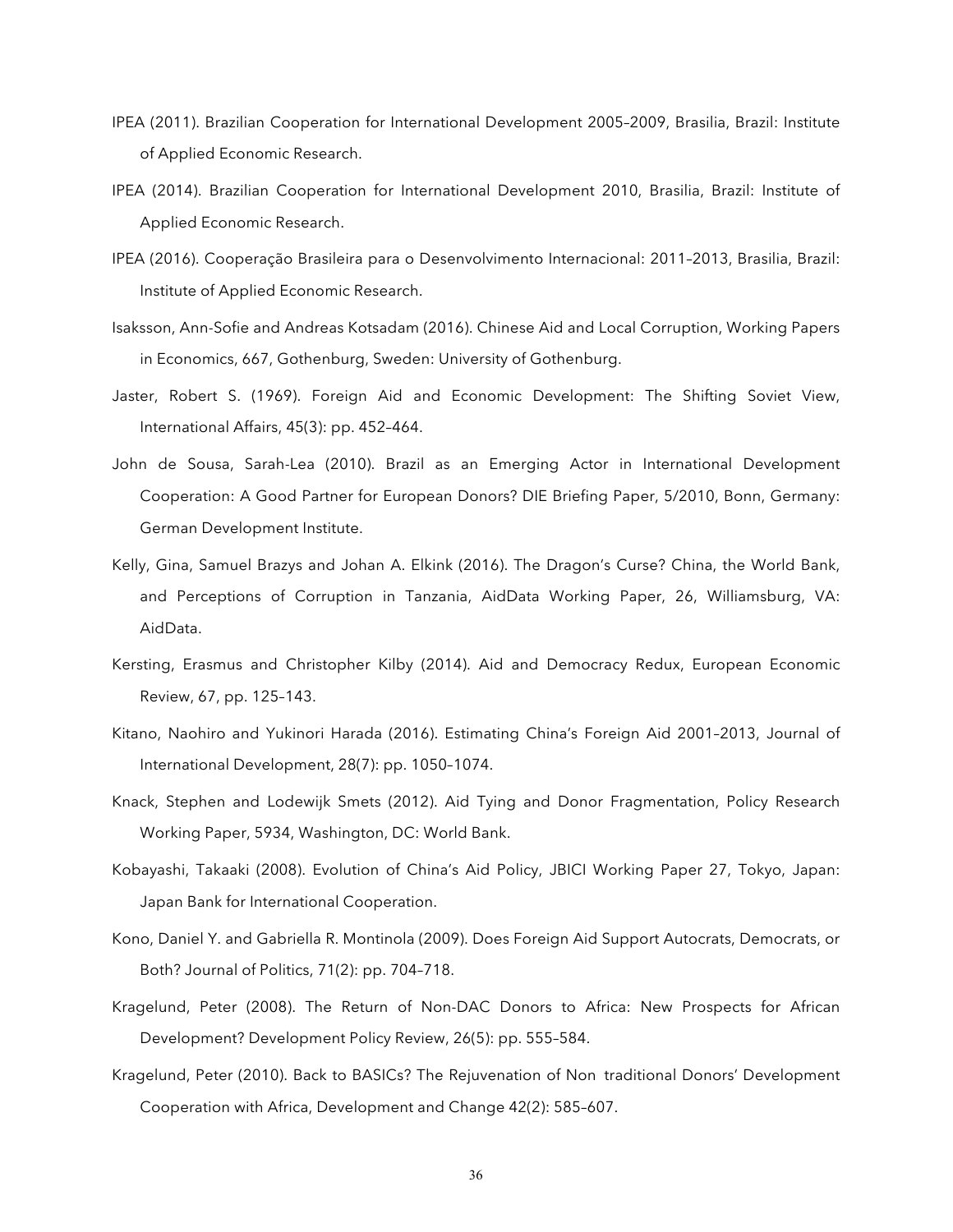- Kurlantzick, Joshua (2006). Beijing's Safari: China's Move Into Africa and Its Implications for Aid, Development, and Governance, Policy Outlook 11/2006, Washington, DC: Carnegie Endowment for International Peace.
- Kuziemko, Ilyana and Eric Werker (2006). How Much is a Seat on the Security Council Worth? Foreign Aid and Bribery at the United Nations, Journal of Political Economy, 114(5): pp. 905–930.
- Larionova, Marina, Mark Rakhmangulov and Marc P. Berenson (2016). Russia: A Re-emerging Donor. In: The BRICS in International Development, International Political Economy Series, London, UK: Palgrave Macmillan, pp: 63–85.
- Leite, Iara C., Bianca Suyama, Laura T. Waisbich, Melissa Pomeroy, Jennifer Constantine, Lizbeth Navas-Alemán, Alex Shankland and Musab Younis (2014). Brazil's Engagement in International Development Cooperation: The State of the Debate, IDS Evidence Report, 59, Brighton, UK: Institute of Development Studies.
- Li, Xiaojun (2017). Does Conditionality Still Work? China's Development Assistance and Democracy in Africa, Chinese Political Science Review, 2(2): pp 201–220.
- Lucey, Amanda (2015). South Africa's Development Cooperation: Opportunities in the Global Arena, Tokyo, Japan: United Nations University Centre for Policy Research.
- Lucey, Amanda and Alex O'Riordan (2014). South Africa and Aid Effectiveness Lessons for SADPA as a Development Partner, ISS Paper, 252, Pretoria, South Africa: Institute for Security Studies.
- Lum, Thomas, Hannah Fischer, Julissa Gomez-Granger and Anne Leland (2009). China's Foreign Aid Activities in Africa, Latin America, and Southeast Asia, CRS Report, R40361, Washington, DC: Congressional Research Service.
- Lundborg, Per (1998). Foreign Aid and International Support as a Gift Exchange, Economics & Politics, 10(2): pp. 127–142.
- Magnoni, Silvia (2010). Brazil and its African "Neighbours": the Old Aid System for New Global Ambitions, Development Series Working Paper, 2, Castellanza, Italy: KnowlEdge.
- Manning, Richard (2006). Will 'Emerging Donors' Change the Face of International Cooperation? Development Policy Review, 24(4): pp. 371–385.
- Mawdsley, Emma (2010). Non-DAC donors and the Changing Landscape of Foreign Aid: the (In)significance of India's Development Cooperation with Kenya, Journal of Eastern African Studies, 4(2): pp. 361–379.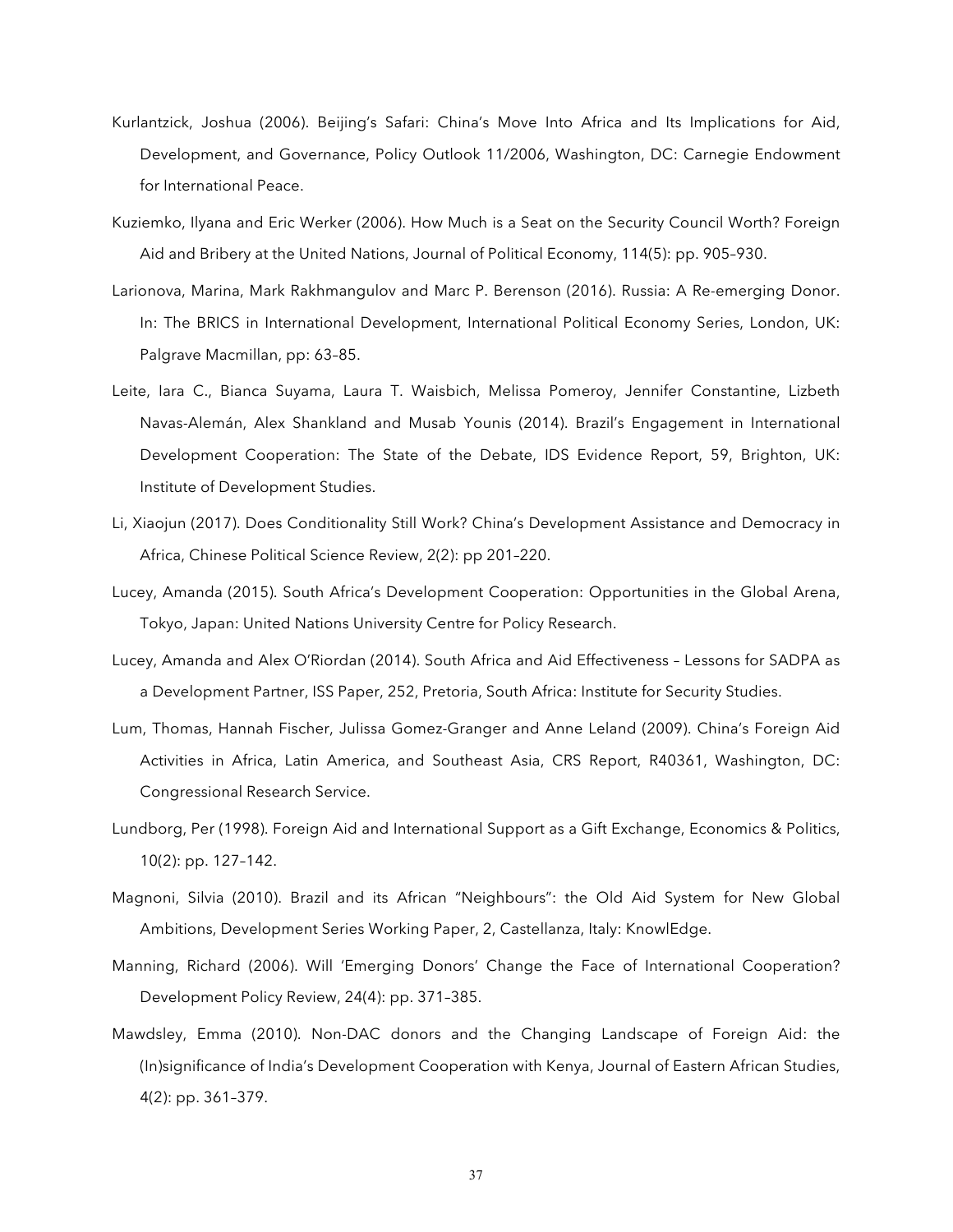- Mawdsley, Emma (2012). The Changing Geographies of Foreign Aid and Development Cooperation: Contributions from Gift Theory, Transactions of the Institute of British Geographers, 37(2): pp. 256– 272.
- Mawdsley, Emma (2014). Public Perceptions of India's Role as an International Development Cooperation Partner: Domestic Responses to Rising 'Donor' Visibility, Third World Quarterly, 35(6): pp. 958–979.
- Milner, Helen V. and Dustin Tingley (2013). Public Opinion and Foreign Aid: A Review Essay, International Interactions, 39(3): pp. 389–401.
- Minasyan, Anna, Peter Nunnenkamp and Katharina Richert (2016). Does Aid Effectiveness Depend on the Quality of Donors? Kiel Working Paper, 2046, Kiel, Germany: Kiel Institute for the World Economy.
- Ministry of External Affairs (2013). About ITEC, http://itec.mea.gov.in/?1320?000 (accessed January 2017).
- Ministry of External Affairs (2015a). Annual Report 2015–2016. Available at https://www.mea.gov.in/Uploads/PublicationDocs/26525\_26525\_External\_Affairs\_English\_AR\_201 5-16\_Final\_compressed.pdf (accessed February 2017).
- Ministry of External Affairs (2015b). Bhutan Fact Sheet (Embassy of India Thimphu). Available at http://mea.gov.in/Portal/ForeignRelation/Bilateral\_Briefs\_of\_Bhutan.pdf (accessed February 2017).
- Ministry of Finance (2007). Russia's Participation in International Development Assistance. Concept. Available at http://minfin.ru/common/upload/library/2007/06/concept\_eng.pdf (accessed February 2017).
- Ministry of Finance (2012). The Russian Federation ODA, National Report. Available at http://minfin.ru/common/img/uploaded/library/2012/05/PresentationEng2012-0.pdf (accessed February 2017).
- Ministry of Finance (2014). Russian Contribution to the International Development Assistance in 2014. Available at the contract of the contract of the contract of the contract of the contract of the contract of the contract of the contract of the contract of the contract of the contract of the contract of the contract of t http://minfin.ru/common/upload/library/2015/10/main/Russian\_contribution\_to\_the\_international \_development\_assistance\_in\_2014.pdf (accessed February 2017).
- Ministry of Finance (2017). Union Budget 2017-18. Available at http://indiabudget.nic.in/ (accessed February 2017).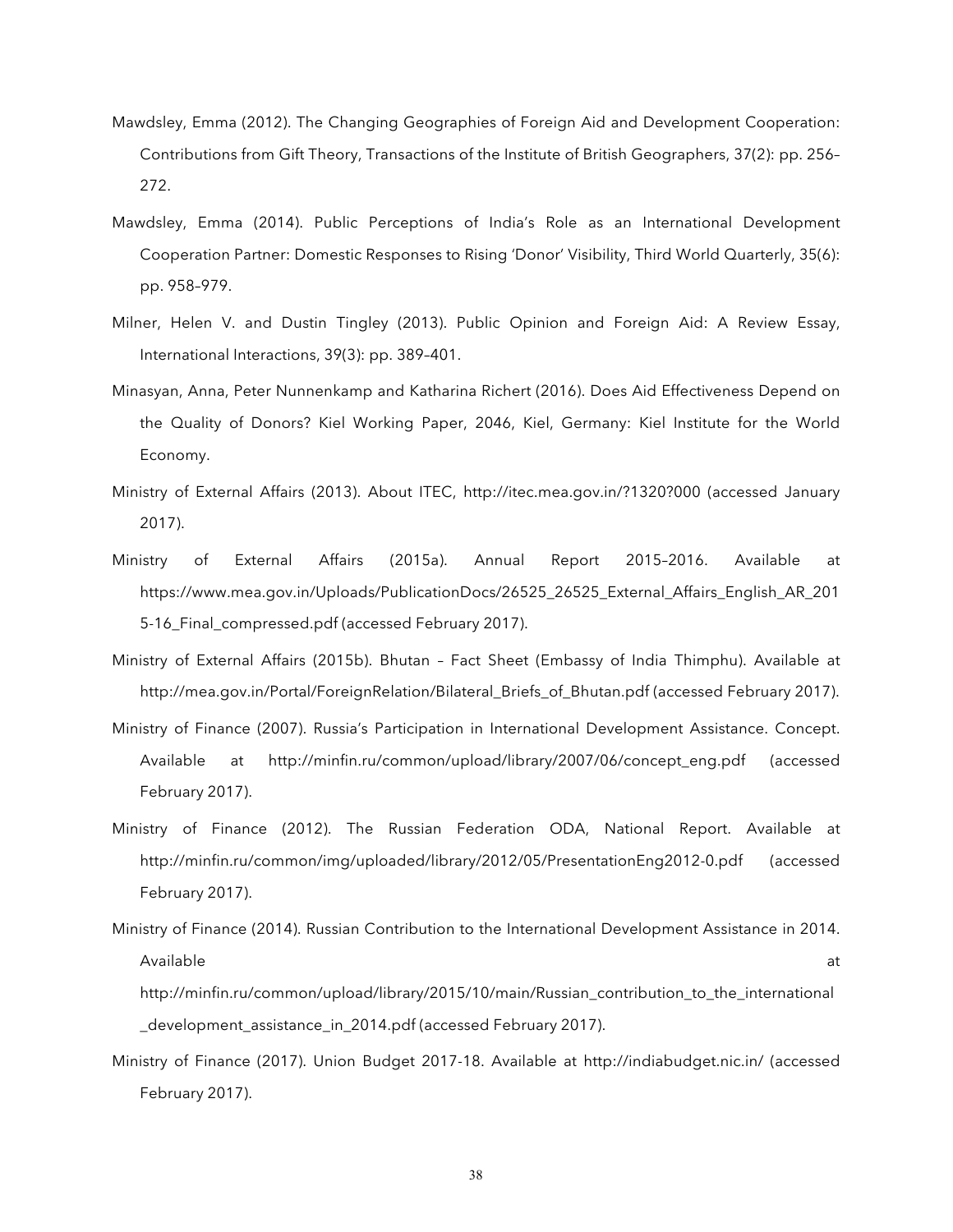Ministry of Foreign Affairs (2014). Концепция государственной политики Российской Федерации в сфере содействия международному развитию (Concept of the Russian Federation's State Policy in the Area of International Development Assistance). Available at http://www.mid.ru/en/foreign\_policy/official\_documents/-

/asset\_publisher/CptICkB6BZ29/content/id/64542?p\_p\_id=101\_INSTANCE\_CptICkB6BZ29&\_101 \_INSTANCE\_CptICkB6BZ29\_languageId=ru\_RU (accessed February 2017).

- Muchapondwa, Edwin, Daniel Nielson, Bradley Parks, Austin M. Strange and Michael J. Tierney (2016). 'Ground-Truthing' Chinese Development Finance in Africa: Field Evidence from South Africa and Uganda, Journal of Development Studies, 52(6): pp. 780–796.
- Muggah, Robert and Eduarda P. Hamann (2012). Brazil's Generous Diplomacy: Friendly Dragon or Paper Tiger? In: Gilles Carbonnier [ed.], International Development Policy, Aid, Emergency Economies and Global Policies, London, UK: Palgrave Macmillan UK, pp. 104–113.
- Mukherjee, Rohan (2015). India's International Development Program. In: Srinath Raghavan, David M. Malone and C. Raja Mohan [eds.], The Oxford Handbook of Indian Foreign Policy, Oxford, UK: Oxford University Press, pp. 173-187.
- Mullen, Rani D. and Sumit Ganguly (2012). The Rise of India's Soft Power. Foreign Policy. May 8, 2012. Available at www.foreignpolicy.com/articles/2012/05/08/the\_rise\_of\_indian\_soft\_power (accessed February 2017).
- Muni, Sukh D. (1991). India and the Post-Cold War World: Opportunities and Challenges, Asian Survey, 31(9): pp. 862–874.
- Mwase, Nkunde and Yongzheng Yang (2012). BRICs' Philosophies for Development Financing and their Implications for LICs, IMF Working Paper, 12/74, Washington, DC: International Monetary Fund.
- Naidu, Sanusha (2008). India's Growing African Strategy, Review of African Political Economy, 35(115): pp. 116–128.
- Naím, Moisés (2007). Rogue Donors, Foreign Policy, 159 (March/April): pp. 95–96.
- Nehru, Jawaharlal (1958). Speech of Shri Jawahar Lal Nehru Prime Minister and Minister of Finance Introducing the Budget for the Year 1958–59. Available at http://indiabudget.nic.in/bspeech/bs195859.pdf (accessed February 2017).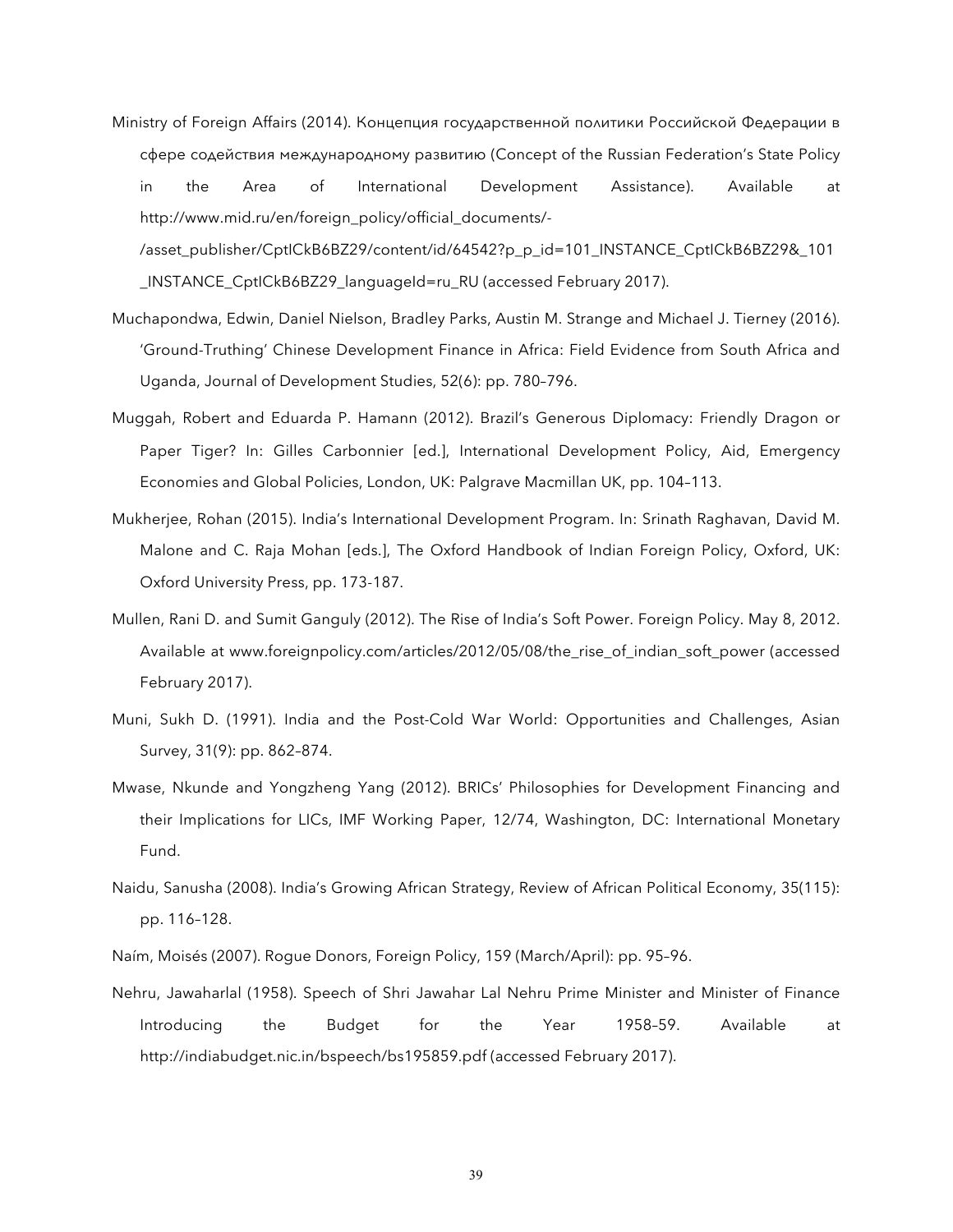- Nunn, Nathan and Nancy Qian (2014). U.S. Food Aid and Civil Conflict, American Economic Review, 104(6): pp. 1630–1666.
- OECD (2007). Roadmap for the Accession of the Russian Federation to the OECD Convention. Available at http://www.oecd.org/legal/41463285.pdf (accessed February 2017).
- OECD (2016). The Russian Federation's Official Development Assistance (ODA). Paris, France: Organisation for Economic Co-operation and Development. Available at http://www.oecd.org/russia/russias-official-development-assistance.htm (accessed February 2017).
- OECD (2017a). Distribution of Net ODA (indicator), Paris, France: Organisation for Economic Cooperation and Development. Available at doi: 10.1787/2334182b-en (accessed February 2017).
- OECD (2017b). Development Finance of Countries Beyond the DAC. Paris, France: Organisation for Economic Co-operation and Development. Available at http://www.oecd.org/development/stats/non-dac-reporting.htm (accessed February 2017).
- Öhler, Hannes and Peter Nunnenkamp (2014). Needs-Based Targeting or Favoritism? The Regional Allocation of Multilateral Aid within Recipient Countries, Kyklos, 67(3): pp. 420–446.
- Pan-African e-Network Project (2011). About the Project. Available at http://www.panafricanenetwork.com/Portal/ProjectDetails.jsp?projectidhide=13&projectnamehid e=About%20the%20Project (accessed February 2017).
- Pratt, Tyler (2017). Angling for Influence: Institutional Proliferation in Development Banking. Paper presented at the 10th Annual Conference on the Political Economy of International Organizations, Bern, Switzerland, January 12–14.
- Publish What You Fund (2016). Aid Transparency Index 2016, Washington, DC: Publish What You Fund.
- Rai, Kul B. (1980). Foreign Aid and Voting in the UN General Assembly, 1967–1976, Journal of Peace Research, 17(3): pp. 269–277.
- Roeder, Philip G. (1985). The Ties that Bind: Aid, Trade, and Political Compliance in Soviet-Third World Relations, International Studies Quarterly, 29(2): pp. 191–216.
- Rudyak, Marina (2017). Zu Komplex und Fragmentiert, Internationale Politik, 3(May/June): pp. 102– 106.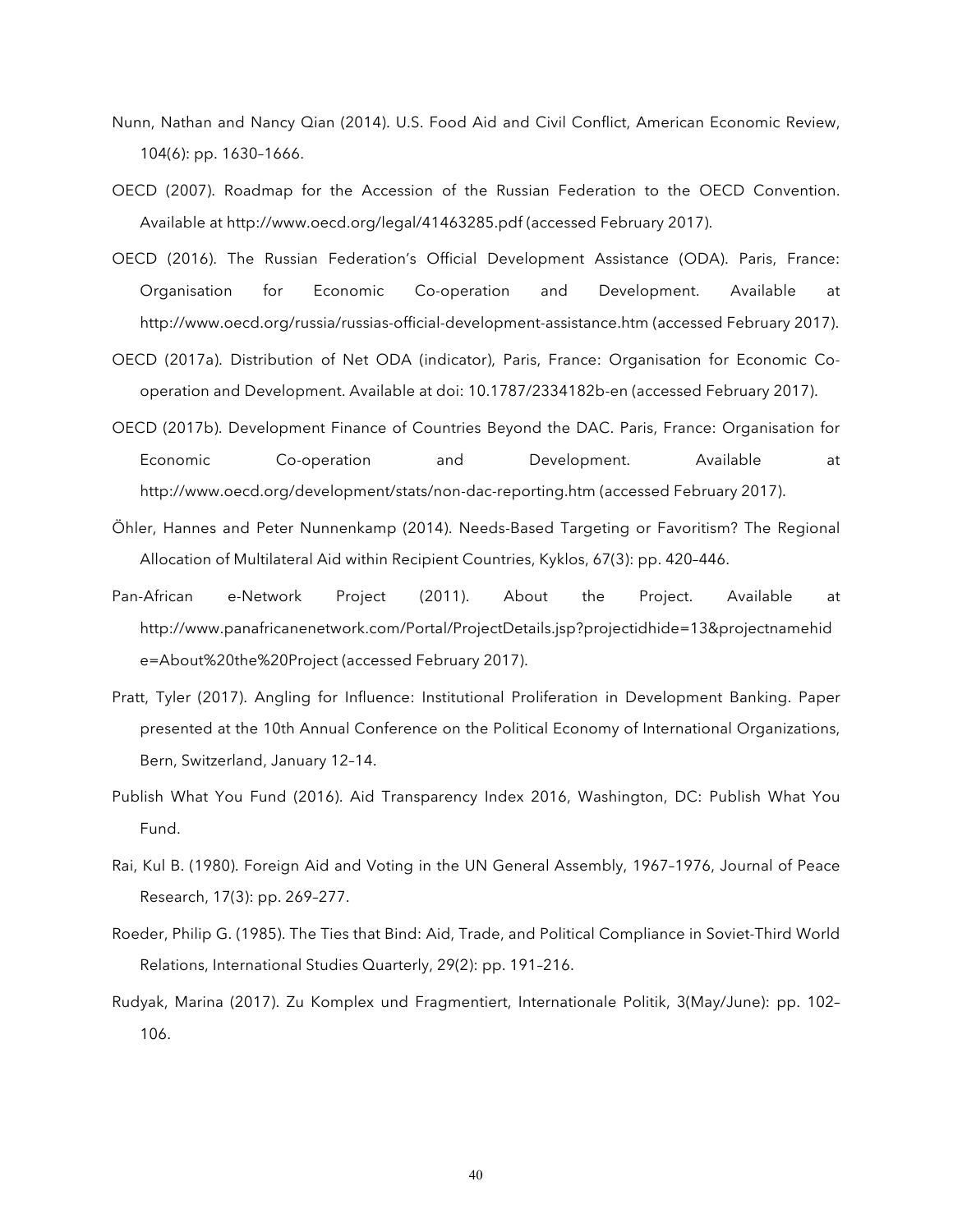- Sato, Jin, Hiroaki Shiga, Takaaki Kobayashi and Hisahiro Kondoh (2011). "Emerging Donors" from a Recipient Perspective: An Institutional Analysis of Foreign Aid in Cambodia, World Development, 39(12): pp. 2091–2104.
- Semrau, Finn Ole and Rainer Thiele (2017). Brazil's Development Cooperation: Following in China's and India's Footsteps, Journal of International Development, 29(3): pp. 287–307.
- Singh, Jaswant (2003). Budget Speech 2003–2004. Available at http://indiabudget.nic.in/bspeech/bs200304.pdf (accessed February 2017).
- Sinha, Pranay (2011). A Non DAC Case Study: India's Lines of Credit Programme. Available at http://www.birmingham.ac.uk/Documents/college-social-sciences/governmentsociety/idd/research/aid-data/non-dac-donor-case-study.pdf (accessed February 2017).
- Soares De Lima, Maria R. and Monica Hirst (2006). Brazil as an Intermediate State and Regional Power: Action, Choice and Responsibilities, International Affairs, 82(1): pp. 21–40.
- State Council (2011). White Paper on China's Foreign Aid. Beijing, China: Xinhua/Information Office of the State Council. Available at http://www.gov.cn/english/official/2011- 04/21/content\_1849913.htm (accessed August 2011).
- State Council (2014). White Paper on China's Foreign Aid. Beijing, China: Xinhua/Information Office of the State Council. Available at http://news.xinhuanet.com/english/china/2014- 07/10/c\_133474011.htm (accessed August 2014).
- Stiglitz, Joseph (2015). Asia's Multilateralism, Prague, Czech Republic: Project Syndicate. Available at https://www.project-syndicate.org/commentary/china-aiib-us-opposition-by-joseph-e--stiglitz-2015-04?barrier=accessreg (accessed 19 July 2017).
- Strandow, Daniel, Michael Findley, Daniel Nielson and Josh Powell (2011). The UCDP-AidData Codebook on Geo-referencing Foreign Aid. Version 1.1, Uppsala Conflict Data Program, Uppsala, Sweden: Uppsala University.
- Strange, Austin M., Axel Dreher, Andreas Fuchs, Bradley Parks and Michael J. Tierney (2017). Tracking Underreported Financial Flows: China's Development Finance and the Aid–Conflict Nexus Revisited, Journal of Conflict Resolution, 61(5): pp. 935–963.
- Strange, Austin, Bradley C. Parks, Michael J. Tierney, Andreas Fuchs, Axel Dreher and Vijaya Ramachandran (2013). China's Development Finance to Africa: A Media-Based Approach to Data Collection, CGD Working Paper, 323, Washington, DC: Center for Global Development.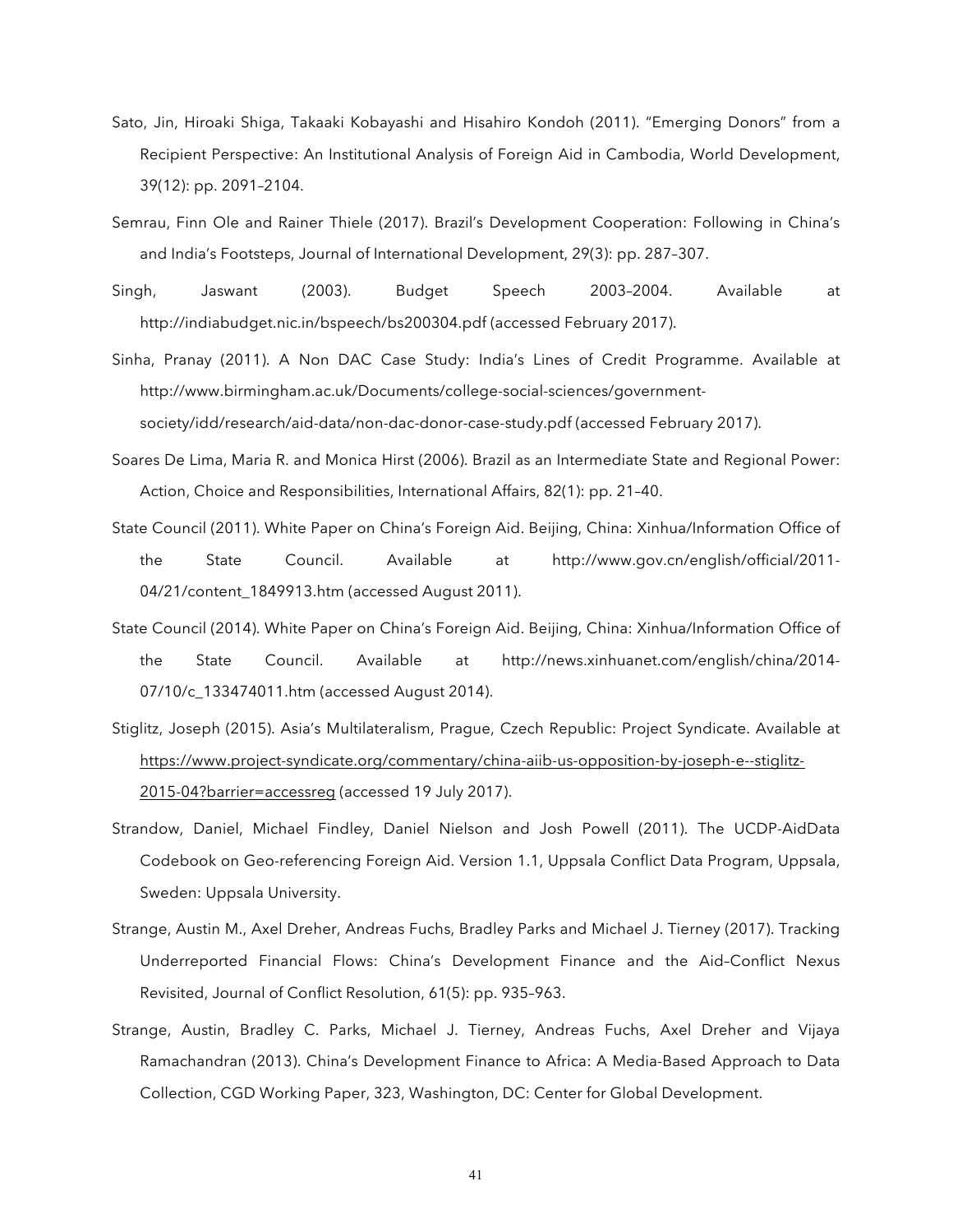Taylor, Ian (2012). India's Rise in Africa, International Affairs, 88(4): pp. 779–798.

- Tierney, Michael J. (2014). Rising Powers and the Regime for Development Finance, International Studies Review, 16(3): pp. 452–455.
- Tierney, Michael J., Daniel L. Nielson, Darren G. Hawkins, J. Timmons Roberts, Michael G. Findley, Ryan M. Powers, Bradley Parks, Sven E. Wilson and Robert L. Hicks (2011). More Dollars than Sense: Refining Our Knowledge of Development Finance Using AidData, World Development, 39(11): pp. 1891–1906.
- Tjønneland, Elling N. (2013). Providing Development Aid to Africa: Comparing South Africa with China, India and Brazil, SAFPI Policy Brief, 25, Cape Town, South Africa: South African Foreign Policy Initiative.
- Tubilewicz, Czeslaw (2012). The Politics of Compassion: Examining a Divided China's Humanitarian Assistance to Haiti, International Relations of the Asia-Pacific, 12(3): pp. 449–481.
- Vaz, Alcides C. and Cristina Y. A. Inoue (2007). Emerging Donors in International Development Assistance: The Brazil Case, Ottawa, Canada: International Development Research Centre.
- Vickers, Brendan (2013). Towards a New Aid Paradigm : South Africa as African Development Partner, Cambridge Review of International Affairs, 25(4): pp. 37–41.
- Walz, Julie and Vijaya Ramachandran (2011). Brave New World: A Literature Review of Emerging Donors and the Changing Nature of Foreign Assistance, CGD Working Paper, 273, Washington, DC: Center for Global Development.
- Wang, Yu (2016). Joining the Asian Infrastructure Investment Bank. Manuscript. Available at http://wp.peio.me/wp-content/uploads/2016/12/PEIO10\_paper\_101.pdf (accessed 4 February 2017).
- Will, Rachel (2012). China's Stadium Diplomacy, World Policy Journal, 29(2): pp. 36–43.
- Wolf, Charles Jr., Xiao Wang and Eric Warner (2013). China's Foreign Aid and Government-Sponsored Investment Activities: Scale, Content, Destinations and Implications, Santa Monica, CA: Rand Corporation.
- Woods, Ngaire (2008). Whose Aid? Whose Influence? China, Emerging Donors and the Silent Revolution in Development Assistance, International Affairs, 84(6): pp. 1205–1221.
- World Bank (2017). Poverty & Equity. Available at http://povertydata.worldbank.org/poverty/country/IND (accessed: February 2017).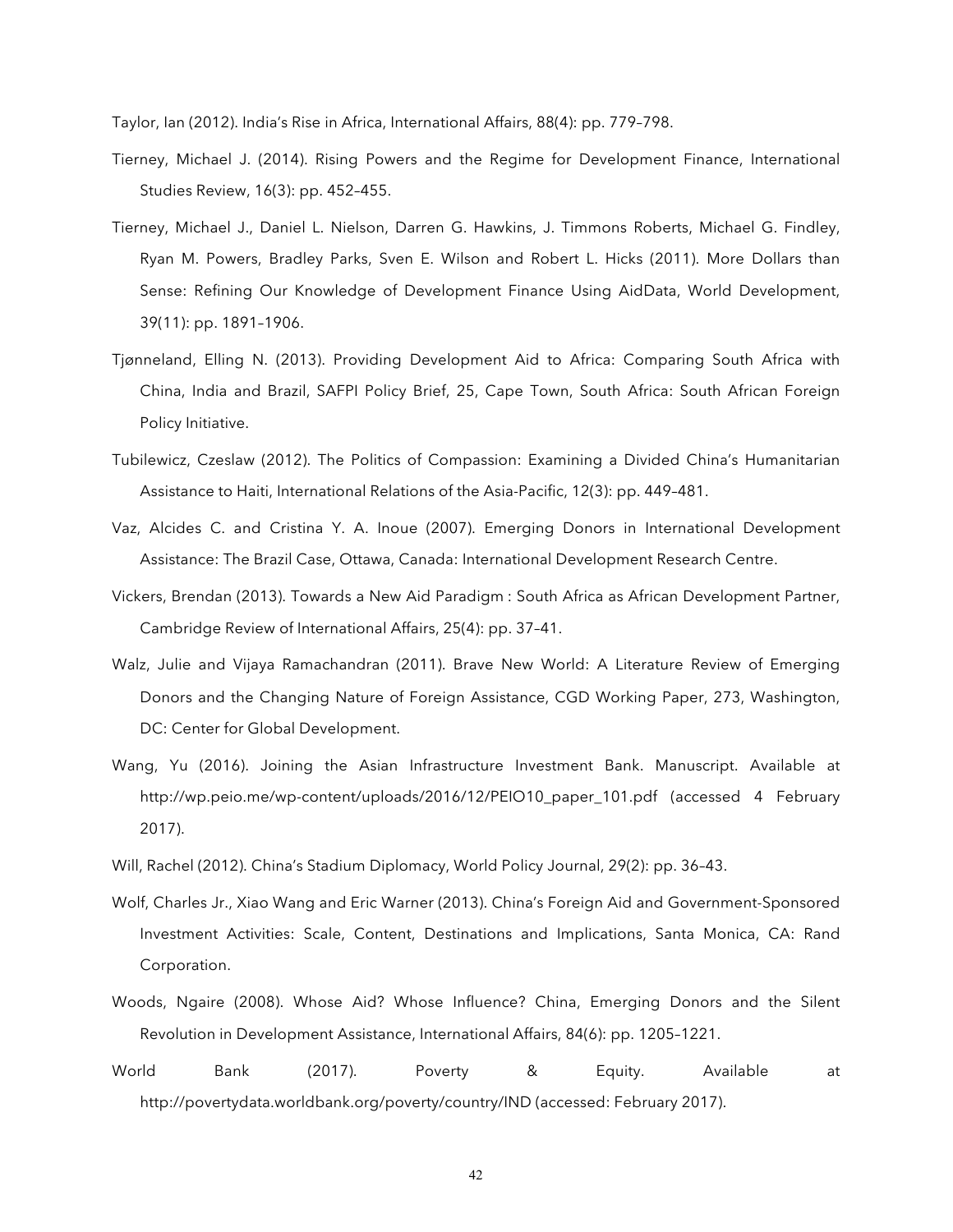- Yanacopulos, Helen (2013). The Janus Faces of a Middle Power: South Africa's Emergence in International Development, Journal of Southern African Studies, 40(1): pp. 203–216.
- Younis, Musab, Emily Wilson and Alex Shankland (2014). Brazil's International Development Cooperation at a Crossroads, IDS Policy Brief, 56, Brighton, UK: Institute of Development Studies.
- Zondi, Siphamandla (2013). Brazil and Africa: Cooperation for Endogenous Development? IGD Global Insight, 101, Pretoria, South Africa: Institute for Global Dialogue.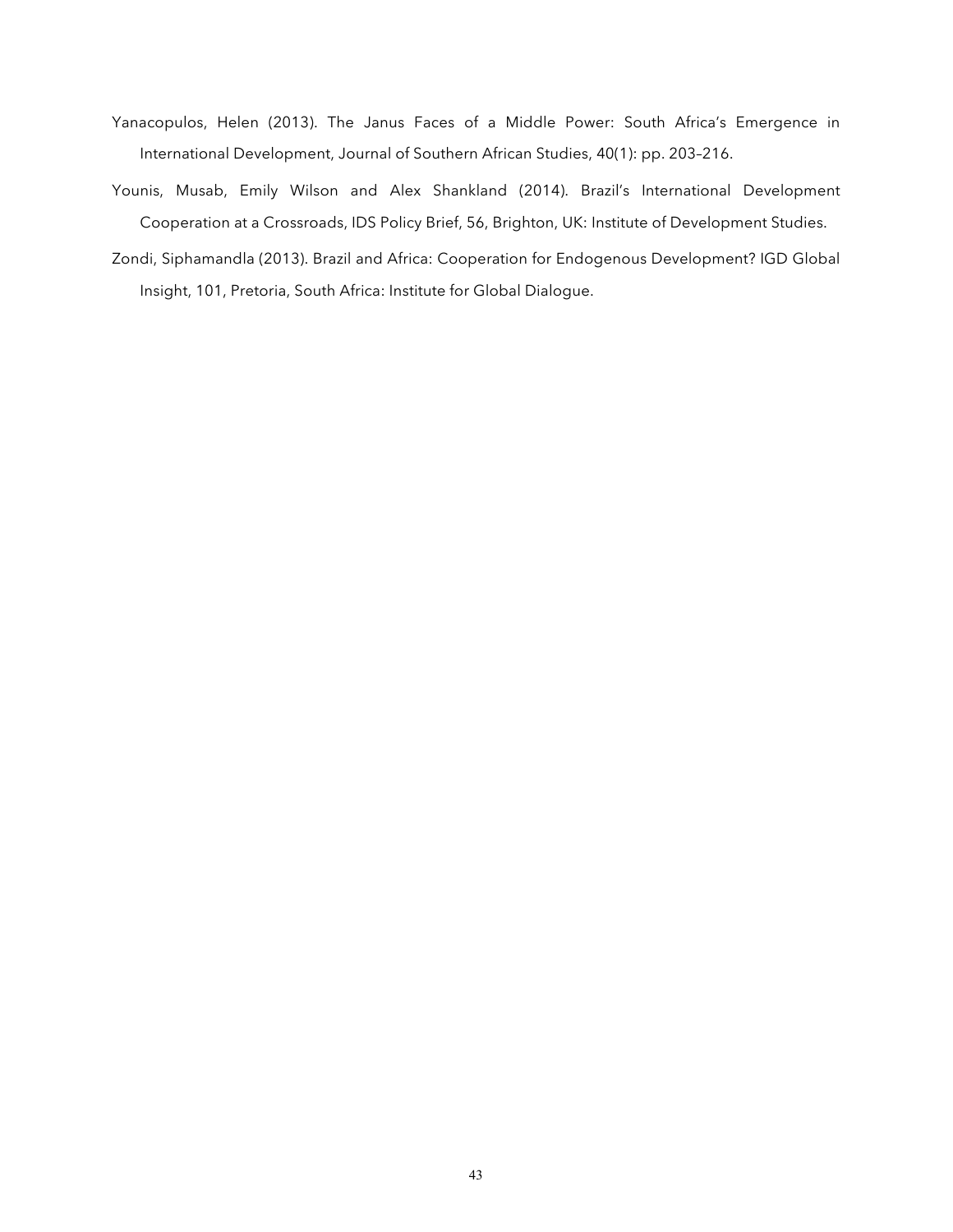## **Figures and Tables**



Figure 1: Annual gross disbursements of Official Development Assistance (ODA) in millions of US dollars (2010-2014 average)

Note: Estimate for Brazil is based on 2010 data, due to lack of data for other years. Source: Own figure based on data from OECD [2017b].